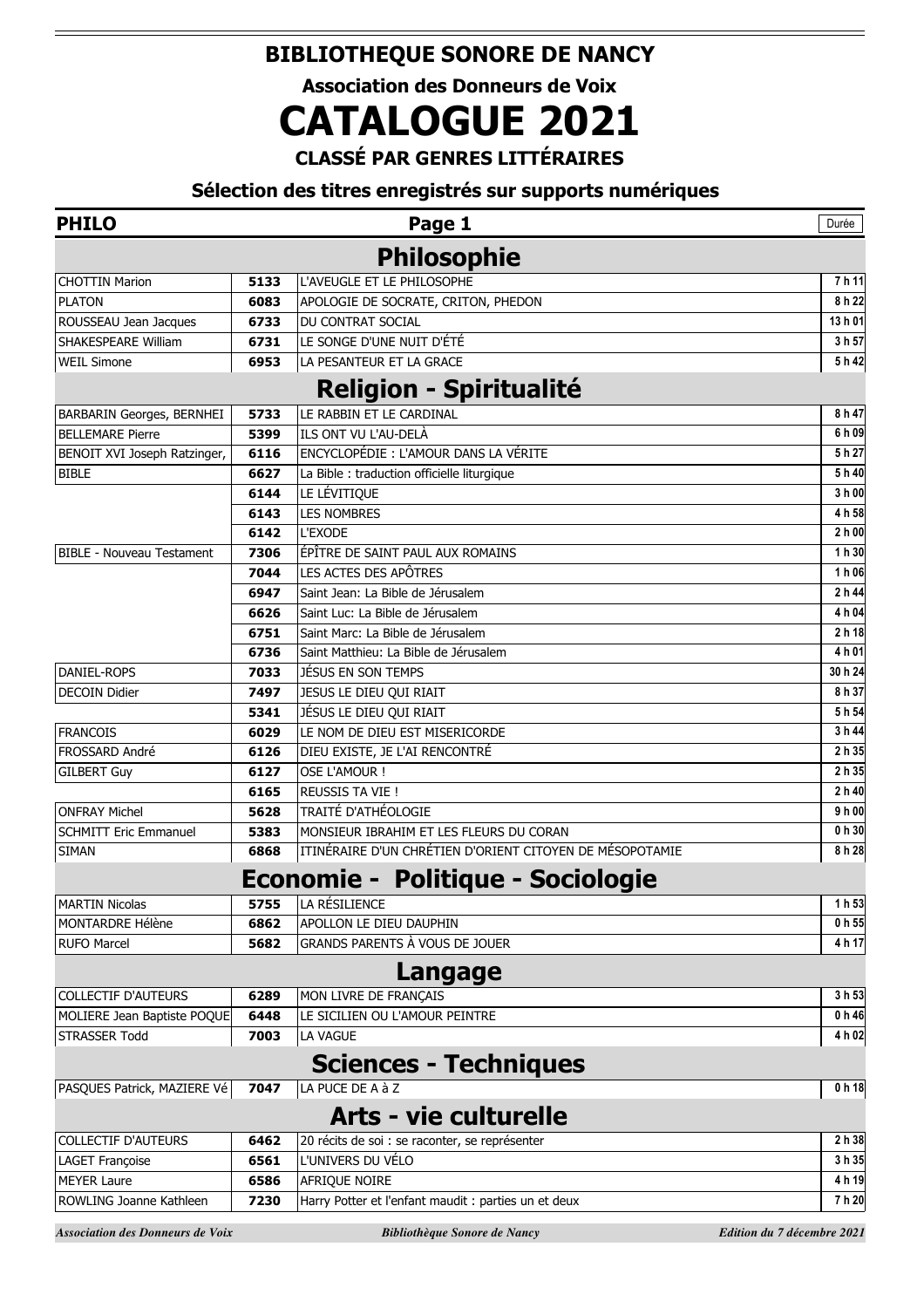| <b>ARTS</b>                             |              | Page 2                                                      | Durée                      |
|-----------------------------------------|--------------|-------------------------------------------------------------|----------------------------|
| <b>VUILLARD Eric</b>                    | 6472         | L'ORDRE DU JOUR                                             | 3h03                       |
|                                         |              | <b>Poésie</b>                                               |                            |
|                                         |              |                                                             |                            |
| <b>ABEREMER Michel</b>                  | 6115         | <b>BALLADE PIEDMONTAISE</b>                                 | 2h10                       |
| <b>APPEL Bernard</b>                    | 7058         | UN PEU DE BUÉE MAUVE                                        | 0 <sub>h</sub> 50          |
| <b>ARAGON Louis</b>                     | 6746         | LES YEUX D'ELSA                                             | 3h 15<br>6 h 36            |
| <b>BAUDELAIRE Charles</b>               | 6744         | LES FLEURS DU MAL                                           | 7h49                       |
|                                         | 6906<br>6867 | PETITS POEMES EN PROSE<br>PETITS POEMES EN PROSE            | 7h49                       |
|                                         | 5459         | PETITS POÈMES EN PROSE                                      | 3 h 00                     |
| <b>BROUSSE François</b>                 | 5275         | <b>IVRESSES ET SOMMEILS</b>                                 | 1 h 30                     |
| CARMINATI Muriel, SPENS Patr            | 7051         | LA DÉMÉNAGERIE                                              | 0 <sub>h</sub> 12          |
| DÉZAVELLE Simone                        | 7052         | ENFANTILLAGE, POÈMES POUR LISA                              | 0h43                       |
| <b>HALLER Claude</b>                    | 7215         | POEMES DU PETIT MATIN                                       | 0h42                       |
| HOUELLEBECQ Michel                      | 7427         | LA POURSUITE DU BONHEUR                                     | 1h26                       |
| <b>HUGO Victor</b>                      | 5267         | CENT POÈMES DE VICTOR HUGO                                  | 3h42                       |
| <b>INGRET-TAILLARD Christian</b>        | 7186         | REGARD'ENFANTS: POÉSIE POUR ENFANTS ET ADULTES SI AFFINITÉS | 0h36                       |
| <b>METIVIER Nicole</b>                  | 7045         | <b>CONTE-MOI LA VIE</b>                                     | 1h06                       |
| <b>MOREAU Jean-Luc</b>                  | 6941         | POEMES DE LA SOURIS VERTE                                   | 1h22                       |
| PREVERT Jacques                         | 5277         | CHOIX DE POÈMES                                             | 1h 14                      |
| <b>SULTAN Elise</b>                     | 6938         | LE PARTI PRIS DU MONDE : 22 POÈMES CONTEMPORAINS            | 3h 16                      |
| <b>VERHAEREN Emile</b>                  | 6061         | LES VILLES TENTACULAIRES                                    | 5 h 05                     |
| <b>VERLAINE Paul</b>                    | 6720         | FETES GALANTES - ROMANCE SANS PAROLES                       | 2 h 59                     |
|                                         |              |                                                             |                            |
|                                         |              | <b>Théâtre</b>                                              |                            |
| Anonyme                                 | 6150         | LA FARCE DE MAÎTRE PATHELIN                                 | 2 h 23                     |
| ANOUILH Jean                            | 6450         | <b>ANTIGONE</b>                                             | 2 h 28                     |
| <b>BEAUMARCHAIS Pierre Augusti</b>      | 7013         | LE BARBIER DE SÉVILLE                                       | 2 h 17                     |
| <b>CARTON Pauline</b>                   | 5280         | LES THÉÂTRES DE CARTON                                      | 4 h 17                     |
| <b>CLAUDEL Philippe</b>                 | 6760         | PARLE MOI D'AMOUR                                           | 1 h 17                     |
| <b>CORNEILLE Pierre</b>                 | 7200         | LE CID                                                      | 5h 14                      |
|                                         | 7263         | LE CID                                                      | 5h 14                      |
|                                         | 6718         | <b>SURÉNA</b>                                               | 3 h 53                     |
| <b>GAUDE Laurent</b>                    | 7757         | LA DERNIERE NUIT DU MONDE                                   | 1 h 50                     |
| <b>GAUTIER Théophile</b>                | 7350         | REGARDEZ MAIS NE TOUCHEZ PAS                                | 2 h 57                     |
| GIRAUDOUX Jean                          | 6846         | LA GUERRE DE TROIE N'AURA PAS LIEU                          | 4 h 39                     |
| <b>GRUMBERG Jean Claude</b>             | 7153         | LE PETIT CHAPERON UF                                        | 1 h 46                     |
| <b>HALLER Claude</b>                    | 7040         | PETITES MUSIQUES DE JOUR                                    | 0 <sub>h</sub> 50          |
| <b>HUGO Victor</b>                      | 6965         | <b>RUY BLAS</b>                                             | 4 h 38                     |
| IONESCO Eugène                          | 6592         | <b>RHINOCÉROS</b>                                           | 2 h 19                     |
| <b>KOLTES Bernard Marie</b>             | 6818         | ROBERTO ZUCCO suivi de TABATABA COCO                        | 2 h 40                     |
|                                         | 7297         | Roberto Zucco suivi de Tabataba Coco                        | 2 h 40                     |
| <b>LEBEAU Suzanne</b>                   | 6973         | LE BRUIT DES OS QUI CRAQUENT                                | 1h11                       |
|                                         | 5886         | <b>L'OGRELET</b>                                            | 1 h 12                     |
|                                         | 6638         | <b>SALVADOR</b>                                             | 1 h 27                     |
| <b>MANKELL Henning</b>                  | 7002         | DES JOURS ET DES NUITS À CHARTRES                           | 2 h 20                     |
| MOLIERE Jean Baptiste POQUE             | 7023         | Dom Juan ou le festin de pierre                             | 2 h 34                     |
|                                         | 7448<br>7022 | L'AMOUR MEDECIN<br>L'AMOUR MEDECIN                          | 1 h 44<br>1 h 44           |
|                                         |              |                                                             | 2 h 34                     |
|                                         | 6807         | LE MARIAGE FORCE                                            | 2 h 08                     |
|                                         | 7210<br>6432 | LE MEDECIN MALGRE LUI<br>LE MEDECIN MALGRE LUI              | 2 h 08                     |
|                                         | 6711         | LE SICILIEN OU L'AMOUR PEINTRE                              | 0 h 46                     |
|                                         | 7240         | LES PRECIEUSES RIDICULES                                    | 1h33                       |
| MONCOMBLE Gérard                        | 6864         | HUIT SAYNETES À LIRE À JOUER                                | 2 h 06                     |
| MUSSET Alfred de                        | 6470         | ON NE BADINE PAS AVEC L'AMOUR                               | 1 h 57                     |
| RACINE Jean                             | 6654         | <b>BERENICE</b>                                             | 6 h 23                     |
|                                         | 7206         | PHEDRE                                                      | 2 h 03                     |
| REZA Yasmina                            | 6478         | <b>ART</b>                                                  | 2 h 01                     |
|                                         |              |                                                             |                            |
| <b>Association des Donneurs de Voix</b> |              | Bibliothèque Sonore de Nancy                                | Edition du 7 décembre 2021 |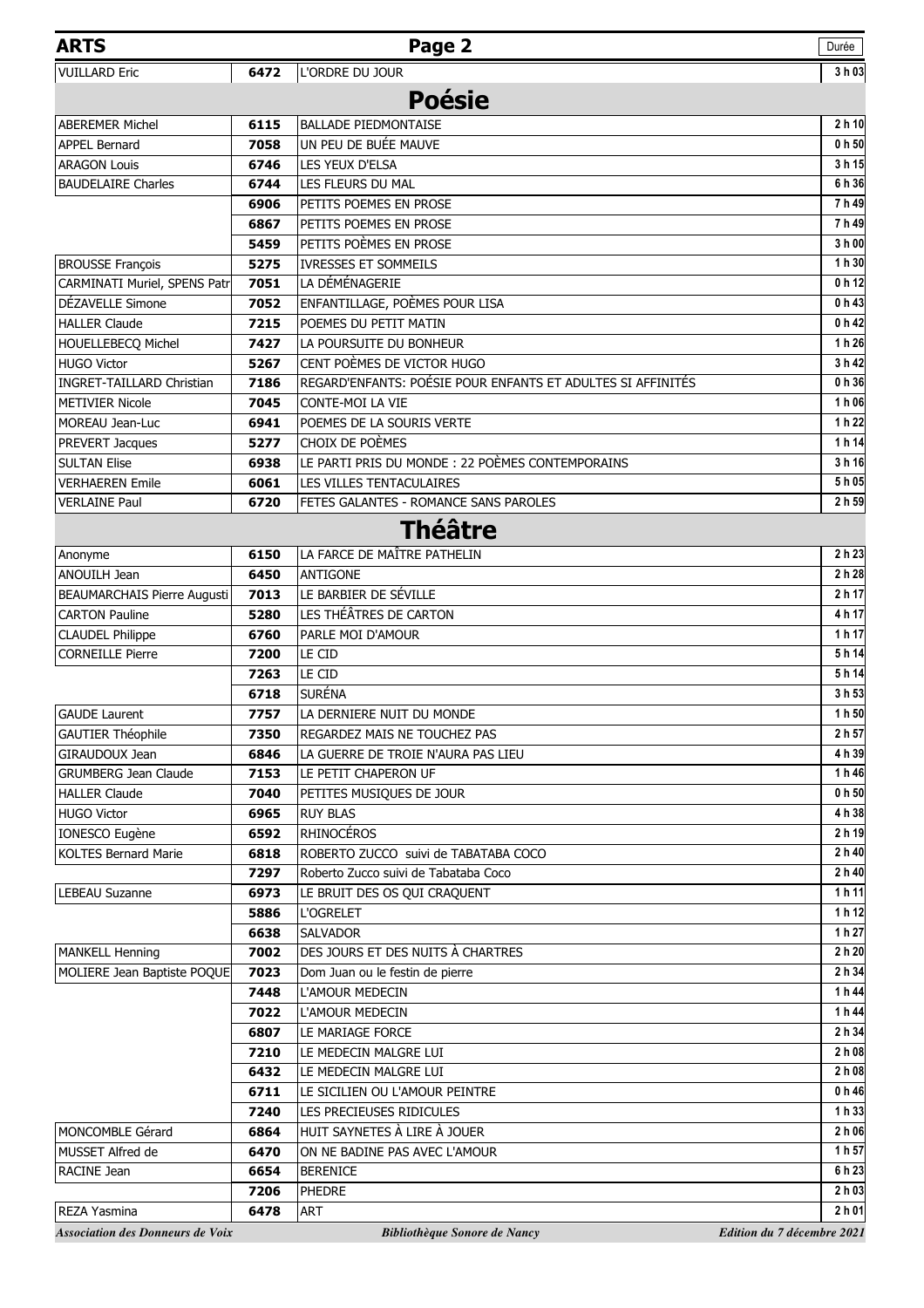| <b>THEATRE</b>                   |              | Page 3                                                                                                  | Durée             |
|----------------------------------|--------------|---------------------------------------------------------------------------------------------------------|-------------------|
| <b>REZA Yasmina</b>              | 5694         | LE DIEU DU CARNAGE                                                                                      | 3 h 52            |
|                                  | 5164         | L'HOMME DU HASARD                                                                                       | 0 h 58            |
| SAIDI Ismael                     | 7209         | <b>DJIHAD</b>                                                                                           | 2 h 03            |
| SHAKESPEARE William              | 7197         | ROMEO ET JULIETTE                                                                                       | 5h26              |
| <b>TCHEKHOV Anton Pavlovitch</b> | 5326         | <b>ONCLE VANIA</b>                                                                                      | 2 h 43            |
|                                  |              | <b>Roman</b>                                                                                            |                   |
| <b>ACHARD Marion</b>             | 6964         | LE PEUPLE DU CHEMIN                                                                                     | 1 h 39            |
| <b>ADAM Olivier</b>              | 5917         | COMME LES DOIGTS DE LA MAIN                                                                             | 1 h 57            |
| <b>AGUS Milena</b>               | 5804         | MAL DE PIERRES                                                                                          | 1 h 45            |
| <b>AJAR Emile</b>                | 5016         | L'ANGOISSE DU ROI SALOMON                                                                               | 9 h 22            |
| ALAIN FOURNIER Henri             | 5104         | LE GRAND MEAULNES                                                                                       | 10 h 55           |
| <b>ALIX Cecile</b>               | 7005         | <b>SIX CONTRE UN</b>                                                                                    | 1 h 14            |
| <b>ALLENDE Isabel</b>            | 6460         | INÉS DE MON ÂME                                                                                         | 12 h 39           |
|                                  | 5419         | MON PAYS RÉINVENTE                                                                                      | 13 h 17           |
| ALLEN-GRAY Alyson                | 6808         | <b>UNIQUE</b>                                                                                           | 2 h 00            |
| ANDERSEN Hans Christian          | 6895         | Contes                                                                                                  | 6 h 29            |
|                                  | 6896         | LA REINE DES NEIGES                                                                                     | 1 h 29            |
|                                  | 6658         | LES CYGNES SAUVAGES                                                                                     | 0 h 23            |
| ANDRAS Joseph                    | 7399         | DE NOS FRÈRES BLESSÉS                                                                                   | 3 h 24            |
| ANGLADE Jean                     | 6873         | LE DERNIER DE LA PAROISSE                                                                               | 4 h 36            |
|                                  | 5845         | LES DÉLICES D'ALEXANDRINE                                                                               | 10 h 30           |
|                                  | 6872         | UNE POMME OUBLIÉE                                                                                       | 6h16              |
| Anonyme                          | 6620         | SINDBAD LE MARIN                                                                                        | 3 h 21            |
| <b>ANOUILH Jean</b>              | 6659         | ANTIGONE                                                                                                | 1 h 59            |
| APPANAH Natacha                  | 5366         | LE DERNIER FRÈRE                                                                                        | 4 h 05            |
| APPELFELD Aharon                 | 6438         | ADAM ET THOMAS                                                                                          | 2 h 14            |
| <b>ARDONE Viola</b>              | 7272         | LE TRAIN DES ENFANTS                                                                                    | 6 h 05            |
| <b>ARNOTHY Christine</b>         | 5293         | <b>COMPLOT DE FEMMES</b>                                                                                | 11 h 25           |
|                                  | 5418         | TOUTES LES CHANCES PLUS UNE                                                                             | 13 h 17           |
| ARROU VIGNOD Jean Philippe       | 6935         | UN PETIT POIS POUR SIX                                                                                  | 3 h 01            |
|                                  | 6903         | UN PETIT POIS POUR SIX                                                                                  | 2 h 24            |
|                                  | 6428         | UNE BELLE BROCHETTE DE BANANES                                                                          | 2 h 59            |
| <b>ASIMOV Isaac</b>              | 6660         | L'HOMME BICENTENAIRE                                                                                    | 9h21              |
| <b>ASSOULINE Pierre</b>          | 5217         | LES INVITÉS                                                                                             | 5h25              |
|                                  | 5772         | SIGMARINGEN                                                                                             | 8 h 24            |
| <b>ATANGANA Louis</b>            | 6894         | UNE ETOILE DANS LE CŒUR                                                                                 | 3 h 45            |
| ATWOOD Margareth                 | 5125         | <b>CAPTIVE</b>                                                                                          | 19 h 04           |
|                                  | 7128         | C'EST LE CŒUR QUI LÂCHE EN DERNIER : ROMAN                                                              | 12 h 17           |
|                                  | 7096         | LA FEMME COMESTIBLE                                                                                     | 12 h 12           |
| <b>AUDREN</b>                    | 6837         | LE PARADIS D'EN BAS                                                                                     | 1 h 31            |
| AUEL Jean Marie                  | 5620         | LA VALLÉE DES CHEVAUX                                                                                   | 30 h 00           |
| <b>Auteurs Divers</b>            | 5029<br>5915 | LES ENFANTS DE LA TERRE - Volume 1 - LE CLAN DE L'OURS DES CAVERNES<br>3 CONTES POUR LES PETITS ENFANTS | 13 h 07<br>0 h 26 |
| <b>AVALLONE Sylvia</b>           | 6319         | <b>D'ACIER</b>                                                                                          | 11 h 34           |
| <b>AVRIL Nicole</b>              | 5396         | LA PREMIÈRE ALLIANCE                                                                                    | 7h42              |
| BA Amadou Hampâté                | 7321         | LA REVOLTE DES BOVIDES                                                                                  | 1 h 47            |
| BACHELOT NARQUIN Roselyne        | 5835         | <b>VERDI AMOUREUX</b>                                                                                   | 4 h 20            |
| <b>BACHMAN Richard</b>           | 6982         | MARCHE OU CRÈVE                                                                                         | 8 h 09            |
| <b>BAILLY Pierric</b>            | 7511         | LE ROMAN DE JIM                                                                                         | 5 h 50            |
| <b>BAKARI Bahia</b>              | 5425         | MOI BAHIA, LA MIRACULÉE                                                                                 | 4 h 45            |
| BALZAC Honoré de                 | 6445         | EUGENIE GRANDET                                                                                         | 8 h 43            |
|                                  | 6799         | LA PEAU DE CHAGRIN                                                                                      | 11 h 29           |
|                                  | 5306         | LE COLONEL CHABERT                                                                                      | 0h11              |
|                                  | 6355         | LE LYS DANS LA VALLÉE                                                                                   | 10 h 32           |
| <b>BARBERIS Dominique</b>        | 7250         | UN DIMANCHE À VILLE-D'AVRAY                                                                             | 2 h 23            |
| <b>BARBERY Muriel</b>            | 6798         | LA VIE DES ELFES                                                                                        | 8 h 30            |
|                                  | 5337         | L'ÉLÉGANCE DU HÉRISSON                                                                                  | 11 h 28           |
|                                  |              |                                                                                                         |                   |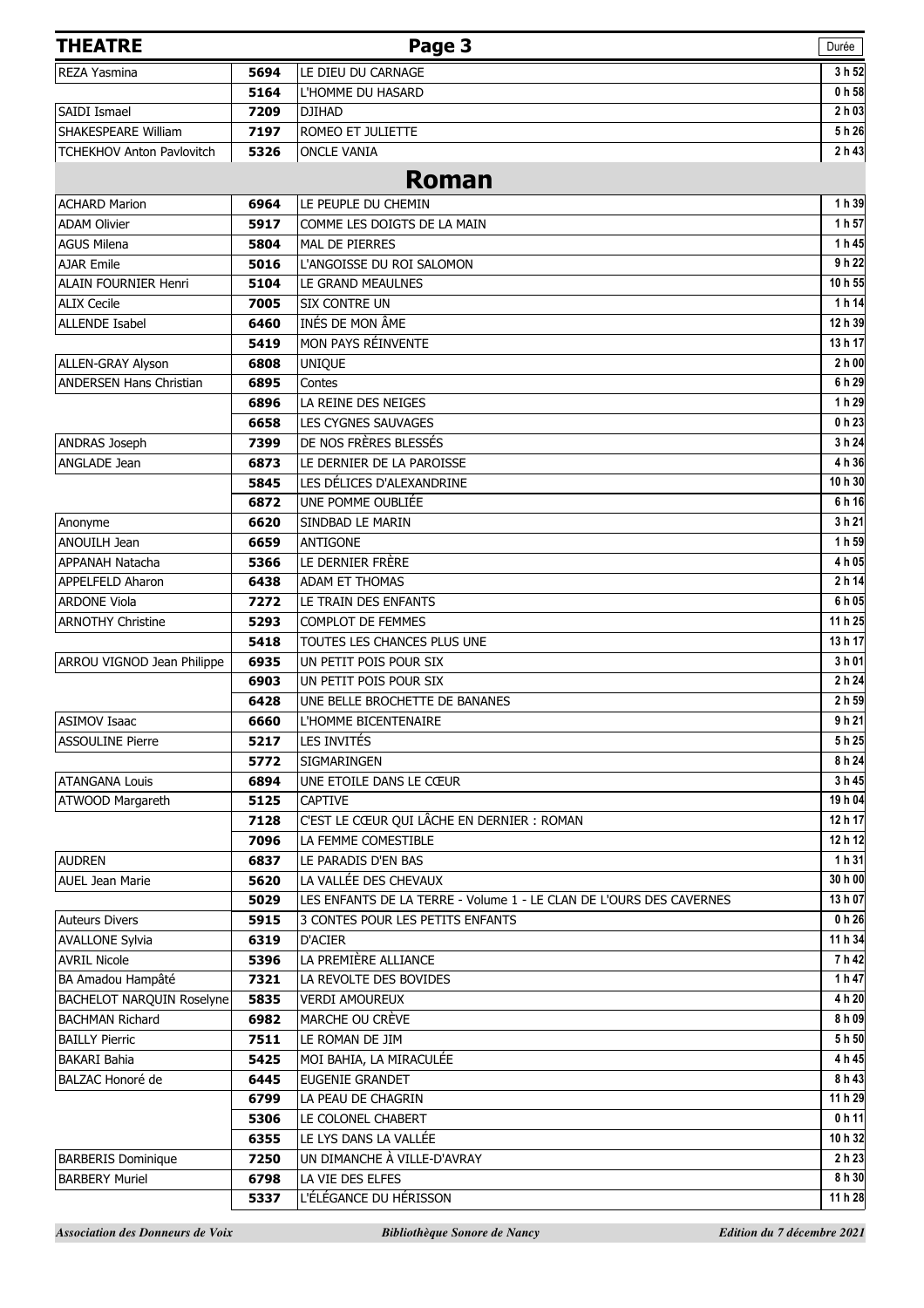| <b>ROMAN</b>                            |              | Page 4                                     | Durée                      |
|-----------------------------------------|--------------|--------------------------------------------|----------------------------|
| <b>BARBERY Muriel</b>                   | 6797         | UNE GOURMANDISE                            | 2 h 12                     |
| <b>BARICCO Alessandro</b>               | 5362         | <b>SOIE</b>                                | 2 h 00                     |
| <b>BARJAVEL René</b>                    | 6663         | LA NUIT DES TEMPS                          | 9 h 24                     |
|                                         | 5762         | LES DAMES À LA LICORNE                     | 5 h 20                     |
|                                         | 5393         | <b>RAVAGE</b>                              | 1 h 14                     |
| <b>BARNES Julian</b>                    | 6286         | LE PERROQUET DE FLAUBERT                   | 7h05                       |
| <b>BATAILLE Christophe</b>              | 5847         | ANNAM                                      | 2 h 00                     |
| <b>BATISTA Carlos</b>                   | 5421         | L'ENVERS AMOUREUX                          | 5 h 51                     |
| <b>BAUCHAU Henry</b>                    | 5652         | DÉLUGE                                     | 4 h 40                     |
| <b>BAUDIS Dominique</b>                 | 5634         | RAIMOND LE CATHARE                         | 9h00                       |
| <b>BAUSSIER Sylvie</b>                  | 7446         | MYSTERES A VERSAILLES: URGENCE AUX JARDINS | 0 <sub>h</sub> 28          |
| <b>BAZIN Hervé</b>                      | 6793         | AU NOM DU FILS                             | 8 h 27                     |
|                                         | 5365         | CRI DE LA CHOUETTE                         | 7 h 30                     |
|                                         | 6792         | CRI DE LA CHOUETTE                         | 7h25                       |
|                                         | 5227         | CYCLE REZEAU - Volume 1 - VIPÈRE AU POING  | 5 h 02                     |
|                                         | 6796         | LA MORT DU PETIT CHEVAL                    | 8 h 24                     |
|                                         | 6795         | LA TÊTE CONTRE LES MURS                    | 10 h 48                    |
|                                         | 6794         | L'ÉGLISE VERTE                             | 8 h 32                     |
|                                         | 6788         | LÈVE-TOI ET MARCHE                         | 8 h 29                     |
| <b>BEGAG Azouz</b>                      | 6591         | LA VOIX DE SON MAÎTRE                      | 5h 31                      |
| <b>BEGAUDEAU François</b>               | 6865         | <b>ENTRE LES MURS</b>                      | 6 h 56                     |
| <b>BELLEMARE Pierre</b>                 | 7387         | QUAND LES FEMMES TUENT                     | 3 h 30                     |
|                                         | 7386         | QUAND LES FEMMES TUENT                     | 2 h 35                     |
| BELLEMARE Pierre, NAHMIAS J             | 7259         | ENQUÊTE SUR 21 TRESORS FABULEUX            | 10 h 35                    |
| <b>BEN JELLOUN Tahar</b>                | 5122         | <b>AU PAYS</b>                             | 8 h 02                     |
|                                         | 5712         | JOUR DE SILENCE À TANGER                   | 3 h 36                     |
|                                         | 7498         | LA NUIT SACREE                             | 5 h 50                     |
|                                         | 5420         | LES RAISINS DE LA GALÈRE                   | 3 h 48                     |
| <b>BENACQUISTA Tonino</b>               | 6107         | QUELQU'UN D'AUTRE                          | 9h16                       |
| <b>BENAMEUR Jeanne</b>                  | 6581         | PAS ASSEZ POUR FAIRE UNE FEMME             | 2 h 30                     |
| <b>BENNI Stefano</b>                    | 7499         | PAIN ET TEMPÊTE                            | 7 h 44                     |
| <b>BENOIT Michel</b>                    | 5856         | LE SOLEIL DE LA VALLÉE NOIRE               | 10 h 00                    |
| <b>BENOIT Pierre</b>                    | 5668         | <b>L'ATLANTIDE</b>                         | 8 h 15                     |
| <b>BENZONI Juliette</b>                 | 7149         | L'EXILÉ                                    | 13 h 07                    |
| <b>BERGE Prune</b>                      | 6374<br>7507 | <b>L'EXILÉ</b><br>T'ES PAS MA MÈRE         | 13 h 07<br>1 h 36          |
| <b>BERNIER Henriette</b>                | 7341         | LE CHOIX DE PAULINE                        | 6 h 52                     |
|                                         | 6014         | LE RÊVEUR DE L'ÉCLUSE                      | 6 h 23                     |
|                                         | 7278         | L'ENFANT DE LA DERNIERE CHANCE             | 6 h 53                     |
| <b>BERT Pier</b>                        | 5849         | IL N'EST JAMAIS TROP TARD POUR MOURIR      | 6 h 40                     |
| <b>BERTIN Roselyne</b>                  | 6892         | LA DEMOISELLE ET LE TROUBADOUR             | 3 h 10                     |
| <b>BERTINA Arno</b>                     | 5721         | LA BORNE SOS 77                            | 1h43                       |
| <b>BICHONNIER Henriette</b>             | 6630         | LE MONSTRE POILU                           | 0h11                       |
| <b>BINET Laurent</b>                    | 5452         | <b>HHhH</b>                                | 6 h 06                     |
| <b>BLACKMAN Malorie</b>                 | 6392         | <b>BOYS DON'T CRY</b>                      | 6 h 31                     |
| <b>BLONDE Didier</b>                    | 7090         | CAFÉS, ETC.                                | 2 h 33                     |
|                                         | 7057         | LE FIGURANT                                | 2 h 47                     |
| <b>BOBIN Christian</b>                  | 6285         | GEAI                                       | 1 h 53                     |
|                                         | 6068         | LOUISE AMOUR                               | 2 h 30                     |
| <b>BOISSARD Janine</b>                  | 5737         | TROIS FEMMES ET UN EMPEREUR                | 14 h 47                    |
| BOISSÉ Dani                             | 7316         | L'HÉRITAGE D'UNE VENGEANCE                 | 8 h 15                     |
| <b>BOISSÉ Danielle</b>                  | 6157         | <b>CHUTES LIBRES</b>                       | 2 h 32                     |
| <b>BOISSET Eric</b>                     | 6836         | LE GRIMOIRE D'ARKANDIAS                    | 5 h 36                     |
|                                         | 6327         | <b>NICOSTRATOS</b>                         | 5 h 18                     |
| <b>BONNIER Henry</b>                    | 5233         | MADAME                                     | 9h01                       |
| <b>BORDAGE Pierre</b>                   | 7012         | Nouvelle vie TM : et autres récits         | 4 h 29                     |
| <b>BORDES Gilbert</b>                   | 5415         | LE VOLEUR DE BONBONS                       | 6 h 13                     |
|                                         | 6373         | L'ENFANT DE LOIRE                          | 11 h 13                    |
| <b>Association des Donneurs de Voix</b> |              | Bibliothèque Sonore de Nancy               | Edition du 7 décembre 2021 |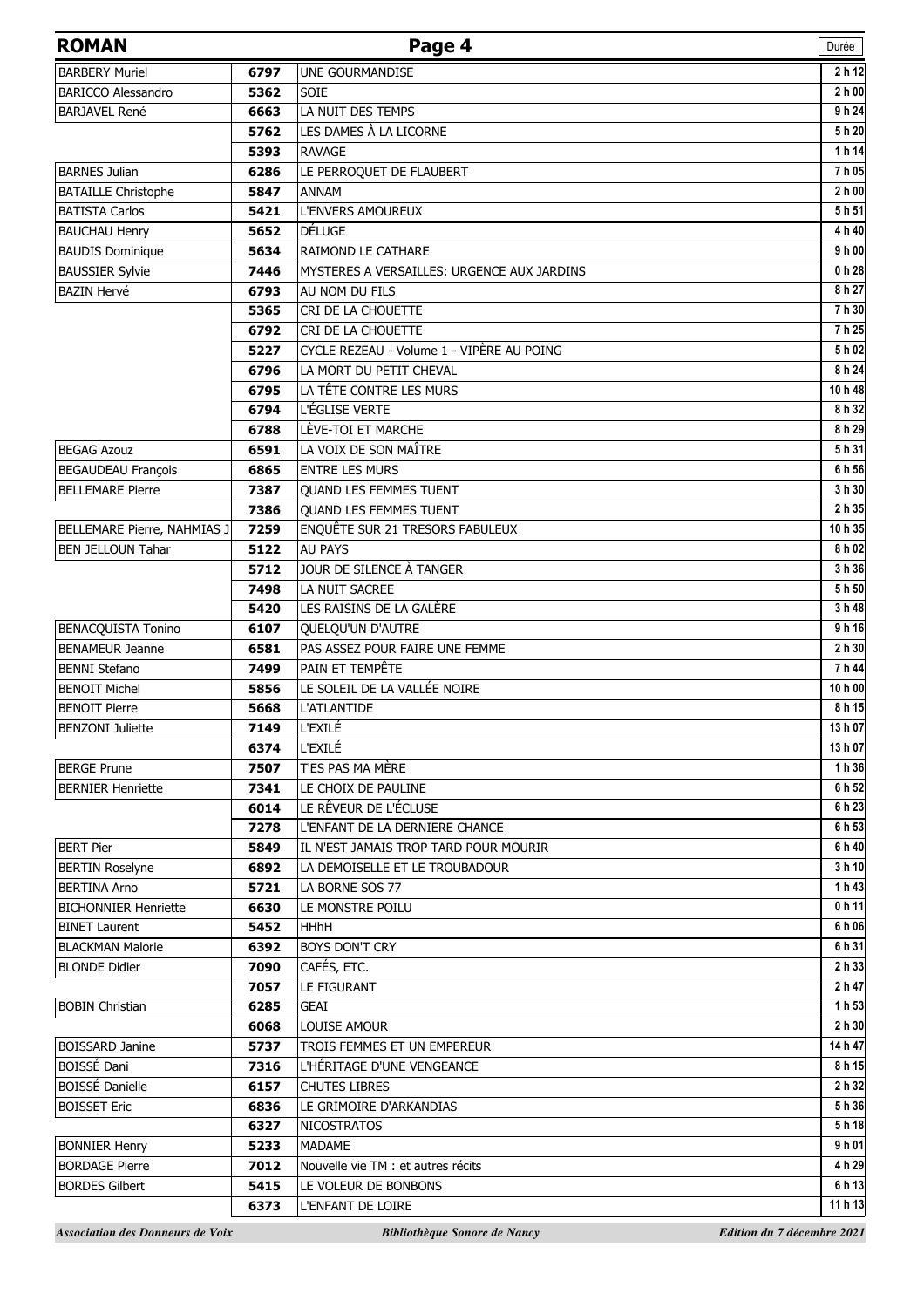| <b>ROMAN</b>                                    |              | Page 5                                        | Durée                      |
|-------------------------------------------------|--------------|-----------------------------------------------|----------------------------|
| <b>BORDONOVE Georges</b>                        | 5410         | LA CASTE                                      | 5 h 57                     |
| <b>BORIS Hugo</b>                               | 5719         | JE N'AI PAS DANSÉ DEPUIS LONGTEMPS            | 10 h 20                    |
| <b>BORNE Adrien</b>                             | 7349         | MÉMOIRE DE SOIE                               | 5h47                       |
| <b>BOULANGER Daniel</b>                         | 7066         | CONNAISSEZ-VOUS MARONNE ?                     | 1 h 49                     |
|                                                 | 5821         | L'ENFANT DE BOHÈME                            | 7h18                       |
| <b>BOULLE Pierre</b>                            | 5369         | LE PROFESSEUR MORTIMER                        | 4 h 05                     |
| <b>BOURDIER Emmanuel</b>                        | 6461         | <b>VACHEMENT MOI</b>                          | 0 <sub>h</sub> 41          |
| <b>BOURDIN Françoise</b>                        | 7496         | <b>CRINIERE AU VENT</b>                       | 5 h 00                     |
|                                                 | 5264         | CRINIÈRE AU VENT                              | 7h24                       |
|                                                 | 5745         | LA PROMESSE DE L'OCÉAN                        | 9 h 55                     |
|                                                 | 6393         | LES SIRÈNES DE SAINT MALO                     | 10 h 39                    |
|                                                 | 6398         | LES SIRÈNES DE SAINT MALO                     | 9 h 50                     |
|                                                 | 5409         | L'INCONNUE DE PEYROLLES                       | 11 h 25                    |
| <b>BOUYSSE Franck</b>                           | 7353         | <b>BUVEURS DE VENT</b>                        | 10 h 42                    |
|                                                 | 6559         | <b>GLAISE</b>                                 | 9 h 33                     |
| <b>BOWLES Paul</b>                              | 6390         | UN THÉ AU SAHARA                              | 10 h 31                    |
| <b>BOYLE William</b>                            | 7021         | LE TÉMOIN SOLITAIRE                           | 9 h 18                     |
| <b>BRAMI Elisabeth</b>                          | 6832         | CHÈRE MADAME MA GRAND-MÈRE                    | 0 h 33                     |
|                                                 | 6661         | CHÈRE MADAME MA GRAND-MÈRE                    | 0h33                       |
| <b>BRAUN Sam</b>                                | 6280         | PERSONNE NE M'AURAIT CRU, ALORS JE ME SUIS TU | 2 h 00                     |
| <b>BREUZÉ Patrick</b>                           | 6579         | LA MONTAGNE POUR REFUGE                       | 8 h 34                     |
| BRISOU-PELLEN Evelyne                           | 6009         | UN CHEVAL DE RÊVE                             | 19 h 52                    |
| <b>BROCAS Sophie</b>                            | 6294         | CAMPING-CAR                                   | 6 h 22                     |
| <b>BROMFIELD Louis</b>                          | 6486         | MISSISSIPI                                    | 15h 12<br>2 h 14           |
| <b>BRONTË Emily</b><br><b>BROWN Dan</b>         | 7380         | LES HAUTS DE HURLEVENT<br>ORIGINE             | 15 h 06                    |
| <b>BRUNEAU Janine</b>                           | 6473<br>6326 | LA PETITE MARIÉE                              | 3 h 06                     |
| <b>BRUNET Marion</b>                            | 6629         | L'OGRE AU PULL VERT MOUTARDE                  | 1 h 18                     |
| <b>BRYAN Bonnie</b>                             | 6386         | AU GALOP, JULIE !                             | 1 h 45                     |
| <b>BUCK Pearl Sydenstriker</b>                  | 5427         | VENT D'EST, VENT D'OUEST                      | 6 h 53                     |
| <b>BULLE Estelle-Sarah</b>                      | 6891         | LÀ OÙ LES CHIENS ABOIENT PAR LA QUEUE         | 7h 51                      |
| <b>BULTING Christian</b>                        | 5850         | <b>MADELEINES</b>                             | 3 h 20                     |
| BURE Veronique de                               | 6407         | UN CLAFOUTIS AUX TOMATES - CERISES            | 8 h 55                     |
| <b>BURNETT Frances Hodgson</b>                  | 6800         | LA PETITE PRINCESSE                           | 6 h 02                     |
| <b>BURON Nicole de</b>                          | 5251         | VAS Y MAMAN                                   | 3 h 14                     |
| <b>BUZZATI Dino</b>                             | 5416         | LE DÉSERT DES TARTARES                        | 7 h 20                     |
| <b>CALIGARIS Nicole</b>                         | 5451         | <b>BARNUM DES OMBRES</b>                      | 5 h 30                     |
| CALVINO Italo                                   | 7150         | LE BARON PERCHÉ                               | 10 h 25                    |
|                                                 | 5642         | <b>PALOMAR</b>                                | 4 h 00                     |
| <b>CAMILLERI Andrea</b>                         | 5962         | L'ÂGE DU DOUTE                                | 10 h 50                    |
|                                                 | 7158         | LE COUP DE FILET                              | 5 h 05                     |
| <b>CAMINITO Giulia</b>                          | 7406         | UN JOUR VIENDRA                               | 7 h 30                     |
| <b>CAMUS Albert</b>                             | 5836         | LA CHUTE                                      | 2 h 12                     |
|                                                 | 5338         | <b>L'ÉTRANGER</b>                             | 1 h 21                     |
|                                                 | 5852         | L'HOMME RÉVOLTÉ                               | 10 h 20                    |
| <b>CAPPEAU Marie Nicole</b>                     | 7067         | <b>CHANTEMERLE</b>                            | 8 h 26                     |
| <b>CARMAN Patrick</b>                           | 6517         | SKELETON CREEK PSYCHOSE Tome 1                | 2 h 51                     |
| <b>CARRERE Emmanuel</b>                         | 5375         | <b>L'ADVERSAIRE</b>                           | 8 h 38                     |
| <b>CARTERON Marine</b>                          | 6066         | MA SŒUR EST UNE ARTISTE DE GUERRE             | 5 h 20                     |
| <b>CASSIM Shaine</b>                            | 5644         | QUI A TUÉ HÉLOÎSE VAN HOOL                    | 4 h 00                     |
| CASTEL Hélène                                   | 5752         | RETOUR D'EXIL D'UNE FEMME RECHERCHÉE          | 6 h 48                     |
| CASTELOT André                                  | 5413         | <b>JOSÉPHINE</b>                              | 22 h 06                    |
| <b>CATHRINE Arnaud</b><br><b>CAUSSE Rolande</b> | 5798<br>6509 | LES VIES DE LUKA<br><b>ROUGE BRAISE</b>       | 1 h 52<br>3 h 00           |
| <b>CAVANNA François</b>                         | 5855         | <b>COUPS DE SANG</b>                          | 2 h 09                     |
| <b>CAVELOT Cyril</b>                            | 5693         | LA MALÉDICTION DU TITANIC                     | 2 h 26                     |
| CHABAS Jean François                            | 6082         | TRÈFLE D'OR                                   | $0h$ 46                    |
| CHABROL Jean Pierre                             | 5394         | LA BANQUISE                                   | 10 h 39                    |
| <b>Association des Donneurs de Voix</b>         |              | Bibliothèque Sonore de Nancy                  | Edition du 7 décembre 2021 |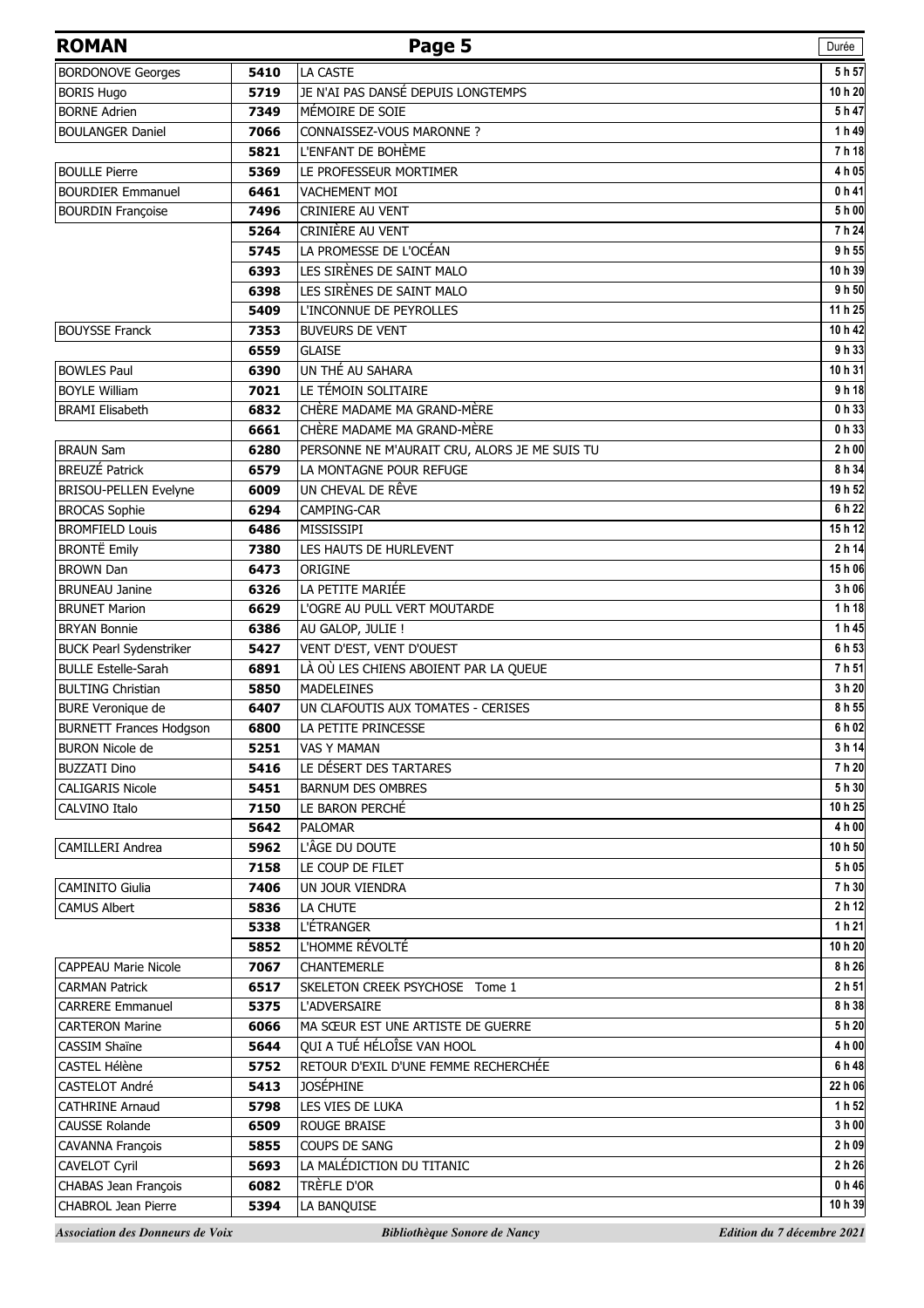| <b>ROMAN</b>                            |              | Page 6                                    | Durée                      |
|-----------------------------------------|--------------|-------------------------------------------|----------------------------|
| <b>CHALANDON Sorj</b>                   | 7522         | LE QUATRIEME MUR                          | 8 h 42                     |
|                                         | 7143         | <b>MON TRAÎTRE</b>                        | 5 h 31                     |
| CHANDERNAGOR Françoise                  | 5323         | <b>COULEUR DU TEMPS</b>                   | 4 h 33                     |
| <b>CHARDIN Alexandre</b>                | 6487         | LE GOÛT SUCRÉ DE LA PEUR                  | 2 h 00                     |
| <b>CHARPENTIER Orianne</b>              | 6829         | MAUVAISE GRAINE                           | 2 h 17                     |
| <b>CHASE James HADLEY</b>               | 5443         | ALERTE AUX CROQUE-MORTS                   | 8 h 10                     |
| <b>CHATELET Noëlle</b>                  | 5782         | LA DAME EN BLEU                           | 2 h 15                     |
|                                         | 5843         | LA TÊTE EN BAS                            | 2 h 10                     |
| <b>CHAULET Georges</b>                  | 6071         | FANTÔMETTE ET LE TRÉSOR DU PHARAON        | 2 h 38                     |
| CHEDID Andrée                           | 6665         | LE MESSAGE                                | 4 h 57                     |
|                                         | 5261         | LE MESSAGE                                | 3 h 42                     |
|                                         | 5210         | LE SOMMEIL DÉLIVRÉ                        | 6 h 52                     |
| <b>CHENOT Robert</b>                    | 6580         | CHEZ MARIE, C'EST FINI ! SUIVI DE MARIA   | 4 h 33                     |
|                                         | 5688         | LES RATS DE CAVE                          | 3 h 16                     |
| <b>CHERER Sophie</b>                    | 7351         | MATHILDE À LA DÉCHETTERIE                 | 0 h 47                     |
| <b>CHEVALIER Tracy</b>                  | 5770         | LA DERNIÈRE FUGITIVE                      | 11 h 00                    |
| CHI Li                                  | 7065         | <b>TRISTE VIE</b>                         | 2 h 06                     |
| <b>CHICHE Sarah</b>                     | 7372         | <b>SATURNE</b>                            | 4 h 48                     |
| CHRISTIE Agatha                         | 5918         | LES 10 PETITS NÈGRES                      | 6 h 27                     |
|                                         | 5919         | POIROT JOUE LE JEU                        | 6 h 48                     |
| <b>CLARK Mary Higgins</b>               | 5731         | <b>UNE CHANSON DOUCE</b>                  | 10 h 34                    |
| <b>CLAUDE</b> Clément                   | 6447         | LE MASQUE DE BRUMES                       | 0 <sub>h</sub> 11          |
| <b>CLAUDEL Paul</b>                     | 6804         | PARTAGE DE MIDI                           | 3 h 01                     |
| <b>CLAUDEL Philippe</b>                 | 7284         | AU REVOIR MONSIEUR FRIANT                 | 1 h 31                     |
|                                         | 6722         | DE QUELQUES AMOUREUX DES LIVRES           | 1 h 05                     |
|                                         | 7231         | <b>FANTAISIE ALLEMANDE</b>                | 3 h 00                     |
|                                         | 6763         | LA PETITE FILLE DE MONSIEUR LINH          | 3 h 50                     |
|                                         | 6729         | L'ARBRE DU PAYS TORAJA                    | 4 h 57                     |
|                                         | 6750         | L'ARCHIPEL DU CHIEN                       | 5 h 38                     |
|                                         | 7289         | LE CAFE DE L'EXCELSIOR                    | 1 h 12                     |
|                                         | 6603         | LE CAFE DE L'EXCELSIOR                    | 1 h 12                     |
|                                         | 6762         | LE RAPPORT DE BRODECK                     | 10 h 58                    |
|                                         | 7185         | MEUSE L'OUBLI                             | 2 h 52<br>4 h 39           |
|                                         | 6761         | <b>PARFUMS</b>                            |                            |
|                                         | 7046         | QUELQUES-UNS DES CENT REGRETS             | 3 h 13<br>3 h 21           |
| <b>CLAVEL Bernard</b>                   | 6996<br>6394 | LA TABLE DU ROI<br>LA TABLE DU ROI        | 3 h 21                     |
| <b>CLAVEL Fabien</b>                    | 6787         | L'ODYSSÉE D'HUGO                          | 2 <sub>h</sub> 01          |
| <b>CLEMENT Catherine</b>                | 6012         | MARTIN ET HANNAH                          | 8 h 14                     |
| CLEMENT Frédéric                        | 7396         | MAGASIN ZINZIN - AUX MERVEILLES D'ALYS    | 0 h 23                     |
| <b>CLEMENT Yves Marie</b>               | 6850         | LE PUMA AUX YEUX D'ÉMERAUDE               | 1 h 40                     |
|                                         | 6828         | MOINS QUE RIEN                            | 1 h 18                     |
|                                         | 6889         | MOINS QUE RIEN                            | 1 h 18                     |
| COCTEAU Jean                            | 6117         | LES ENFANTS TERRIBLES                     | 2 h 03                     |
| <b>COELHO Paulo</b>                     | 7281         | LE DÉMON ET MADEMOISELLE PRYM             | 5 h 30                     |
| <b>COERR Eleanor</b>                    | 6946         | LES MILLE OISEAUX D'HIROSHIMA             | 0 <sub>h</sub> 47          |
| COERR Eleanor, MERCIER Julie            | 7382         | LES MILLE OISEAUX D'HIROSHIMA             | 0 <sub>h</sub> 47          |
| COHEN-SCALI Sarah                       | 7275         | ARTHUR RIMBAUD, LE VOLEUR DE FEU          | 5 h 32                     |
|                                         | 7575         | ARTHUR RIMBAUD, LE VOLEUR DE FEU          | 5 h 32                     |
| <b>COLETTE Sidonie Gabrielle</b>        | 5235         | LE BLÉ EN HERBE                           | 3 h 42                     |
| <b>COLIZE Paul</b>                      | 5998         | L'AVOCAT, LE NAIN ET LA PRINCESSE MASQUÉE | 8 h 54                     |
| <b>COLLECTIF D'AUTEURS</b>              | 5378         | DITES LE AVEC DES LETTRES                 | 1 h 09                     |
|                                         | 6786         | LE ROI DES TAUPES ET SA FILLE             | 3 h 01                     |
|                                         | 6156         | MEUTRES SUR UN PLATEAU                    | 1 h 42                     |
| <b>COLOT Marie</b>                      | 7355         | DEUX SECONDES EN MOINS                    | 5 h 36                     |
| <b>CONNELLY Michael</b>                 | 5997         | <b>ECHO PARK</b>                          | 12 h 34                    |
| <b>CONSTANT Paule</b>                   | 7466         | CONFIDENCE POUR CONFIDENCE                | 5 h 57                     |
| <b>CONSTANTINE Barbara</b>              | 6118         | TOM, PETIT TOM, TOUT PETIT HOMME, TOM     | 7h 50                      |
| <b>Association des Donneurs de Voix</b> |              | Bibliothèque Sonore de Nancy              | Edition du 7 décembre 2021 |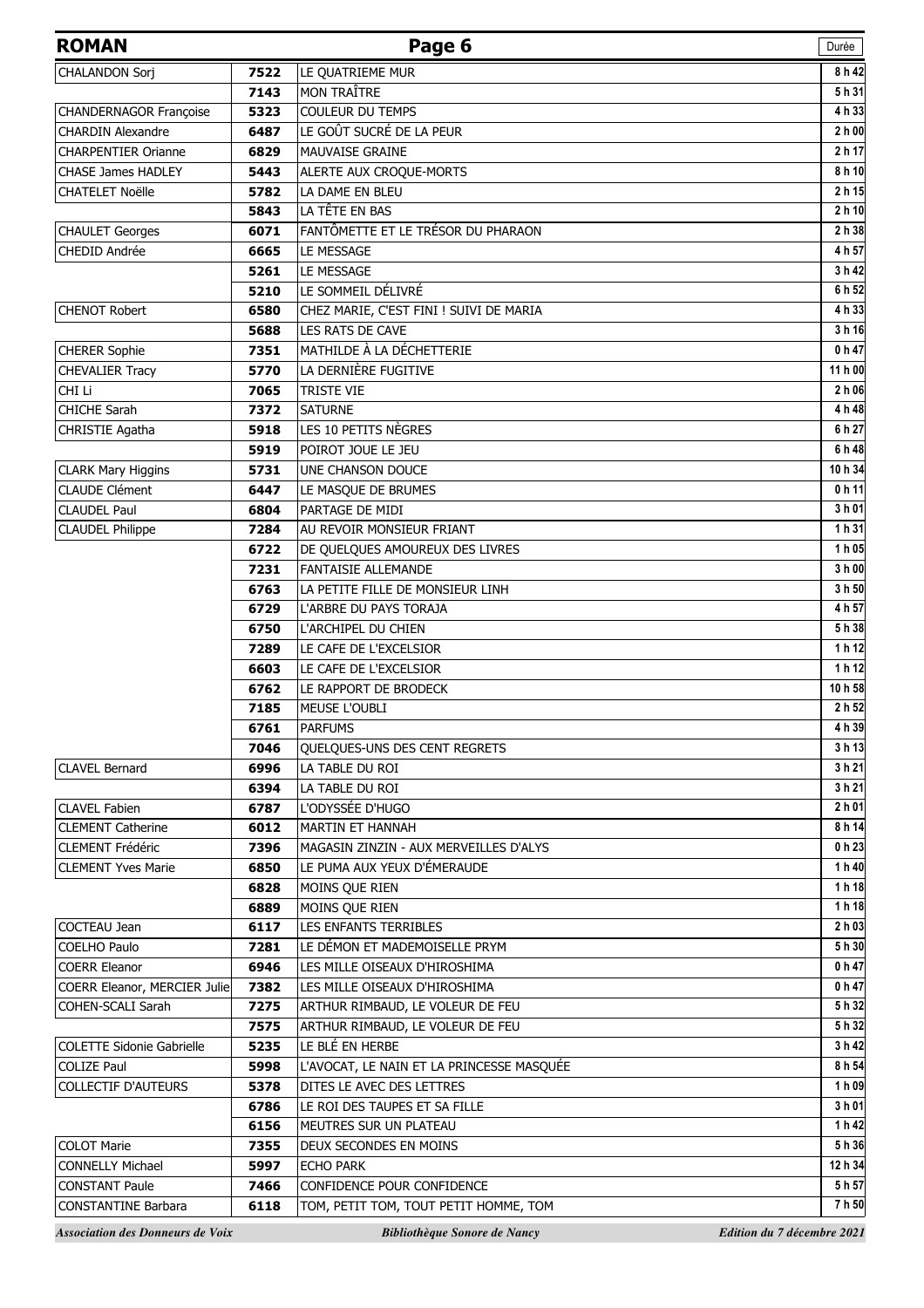| <b>ROMAN</b>                |      | Page 7                                   | Durée   |
|-----------------------------|------|------------------------------------------|---------|
| <b>COOK Robin</b>           | 5027 | <b>SPHYNX</b>                            | 16 h 36 |
| <b>COREN Alan</b>           | 6576 | ARTHUR LA TERREUR DU RAIL                | 1 h 21  |
| <b>CORIDIAN Yann</b>        | 7024 | LE GRAND PETIT DÉJEUNER                  | 0 h 31  |
| <b>CORNEILLE Pierre</b>     | 6849 | <b>CINNA</b>                             | 6 h 27  |
| <b>COSSERY Albert</b>       | 5851 | MENDIANTS ET ORGUEILLEUX                 | 7h00    |
| <b>COULON Cecile</b>        | 6827 | LE ROI N'A PAS SOMMEIL                   | 4 h 15  |
| <b>COUSIN Michel</b>        | 6119 | <b>ESPRIT DE FAMILLE</b>                 | 7 h 07  |
| <b>COVILLE Bruce</b>        | 6984 | LE FANTÔME DANS LA CHAMBRE VERTE         | 4 h 17  |
| <b>CRICHTON Michael</b>     | 7392 | <b>ETAT D'URGENCE</b>                    | 5 h 00  |
| <b>CUENCA Catherine</b>     | 6666 | LA MARRAINE DE GUERRE                    | 1 h 45  |
| <b>DADIE Bernard</b>        | 5142 | UN NÈGRE À PARIS                         | 5 h 30  |
| <b>DAENINCKX Didier</b>     | 6668 | CANNIBALE                                | 1 h 57  |
|                             | 5812 | LA MORT N'OUBLIE PERSONNE                | 11 h 00 |
|                             | 6650 | MORTEL SMARTPHONE                        | 1 h 09  |
| <b>DAHL Roald</b>           | 6670 | FANTASTIQUE MAÎTRE RENARD                | 1 h 13  |
|                             | 6783 | <b>LES MINUSCULES</b>                    | 2 h 35  |
| DAI SIJIE                   | 5372 | BALZAC ET LA PETITE TAILLEUSE CHINOISE   | 4h11    |
| <b>DARKANIAN Pierre</b>     | 7483 | LE RAPPORT CHINOIS                       | 9 h 01  |
| <b>DAUDET Alphonse</b>      | 5660 | CONTES DU LUNDI Tome 2                   | 7h00    |
|                             | 5818 | LE TRÉSOR D'ARLATAN                      | 1 h 39  |
| DAVIS Lydia                 | 6152 | KAFKA AUX FOURNEAUX                      | 2 h 05  |
| <b>DAVY Pierre</b>          | 6987 | LA CROIX DES PAUVRES                     | 3 h 00  |
|                             | 7117 | LA CROIX DES PAUVRES                     | 8 h 00  |
| DE LUCA Erri                | 6153 | HISTOIRE D'IRÈNE                         | 2 h 05  |
|                             | 7354 | <b>IMPOSSIBLE</b>                        | 3 h 18  |
| DE VIGAN Delphine           | 7514 | D'APRES UNE HISTOIRE VRAIE               | 9 h 06  |
| <b>DEBRÉ</b> Constance      | 7356 | <b>LOVE ME TENDER</b>                    | 3 h 30  |
| <b>DECKER Michèle</b>       | 5777 | LA VIE DE L'AUTRE CÔTÉ                   | 9 h 20  |
| <b>DECOIN Didier</b>        | 5097 | AVEC VUE SUR LA MER                      | 3 h 46  |
| <b>DEDIEU Thierry</b>       | 7324 | LE CHEVAL QUI GALOPAIT SOUS LA TERRE     | 0 h 23  |
|                             | 7339 | L'HOMME QUI PARLAIT POUR DEUX            | 0 h 15  |
| <b>DEFOE Daniel</b>         | 6669 | ROBINSON CRUSOÉ                          | 5h 33   |
| <b>DEFORGES Régine</b>      | 7253 | 101 AVENUE HENRI MARTIN                  | 15h 33  |
|                             | 7320 | LA BICYCLETTE BLEUE VOL 1                | 15h 33  |
| DELAMARRE BELLEGO Veroniq   | 5902 | LE SECRET DE GRAND-ONCLE ARTHUR          | 1 h 20  |
| <b>DELAUME Chloe</b>        | 7357 | Le coeur synthétique : Prix Médicis 2020 | 4 h 18  |
| <b>DELERM Martine</b>       | 6463 | <b>MARIE BANLIEUE</b>                    | 1 h 18  |
| <b>DELERM Philippe</b>      | 7323 | ELLE S'APPELAIT MARINE                   | 2 h 30  |
|                             | 6155 | LES EAUX TROUBLES DU MOJITO              | 2 h 25  |
| <b>DELOMME Martine</b>      | 5813 | UN AUTOMNE EN CLAIR OBSCUR               | 8 h 01  |
| <b>DELPRAT Hélène</b>       | 6406 | <b>MES REINES</b>                        | 2 h 57  |
| DENIZE Joseph               | 7091 | QUAND ON PARLE DU DIABLE                 | 19 h 10 |
| <b>DENUZIERE Maurice</b>    | 5317 | AMELIE OU LA CONCORDANCE DES TEMPS       | 9 h 06  |
| <b>DEON Michel</b>          | 5271 | CAVALIER, PASSE TON CHEMIN !             | 4 h 56  |
| <b>DEROIN Christine</b>     | 5787 | MOT À MOT                                | 2 h 30  |
| <b>DES MAZERY Benedicte</b> | 6510 | LA VIE TRANCHÉE                          | 3 h 30  |
| DES MAZERY Bénédicte        | 6507 | LA VIE TRANCHÉE                          | 2 h 36  |
| <b>DESALMAND Paul</b>       | 6303 | LE PILON                                 | 4 h 57  |
| <b>DESBIOLLES Maryline</b>  | 6459 | LE BEAU TEMPS                            | 3 h 59  |
| <b>DESPLECHIN Marie</b>     | 7229 | LA BELLE ADÈLE                           | 2 h 43  |
|                             | 7410 | LA CAPUCINE                              | 5 h 17  |
|                             | 7474 | LES FILLES DU SIÈCLE: SÉRAPHINE          | 4 h 47  |
|                             | 7330 | SATIN GRENADINE                          | 3 h 42  |
| <b>DEUTSCH Lorant</b>       | 5392 | <b>METRONOME</b>                         | 1 h 27  |
|                             | 6031 | <b>METRONOME</b>                         | 10 h 59 |
| <b>DICKENS Charles</b>      | 6536 | OLIVER TWIST (TEXTE ABRÉGÉ)              | 4 h 18  |
| DICKER Joël                 | 7532 | LA VERITE SUR L'AFFAIRE HARRY QUEBERT    | 20 h 50 |
|                             | 7106 | L'ÉNIGME DE LA CHAMBRE 622               | 19 h 10 |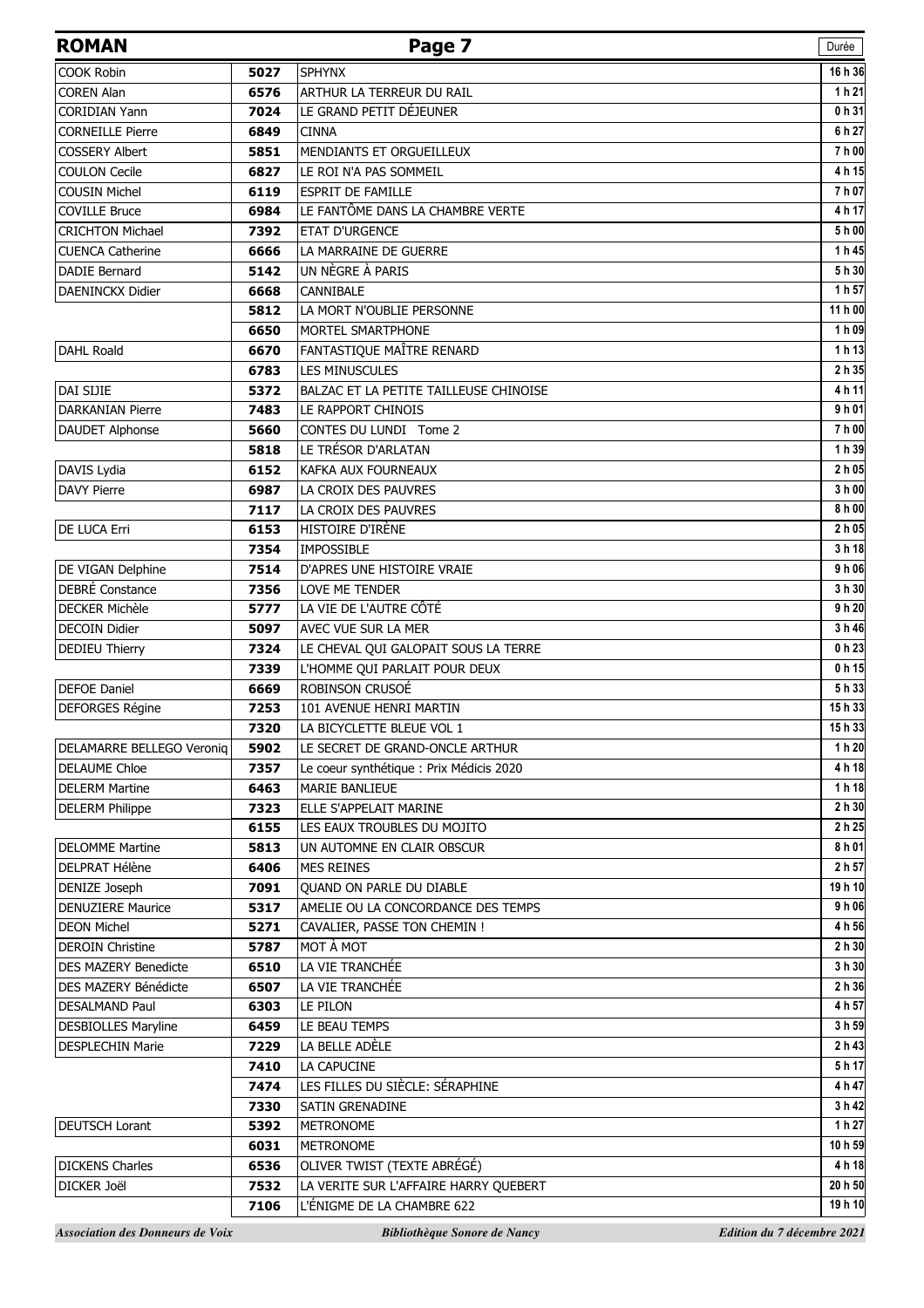| <b>ROMAN</b>                                   |              | Page 8                                                       | Durée                      |
|------------------------------------------------|--------------|--------------------------------------------------------------|----------------------------|
| DIDIER Jean, ZAD                               | 6328         | DEUX MAINS POUR LE DIRE                                      | 2 h 00                     |
| DIDIERLAURENT Jean Paul                        | 7319         | <b>MALAMUTE</b>                                              | 6 h 16                     |
| <b>DIOME Fatou</b>                             | 5728         | LE VENTRE DE L'ATLANTIQUE                                    | 7h 27                      |
| <b>DIOP David</b>                              | 7506         | <b>FRERE D'ARMES</b>                                         | 3 h 24                     |
| <b>DISNEY Walt</b>                             | 6184         | WINNIE L'OURSON ET L'ARBRE A MIEL                            | 1 h 00                     |
| DIWO Jean                                      | 5831         | LA CALÈCHE                                                   | 8 h 00                     |
| DJEMAÏ Abdelkader                              | 5848         | LA DERNIÈRE NUIT DE L'ÉMIR                                   | 3 h 40                     |
|                                                | 5663         | UN ÉTÉ DE CENDRES                                            | 2h00                       |
| <b>DJIAN Philippe</b>                          | 5654         | <b>IMPARDONNABLES</b>                                        | 3 h 00                     |
| DOREDARGEANT Yvoir                             | 7445         | LE TEMPS DES COULEURS: L'ESPRIT DU LIEN                      | 2h51                       |
| <b>DORIN Françoise</b>                         | 6121         | ET PUIS APRÈS                                                | 7h 31                      |
| DOVERT Stéphane                                | 5103         | LE CANNIBALE ET LES TERMITES                                 | 8 h 31                     |
| DOYLE Sir Arthur CONAN                         | 6671         | LA BANDE MOUCHETÉE                                           | 3 h 54                     |
|                                                | 6543         | Les exploits du Pr Challenger : et autres aventures étranges | 8 h 58                     |
| DUBOIS Jean Paul                               | 7527         | KENNEDY ET MOI                                               | 5 h 09                     |
|                                                | 7374         | TOUS LES HOMMES N'HABITENT PAS LE MONDE DE LA MÊME FACON     | 9 h 42                     |
|                                                | 7526         | TOUS LES HOMMES N'HABITENT PAS LE MONDE DE LA MEME FAÇON     | 4 h 22                     |
| <b>DUGAIN Marc</b>                             | 5797         | L'INSOMNIE DES ÉTOILES                                       | 3 h 20                     |
| <b>DUMAS Alexandre</b>                         | 7274         | LA DAME PÂLE                                                 | 1 h 46                     |
|                                                | 6122         | LA TULIPE NOIRE                                              | 7h 31                      |
| <b>DUPUY Marie Bernadette</b>                  | 6018         | LA FORCE DE L'AURORE                                         | 15h 25                     |
|                                                | 6036         | LE CHANT DE L'OCEAN                                          | $\overline{17}$ h 03       |
|                                                | 7095         | L'ORPHELINE DE MANHATTAN                                     | 0h15                       |
| <b>DURAND Jacky</b>                            | 7331         | LE CAHIER DE RECETTES                                        | 4 h 33<br>3 h 24           |
| <b>DURAS Marguerite</b><br><b>DUROY Lionel</b> | 7490<br>6572 | L'AMANT                                                      | 5 h 42                     |
| DUSAPIN Elisa Shua                             | 6886         | LE CAHIER DE TURIN<br>LES BILLES DU PACHINKO                 | 3 h 15                     |
| <b>DUTRUC - ROSSET Florence</b>                | 6464         | L'ASSASSIN HABITE À CÔTÉ                                     | 2 h 05                     |
| ECHENOZ Jean                                   | 7461         | <b>ENVOYEE SPECIALE</b>                                      | 7h 33                      |
|                                                | 7460         | JE M'EN VAIS                                                 | 5 h 50                     |
|                                                | 7459         | LE SOLEIL DES SCORTA                                         | 5 h 50                     |
|                                                | 7467         | L'EQUIPE MALAISE                                             | 8 h 41                     |
|                                                | 7184         | L'ÉQUIPÉE MALAISE                                            | 7h 31                      |
|                                                | 7035         | LES GRANDES BLONDES                                          | 6 h 00                     |
| EL YAMANI Hayat                                | 5408         | <b>REVE D'ENVOL</b>                                          | 2 h 19                     |
| <b>EMMANUELLI Jean Baptiste</b>                | 5308         | ET J'AI CASSÉ MON FUSIL                                      | 6 h 20                     |
| <b>ENQUIST Anna</b>                            | 6405         | LE RETOUR                                                    | 9 h 03                     |
|                                                | 6415         | <b>QUATUOR</b>                                               | 8 h 16                     |
| <b>ESCARPIT Robert</b>                         | 6672         | LES CONTES DE LA SAINT-GLINGLIN                              | 4 h 06                     |
| <b>EVANS Nicholas</b>                          | 5296         | LE COEUR DES FLAMMES                                         | 14 h 52                    |
| <b>EXBRAYAT Charles</b>                        | 5310         | METS TES PANTOUFLES, ROMEO                                   | 3 h 10                     |
| FABIANI Jean-Noël                              | 5842         | CES HISTOIRES INSOLITES QUI ONT FAIT LA MÉDECINE             | 7 h 30                     |
| <b>FAGAN</b>                                   | 7440         | LES BUVEURS DE LUMIERE                                       | 11 h 07                    |
| <b>FALLET René</b>                             | 5363         | BULLE OU LA VOIX DE L'OCÉAN                                  | 2 h 06                     |
|                                                | 6228         | LES PIEDS DANS L'EAU                                         | 2 h 45                     |
| <b>FARGUES Nicolas</b>                         | 5240         | <b>RADE TERMINUS</b>                                         | 5 h 13                     |
| FAUQUEMBERG David                              | 5414         | <b>MAL TIEMPO</b>                                            | 5 h 40                     |
| <b>FAURE Lucie</b>                             | 6123         | <b>LES BONS ENFANTS</b>                                      | 8 h 36                     |
| <b>FAVARO Patrice</b>                          | 6927         | LE SECRET DU MAÎTRE LUTHIER                                  | 2 h 05                     |
| <b>FAYE Gaël</b>                               | 7515         | PETIT PAYS                                                   | 5 h 48                     |
|                                                | 7398         | PETIT PAYS                                                   | 5 h 48                     |
| FEDOROVSKI Vladimir                            | 5312         | LE ROMAN DE L'ORIENT-EXPRESS                                 | 2 h 00                     |
| <b>FERMINE Maxence</b>                         | 6504         | OPIUM                                                        | 2 h 20                     |
|                                                | 5238         | TANGO MASSAÏ                                                 | 3 h 13                     |
| FERNANDEZ Dominique                            | 7491         | DANS LA MAIN DE L'ANGE                                       | 23 h 15                    |
| <b>FERRARI</b> Jerome                          | 7424         | A SON IMAGE                                                  | 5h46                       |
|                                                | 7423         | LE PRINCIPE                                                  | 3 h 39                     |
|                                                | 7442         | Le sermon sur la chute de Rome                               | 5 h 55                     |
| <b>Association des Donneurs de Voix</b>        |              | Bibliothèque Sonore de Nancy                                 | Edition du 7 décembre 2021 |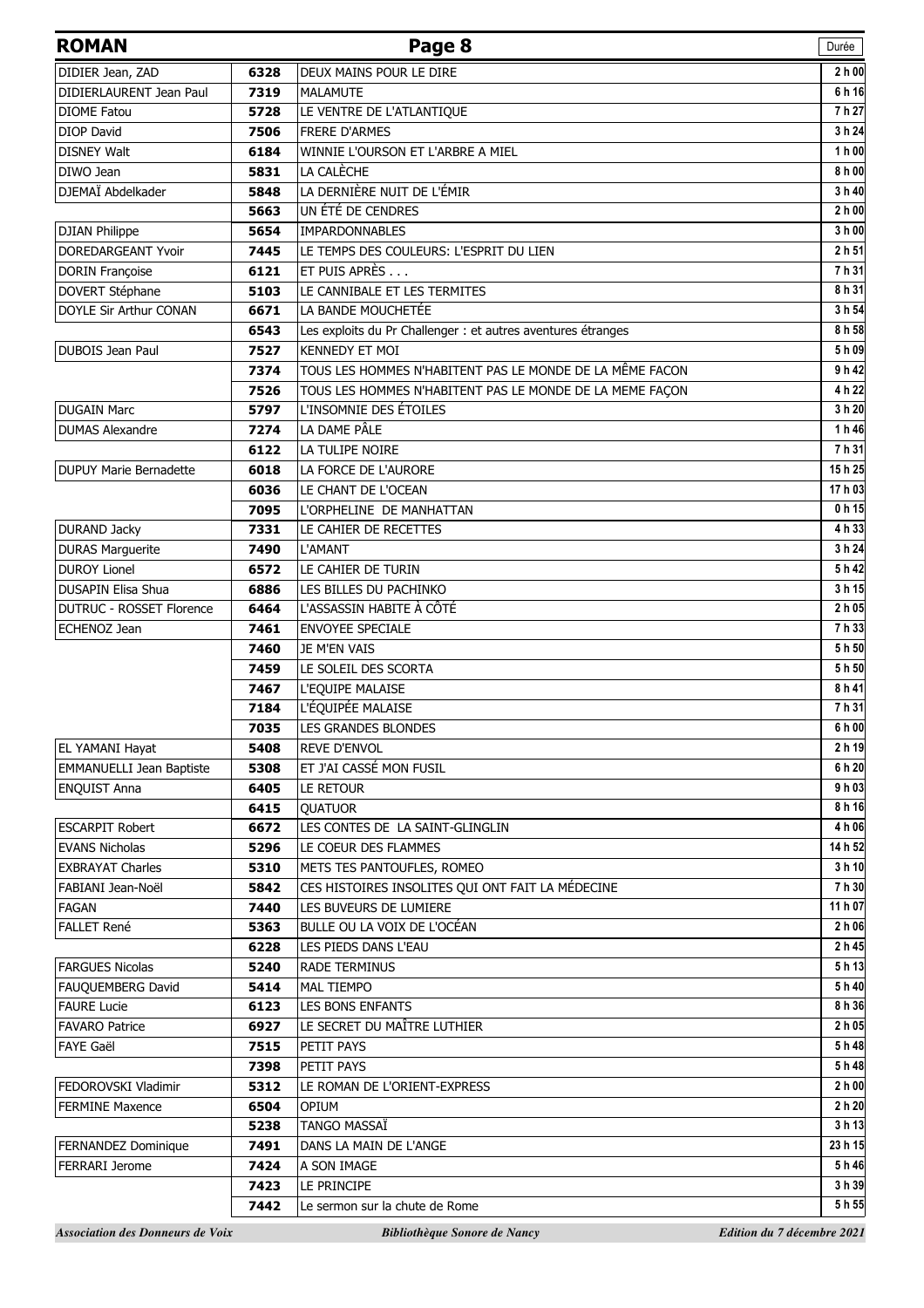| <b>ROMAN</b>                            |              | Page 9                                                       | Durée                      |
|-----------------------------------------|--------------|--------------------------------------------------------------|----------------------------|
| <b>FEVRE Francis</b>                    | 7152         | <b>PHARAON</b>                                               | 13 h 06                    |
| <b>FINE Anne</b>                        | 7420         | LA VENGEANCE DU CHAT ASSASSIN                                | 0 h 33                     |
|                                         | 7034         | LE CHAT ASSASSIN TOMBE AMOUREUX                              | 1 h 05                     |
|                                         | 7377         | LE CHAT ASSASSIN, LE RETOUR                                  | 0 h 30                     |
| FINKIELKRAUT Alain                      | 5700         | Un coeur intelligent : lectures                              | 6 h 34                     |
| <b>FISCHER Anna</b>                     | 9917         | PAPYRUS POUPÉES                                              | 4 h 05                     |
|                                         | 6032         | PAPYRUS POUPÉES                                              | 4 h 01                     |
| <b>FISCHER Elise</b>                    | 7148         | CONFESSION D'ADRIEN LE COLPORTEUR                            | 6 h 07                     |
|                                         | 6220         | JE JOUERAI ENCORE POUR NOUS                                  | 7 h 28                     |
|                                         | 7370         | LA COLÈRE DE MOUCHE                                          | 7h 31                      |
|                                         | 7366         | LA TANTE DE RUSSIE                                           | 5 h 35                     |
|                                         | 7287         | LE ROMAN DE LA PLACE STANISLAS                               | $2h$ 01                    |
|                                         | 5714         | LE ROMAN DE LA PLACE STANISLAS                               | 2 h 01                     |
|                                         | 7285         | LE SECRET DU PRESSOIR                                        | 9h01                       |
|                                         | 7138         | LES FEMMES DES TERRES SALÉES Tome 1                          | 9 h 56                     |
|                                         | 7271         | LES FEMMES DES TERRES SALÉES - Volume 2 - LA PROMESSE DU SEL | 9 h 22                     |
|                                         | 7296         | SUR LE FIL                                                   | 10 h 54                    |
|                                         | 7081         | SUR LE FIL                                                   | 10 h 54                    |
|                                         | 7288         | TROIS REINES POUR UNE COURONNE                               | 9 h 05                     |
|                                         | 7137         | TROIS REINES POUR UNE COURONNE                               | 9h05                       |
|                                         | 7043         | UN PETIT CARRÉ DE SOIE                                       | 4 h 55                     |
| <b>FITZGERALD Francis Scott</b>         | 6494         | UNE VIE PARFAITE SUIVI DE L'ACCORDEUR                        | 2 h 01                     |
| <b>FLAGG Fannie</b>                     | 7068         | NOUS IRONS TOUS AU PARADIS                                   | 8 h 06                     |
| <b>FLATEN Isabelle</b>                  | 7235         | <b>ADELPHE</b>                                               | 6 h 12                     |
| FLEM Lydia                              | 5799         | LETTRES D'AMOUR EN HÉRITAGE                                  | 4 h 38                     |
| <b>FLEPP Pauline</b>                    | 6552         | LE ROMAN D'ESTHER                                            | 6 h 45                     |
| <b>FOENKINOS David</b>                  | 7516         | <b>CHARLOTTE</b>                                             | 4 h 33                     |
|                                         | 7530         | CHARLOTTE                                                    | 4 h 03                     |
| FOLLETT Ken                             | 5207         | PAPER MONEY                                                  | 6 h 27                     |
| FORTIER Dominique                       | 6404         | LA PORTE DU CIEL                                             | 5h 54                      |
| <b>FOX Paula</b>                        | 5828         | L'HIVER LE PLUS FROID<br>LES NAUFRAGÉS DE L'ÎLE TROMELIN     | 3 h 00<br>9 h 36           |
| <b>FRAIN Irène</b>                      | 5723<br>7343 | UN CRIME SANS IMPORTANCE                                     | 4 h 19                     |
| FRAPIÉ Léon                             | 5795         | LA MATERNELLE                                                | 7 h 30                     |
| FRÉGNI René                             | 7104         | CARNETS DE PRISON OU L'OUBLI DES RIVIÈRES                    | 1 h 07                     |
| <b>FRENCH Nicci</b>                     | 5236         | DANS LA PEAU                                                 | 12 h 17                    |
| <b>FRIOT Bernard</b>                    | 6826         | <b>FOLLE</b>                                                 | 1h41                       |
| <b>FRITSCH Pierre</b>                   | 6125         | LE ROYAUME DE LA CÔTE                                        | 8 h 01                     |
|                                         | 6124         | UNE ENFANCE LORRAINE                                         | 9 h 44                     |
| <b>FUGAIN Marie</b>                     | 5743         | MOI ON NE M'A JAMAIS DEMANDÉ COMMENT J'ALLAIS                | 4 h 54                     |
| <b>FYFIELD Frances</b>                  | 5291         | LES PROFONDEURS DU MAL                                       | 9 h 02                     |
|                                         | 5283         | UNE PROFONDE AFFECTION                                       | 9 h 57                     |
| <b>GAILLY Christian</b>                 | 7234         | <b>BE-BOP</b>                                                | 3 h 20                     |
| <b>GALIN Dagmar</b>                     | 6322         | DES ENFANTS TOMBES DU CIEL                                   | 4 h 37                     |
| <b>GALLO Max</b>                        | 5091         | LES FANATIQUES                                               | 8 h 57                     |
| <b>GANDIN Patricia</b>                  | 5250         | LA PETITE FILLE QUI BOÎTAIT                                  | 3 h 42                     |
| <b>GARCIA MARQUEZ Gabriel</b>           | 5385         | DOUZE CONTES VAGABONDS                                       | 7h16                       |
| <b>GARY Romain</b>                      | 6884         | LA VIE DEVANT SOI                                            | 7 h 46                     |
| GAUDÉ Laurent                           | 5407         | <b>ELDORADO</b>                                              | 5 h 54                     |
|                                         | 7458         | LE SOLEIL DES SCORTA                                         | 6 h 34                     |
|                                         | 5778         | LES OLIVIERS DU NÉGUS                                        | 2 h 20                     |
|                                         | 5729         | <b>OURAGAN</b>                                               | 5h01                       |
| <b>GAUTIER Théophile</b>                | 6673         | ARRIA MARCELLA - LE PIED DE MOMIE                            | 4 h 14                     |
| <b>GAVALDA Anna</b>                     | 6035         | 35 KILOS D'ESPOIR                                            | 1 h 24                     |
|                                         | 6375         | 35 KILOS D'ESPOIR                                            | 1 h 24                     |
|                                         | 6376         | <b>BILLIE</b>                                                | 4 h 09                     |
|                                         | 6391         | DES VIES EN MIEUX                                            | 9 h 29                     |
|                                         | 5274         | ENSEMBLE, C'EST TOUT                                         | 12 h 21                    |
| <b>Association des Donneurs de Voix</b> |              | Bibliothèque Sonore de Nancy                                 | Edition du 7 décembre 2021 |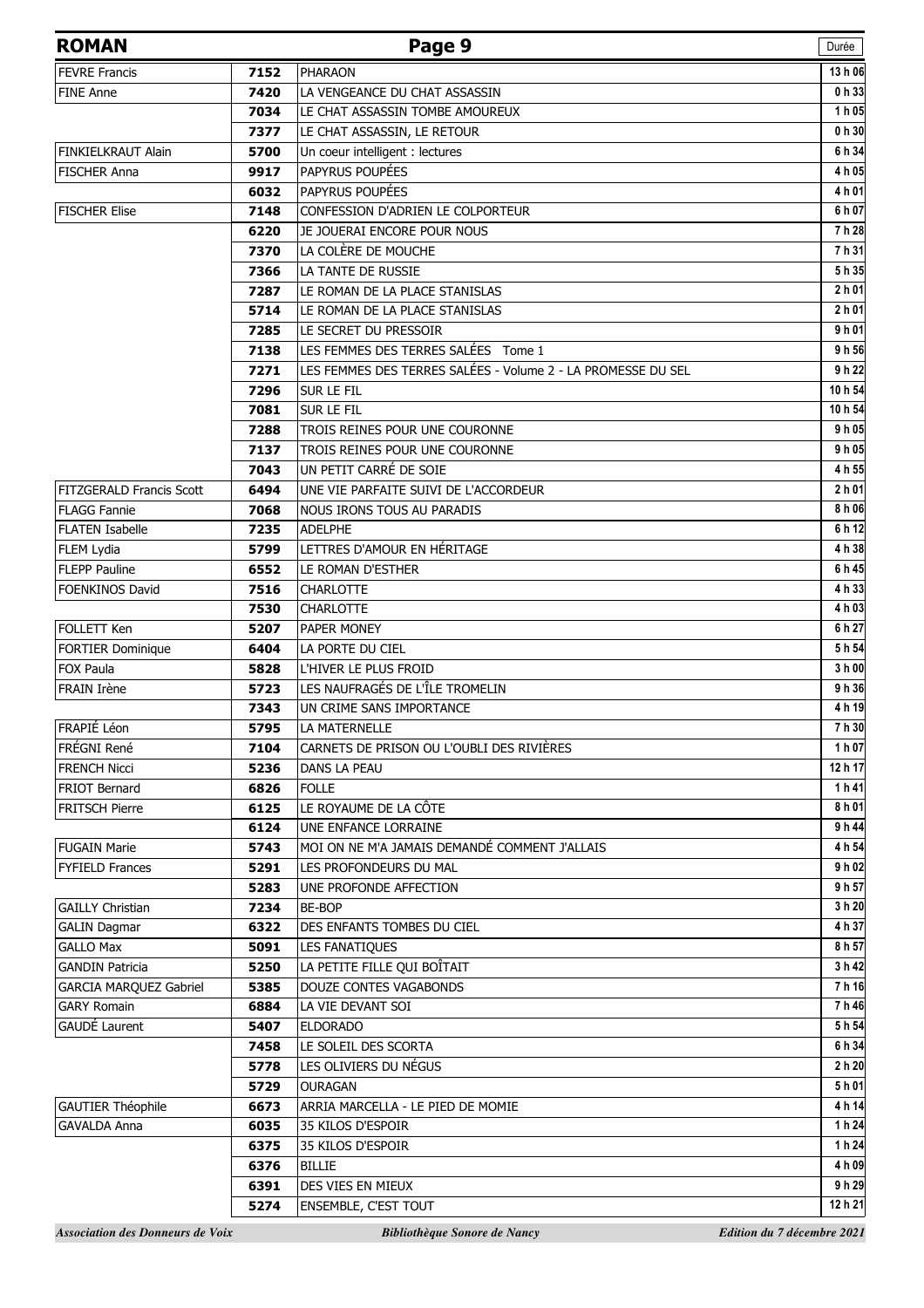| <b>ENSEMBLE, C'EST TOUT</b><br><b>GAVALDA Anna</b><br>6399<br>6606<br>ENSEMBLE, C'EST TOUT<br><b>JE L'AIMAIS</b><br>5748<br>5243<br>JE VOUDRAIS QUE QUELQU'UN M'ATTENDE QUELQUE PART<br>LA CONSOLANTE<br>6378<br>L'ECHAPPÉE BELLE<br>5463<br><b>GENEVOIX Maurice</b><br>LE ROMAN DE RENARD<br>6512<br><b>GEORGET Danièle</b><br>JOHN F. KENNEDY JR, L'HÉRITIER<br>5270<br><b>GÉRARD Marc</b><br>LES ÉBOUEURS DU CIEL<br>6647<br>LES ÉBOUEURS DU CIEL<br>6619<br><b>GERMAIN Sylvie</b><br>6427<br><b>MAGNUS</b><br><b>GHELBER</b><br>TRISTAN ET ISEULT<br>6847<br>UN OCÉAN DE PAVOTS<br><b>GHOSH Amitav</b><br>5986<br>LE PROPHÈTE<br><b>GIBRAN Khalil</b><br>5761<br>JUSQU'À CE QUE LA MORT NOUS UNISSE<br><b>GIEBEL Karine</b><br>5735<br><b>GILLET-MEYER Claudia</b><br>LE CHEVAL DE D'ARTAGNAN<br>6329<br>7216<br>CAP-HORN<br><b>GILLOT Laurence</b><br>7257<br><b>COUP DE FOUDRE</b><br>7276<br>L'AFFAIRE DU LABO<br>GIONO Jean<br>COLLINE<br>5454<br>5330<br>HORTENSE OU L'EAU VIVE<br>6618<br>L'HOMME QUI PLANTAIT DES ARBRES<br>5623<br><b>REGAIN</b><br>UN DE BAUMUGNES<br>5347<br>LA SOLITUDE DES NOMBRES PREMIERS<br><b>GIORDANO Paolo</b><br>6288<br>L'AMOUR EST TRÈS SURESTIMÉ<br><b>GIRAUD Brigitte</b><br>6264<br>MÊME LES BOURREAUX ONT UNE ÂME<br><b>GIRTANNER Maiti</b><br>5367<br>LA NOTE SENSIBLE<br><b>GOBY Valentine</b><br>6952<br>CENOX, L'ENFANT DRUIDE<br><b>GOHIER Jacques</b><br>6674<br><b>GOURIO Jean Marie</b><br>CHUT!<br>5458<br>LE CHARCUTIER DE MACHONVILLE<br><b>GRANCHER Marcel Etienne</b><br>5935<br>COMME UN COQ EN PLÂTRE<br>5999<br><b>GRANOTIER Sylvie</b><br>LA FACE CACHÉE DE MARGO<br><b>GREEN John</b><br>6515<br>5809<br><b>GREENBLATT Stephen</b><br>QUATTROCENTO<br><b>GRENIER Christian</b><br>@SSASSINS.NET<br>6454<br><b>GRIMBERT Philippe</b><br>7119<br>UN SECRET<br><b>GROULT Benoîte</b><br>5681<br>AINSI SOIT OLYMPE DE GOUGES<br>LA TOUCHE ÉTOILE<br>5705<br>LETTRES D'UN MAUVAIS ÉLÈVE<br><b>GUASTI Gaia</b><br>6983<br><b>GUDULE</b><br>LA FIANCEÉ DU SINGE : QUINZE CONTES D'ANIMAUX<br>6883<br>LA VIE À RECULONS<br>6882<br>MAASAÏ, RÊVES DE SAVANNE<br><b>GUEN Ronan</b><br>6881<br>LA VIE RÊVÉE D'ERNESTO G.<br><b>GUENASSIA Jean-Michel</b><br>5808<br>GUÉNO Jean-Pierre<br>PAROLES DE POILUS<br>5713<br><b>GUEZ Olivier</b><br>6471<br>LA DISPARITION DE JOSEPH MENGELE<br><b>GUIGNARD Pascal</b><br>7472<br>DANS CE JARDIN QU'ON AIMAIT<br>7471<br><b>LES DESARCONNES</b><br>7469<br><b>LES LARMES</b><br>LA NEIGE TOMBAIT SUR LES CÈDRES<br><b>GUTERSON David</b><br>5064<br><b>GUTMAN Colas</b><br>7039<br>CHIEN POURRI<br>LA CROISIÈRE NOIRE<br><b>HAARDT Georges Marie</b><br>5213<br>l'envol du Héron<br><b>HAGENA Katharina</b><br>5806<br>5246<br><b>SANG IMPUR</b><br><b>HAMILTON Hugo</b><br><b>HAMON Hervé</b><br>5353<br>L'ABEILLE D'OUESSANT<br>5259<br><b>DENTELLES</b><br><b>HANIN Roger</b> | <b>ROMAN</b> | Page 10 | Durée            |
|-------------------------------------------------------------------------------------------------------------------------------------------------------------------------------------------------------------------------------------------------------------------------------------------------------------------------------------------------------------------------------------------------------------------------------------------------------------------------------------------------------------------------------------------------------------------------------------------------------------------------------------------------------------------------------------------------------------------------------------------------------------------------------------------------------------------------------------------------------------------------------------------------------------------------------------------------------------------------------------------------------------------------------------------------------------------------------------------------------------------------------------------------------------------------------------------------------------------------------------------------------------------------------------------------------------------------------------------------------------------------------------------------------------------------------------------------------------------------------------------------------------------------------------------------------------------------------------------------------------------------------------------------------------------------------------------------------------------------------------------------------------------------------------------------------------------------------------------------------------------------------------------------------------------------------------------------------------------------------------------------------------------------------------------------------------------------------------------------------------------------------------------------------------------------------------------------------------------------------------------------------------------------------------------------------------------------------------------------------------------------------------------------------------------------------------------------------------------------------------------------------------------------------------------------------------------------------------------------------------------------------------------------------------------------------------------------------------------------------------------------------------------------------------------------------------------------------------------------------------------------------|--------------|---------|------------------|
|                                                                                                                                                                                                                                                                                                                                                                                                                                                                                                                                                                                                                                                                                                                                                                                                                                                                                                                                                                                                                                                                                                                                                                                                                                                                                                                                                                                                                                                                                                                                                                                                                                                                                                                                                                                                                                                                                                                                                                                                                                                                                                                                                                                                                                                                                                                                                                                                                                                                                                                                                                                                                                                                                                                                                                                                                                                                               |              |         | 16 h 47          |
|                                                                                                                                                                                                                                                                                                                                                                                                                                                                                                                                                                                                                                                                                                                                                                                                                                                                                                                                                                                                                                                                                                                                                                                                                                                                                                                                                                                                                                                                                                                                                                                                                                                                                                                                                                                                                                                                                                                                                                                                                                                                                                                                                                                                                                                                                                                                                                                                                                                                                                                                                                                                                                                                                                                                                                                                                                                                               |              |         | 16 h 45          |
|                                                                                                                                                                                                                                                                                                                                                                                                                                                                                                                                                                                                                                                                                                                                                                                                                                                                                                                                                                                                                                                                                                                                                                                                                                                                                                                                                                                                                                                                                                                                                                                                                                                                                                                                                                                                                                                                                                                                                                                                                                                                                                                                                                                                                                                                                                                                                                                                                                                                                                                                                                                                                                                                                                                                                                                                                                                                               |              |         | 3 h 37           |
|                                                                                                                                                                                                                                                                                                                                                                                                                                                                                                                                                                                                                                                                                                                                                                                                                                                                                                                                                                                                                                                                                                                                                                                                                                                                                                                                                                                                                                                                                                                                                                                                                                                                                                                                                                                                                                                                                                                                                                                                                                                                                                                                                                                                                                                                                                                                                                                                                                                                                                                                                                                                                                                                                                                                                                                                                                                                               |              |         | 3 h 42           |
|                                                                                                                                                                                                                                                                                                                                                                                                                                                                                                                                                                                                                                                                                                                                                                                                                                                                                                                                                                                                                                                                                                                                                                                                                                                                                                                                                                                                                                                                                                                                                                                                                                                                                                                                                                                                                                                                                                                                                                                                                                                                                                                                                                                                                                                                                                                                                                                                                                                                                                                                                                                                                                                                                                                                                                                                                                                                               |              |         | 16h19            |
|                                                                                                                                                                                                                                                                                                                                                                                                                                                                                                                                                                                                                                                                                                                                                                                                                                                                                                                                                                                                                                                                                                                                                                                                                                                                                                                                                                                                                                                                                                                                                                                                                                                                                                                                                                                                                                                                                                                                                                                                                                                                                                                                                                                                                                                                                                                                                                                                                                                                                                                                                                                                                                                                                                                                                                                                                                                                               |              |         | 2 h 16           |
|                                                                                                                                                                                                                                                                                                                                                                                                                                                                                                                                                                                                                                                                                                                                                                                                                                                                                                                                                                                                                                                                                                                                                                                                                                                                                                                                                                                                                                                                                                                                                                                                                                                                                                                                                                                                                                                                                                                                                                                                                                                                                                                                                                                                                                                                                                                                                                                                                                                                                                                                                                                                                                                                                                                                                                                                                                                                               |              |         | 4 h 10           |
|                                                                                                                                                                                                                                                                                                                                                                                                                                                                                                                                                                                                                                                                                                                                                                                                                                                                                                                                                                                                                                                                                                                                                                                                                                                                                                                                                                                                                                                                                                                                                                                                                                                                                                                                                                                                                                                                                                                                                                                                                                                                                                                                                                                                                                                                                                                                                                                                                                                                                                                                                                                                                                                                                                                                                                                                                                                                               |              |         | 8 h 38           |
|                                                                                                                                                                                                                                                                                                                                                                                                                                                                                                                                                                                                                                                                                                                                                                                                                                                                                                                                                                                                                                                                                                                                                                                                                                                                                                                                                                                                                                                                                                                                                                                                                                                                                                                                                                                                                                                                                                                                                                                                                                                                                                                                                                                                                                                                                                                                                                                                                                                                                                                                                                                                                                                                                                                                                                                                                                                                               |              |         | 1 h 43           |
|                                                                                                                                                                                                                                                                                                                                                                                                                                                                                                                                                                                                                                                                                                                                                                                                                                                                                                                                                                                                                                                                                                                                                                                                                                                                                                                                                                                                                                                                                                                                                                                                                                                                                                                                                                                                                                                                                                                                                                                                                                                                                                                                                                                                                                                                                                                                                                                                                                                                                                                                                                                                                                                                                                                                                                                                                                                                               |              |         | 1 h 43           |
|                                                                                                                                                                                                                                                                                                                                                                                                                                                                                                                                                                                                                                                                                                                                                                                                                                                                                                                                                                                                                                                                                                                                                                                                                                                                                                                                                                                                                                                                                                                                                                                                                                                                                                                                                                                                                                                                                                                                                                                                                                                                                                                                                                                                                                                                                                                                                                                                                                                                                                                                                                                                                                                                                                                                                                                                                                                                               |              |         | 5h19             |
|                                                                                                                                                                                                                                                                                                                                                                                                                                                                                                                                                                                                                                                                                                                                                                                                                                                                                                                                                                                                                                                                                                                                                                                                                                                                                                                                                                                                                                                                                                                                                                                                                                                                                                                                                                                                                                                                                                                                                                                                                                                                                                                                                                                                                                                                                                                                                                                                                                                                                                                                                                                                                                                                                                                                                                                                                                                                               |              |         | 4 h 02           |
|                                                                                                                                                                                                                                                                                                                                                                                                                                                                                                                                                                                                                                                                                                                                                                                                                                                                                                                                                                                                                                                                                                                                                                                                                                                                                                                                                                                                                                                                                                                                                                                                                                                                                                                                                                                                                                                                                                                                                                                                                                                                                                                                                                                                                                                                                                                                                                                                                                                                                                                                                                                                                                                                                                                                                                                                                                                                               |              |         | 19 h 26          |
|                                                                                                                                                                                                                                                                                                                                                                                                                                                                                                                                                                                                                                                                                                                                                                                                                                                                                                                                                                                                                                                                                                                                                                                                                                                                                                                                                                                                                                                                                                                                                                                                                                                                                                                                                                                                                                                                                                                                                                                                                                                                                                                                                                                                                                                                                                                                                                                                                                                                                                                                                                                                                                                                                                                                                                                                                                                                               |              |         | 1 h 02           |
|                                                                                                                                                                                                                                                                                                                                                                                                                                                                                                                                                                                                                                                                                                                                                                                                                                                                                                                                                                                                                                                                                                                                                                                                                                                                                                                                                                                                                                                                                                                                                                                                                                                                                                                                                                                                                                                                                                                                                                                                                                                                                                                                                                                                                                                                                                                                                                                                                                                                                                                                                                                                                                                                                                                                                                                                                                                                               |              |         | 14 h 59          |
|                                                                                                                                                                                                                                                                                                                                                                                                                                                                                                                                                                                                                                                                                                                                                                                                                                                                                                                                                                                                                                                                                                                                                                                                                                                                                                                                                                                                                                                                                                                                                                                                                                                                                                                                                                                                                                                                                                                                                                                                                                                                                                                                                                                                                                                                                                                                                                                                                                                                                                                                                                                                                                                                                                                                                                                                                                                                               |              |         | 4 h 51           |
|                                                                                                                                                                                                                                                                                                                                                                                                                                                                                                                                                                                                                                                                                                                                                                                                                                                                                                                                                                                                                                                                                                                                                                                                                                                                                                                                                                                                                                                                                                                                                                                                                                                                                                                                                                                                                                                                                                                                                                                                                                                                                                                                                                                                                                                                                                                                                                                                                                                                                                                                                                                                                                                                                                                                                                                                                                                                               |              |         | 0 h 12           |
|                                                                                                                                                                                                                                                                                                                                                                                                                                                                                                                                                                                                                                                                                                                                                                                                                                                                                                                                                                                                                                                                                                                                                                                                                                                                                                                                                                                                                                                                                                                                                                                                                                                                                                                                                                                                                                                                                                                                                                                                                                                                                                                                                                                                                                                                                                                                                                                                                                                                                                                                                                                                                                                                                                                                                                                                                                                                               |              |         | 0 h 56           |
|                                                                                                                                                                                                                                                                                                                                                                                                                                                                                                                                                                                                                                                                                                                                                                                                                                                                                                                                                                                                                                                                                                                                                                                                                                                                                                                                                                                                                                                                                                                                                                                                                                                                                                                                                                                                                                                                                                                                                                                                                                                                                                                                                                                                                                                                                                                                                                                                                                                                                                                                                                                                                                                                                                                                                                                                                                                                               |              |         | 1 h 31           |
|                                                                                                                                                                                                                                                                                                                                                                                                                                                                                                                                                                                                                                                                                                                                                                                                                                                                                                                                                                                                                                                                                                                                                                                                                                                                                                                                                                                                                                                                                                                                                                                                                                                                                                                                                                                                                                                                                                                                                                                                                                                                                                                                                                                                                                                                                                                                                                                                                                                                                                                                                                                                                                                                                                                                                                                                                                                                               |              |         | 3 h 50           |
|                                                                                                                                                                                                                                                                                                                                                                                                                                                                                                                                                                                                                                                                                                                                                                                                                                                                                                                                                                                                                                                                                                                                                                                                                                                                                                                                                                                                                                                                                                                                                                                                                                                                                                                                                                                                                                                                                                                                                                                                                                                                                                                                                                                                                                                                                                                                                                                                                                                                                                                                                                                                                                                                                                                                                                                                                                                                               |              |         | 6 h 49           |
|                                                                                                                                                                                                                                                                                                                                                                                                                                                                                                                                                                                                                                                                                                                                                                                                                                                                                                                                                                                                                                                                                                                                                                                                                                                                                                                                                                                                                                                                                                                                                                                                                                                                                                                                                                                                                                                                                                                                                                                                                                                                                                                                                                                                                                                                                                                                                                                                                                                                                                                                                                                                                                                                                                                                                                                                                                                                               |              |         | 0 h 27           |
|                                                                                                                                                                                                                                                                                                                                                                                                                                                                                                                                                                                                                                                                                                                                                                                                                                                                                                                                                                                                                                                                                                                                                                                                                                                                                                                                                                                                                                                                                                                                                                                                                                                                                                                                                                                                                                                                                                                                                                                                                                                                                                                                                                                                                                                                                                                                                                                                                                                                                                                                                                                                                                                                                                                                                                                                                                                                               |              |         | 4 h 32           |
|                                                                                                                                                                                                                                                                                                                                                                                                                                                                                                                                                                                                                                                                                                                                                                                                                                                                                                                                                                                                                                                                                                                                                                                                                                                                                                                                                                                                                                                                                                                                                                                                                                                                                                                                                                                                                                                                                                                                                                                                                                                                                                                                                                                                                                                                                                                                                                                                                                                                                                                                                                                                                                                                                                                                                                                                                                                                               |              |         | 2 h 16           |
|                                                                                                                                                                                                                                                                                                                                                                                                                                                                                                                                                                                                                                                                                                                                                                                                                                                                                                                                                                                                                                                                                                                                                                                                                                                                                                                                                                                                                                                                                                                                                                                                                                                                                                                                                                                                                                                                                                                                                                                                                                                                                                                                                                                                                                                                                                                                                                                                                                                                                                                                                                                                                                                                                                                                                                                                                                                                               |              |         | 8 h 48           |
|                                                                                                                                                                                                                                                                                                                                                                                                                                                                                                                                                                                                                                                                                                                                                                                                                                                                                                                                                                                                                                                                                                                                                                                                                                                                                                                                                                                                                                                                                                                                                                                                                                                                                                                                                                                                                                                                                                                                                                                                                                                                                                                                                                                                                                                                                                                                                                                                                                                                                                                                                                                                                                                                                                                                                                                                                                                                               |              |         | 2 h 38           |
|                                                                                                                                                                                                                                                                                                                                                                                                                                                                                                                                                                                                                                                                                                                                                                                                                                                                                                                                                                                                                                                                                                                                                                                                                                                                                                                                                                                                                                                                                                                                                                                                                                                                                                                                                                                                                                                                                                                                                                                                                                                                                                                                                                                                                                                                                                                                                                                                                                                                                                                                                                                                                                                                                                                                                                                                                                                                               |              |         | 8 h 11<br>4 h 18 |
|                                                                                                                                                                                                                                                                                                                                                                                                                                                                                                                                                                                                                                                                                                                                                                                                                                                                                                                                                                                                                                                                                                                                                                                                                                                                                                                                                                                                                                                                                                                                                                                                                                                                                                                                                                                                                                                                                                                                                                                                                                                                                                                                                                                                                                                                                                                                                                                                                                                                                                                                                                                                                                                                                                                                                                                                                                                                               |              |         | 2 h 50           |
|                                                                                                                                                                                                                                                                                                                                                                                                                                                                                                                                                                                                                                                                                                                                                                                                                                                                                                                                                                                                                                                                                                                                                                                                                                                                                                                                                                                                                                                                                                                                                                                                                                                                                                                                                                                                                                                                                                                                                                                                                                                                                                                                                                                                                                                                                                                                                                                                                                                                                                                                                                                                                                                                                                                                                                                                                                                                               |              |         | 10 h 55          |
|                                                                                                                                                                                                                                                                                                                                                                                                                                                                                                                                                                                                                                                                                                                                                                                                                                                                                                                                                                                                                                                                                                                                                                                                                                                                                                                                                                                                                                                                                                                                                                                                                                                                                                                                                                                                                                                                                                                                                                                                                                                                                                                                                                                                                                                                                                                                                                                                                                                                                                                                                                                                                                                                                                                                                                                                                                                                               |              |         | 7h15             |
|                                                                                                                                                                                                                                                                                                                                                                                                                                                                                                                                                                                                                                                                                                                                                                                                                                                                                                                                                                                                                                                                                                                                                                                                                                                                                                                                                                                                                                                                                                                                                                                                                                                                                                                                                                                                                                                                                                                                                                                                                                                                                                                                                                                                                                                                                                                                                                                                                                                                                                                                                                                                                                                                                                                                                                                                                                                                               |              |         | 4 h 13           |
|                                                                                                                                                                                                                                                                                                                                                                                                                                                                                                                                                                                                                                                                                                                                                                                                                                                                                                                                                                                                                                                                                                                                                                                                                                                                                                                                                                                                                                                                                                                                                                                                                                                                                                                                                                                                                                                                                                                                                                                                                                                                                                                                                                                                                                                                                                                                                                                                                                                                                                                                                                                                                                                                                                                                                                                                                                                                               |              |         | 9 h 27           |
|                                                                                                                                                                                                                                                                                                                                                                                                                                                                                                                                                                                                                                                                                                                                                                                                                                                                                                                                                                                                                                                                                                                                                                                                                                                                                                                                                                                                                                                                                                                                                                                                                                                                                                                                                                                                                                                                                                                                                                                                                                                                                                                                                                                                                                                                                                                                                                                                                                                                                                                                                                                                                                                                                                                                                                                                                                                                               |              |         | 10 h 00          |
|                                                                                                                                                                                                                                                                                                                                                                                                                                                                                                                                                                                                                                                                                                                                                                                                                                                                                                                                                                                                                                                                                                                                                                                                                                                                                                                                                                                                                                                                                                                                                                                                                                                                                                                                                                                                                                                                                                                                                                                                                                                                                                                                                                                                                                                                                                                                                                                                                                                                                                                                                                                                                                                                                                                                                                                                                                                                               |              |         | 4 h 40           |
|                                                                                                                                                                                                                                                                                                                                                                                                                                                                                                                                                                                                                                                                                                                                                                                                                                                                                                                                                                                                                                                                                                                                                                                                                                                                                                                                                                                                                                                                                                                                                                                                                                                                                                                                                                                                                                                                                                                                                                                                                                                                                                                                                                                                                                                                                                                                                                                                                                                                                                                                                                                                                                                                                                                                                                                                                                                                               |              |         | 2 h 42           |
|                                                                                                                                                                                                                                                                                                                                                                                                                                                                                                                                                                                                                                                                                                                                                                                                                                                                                                                                                                                                                                                                                                                                                                                                                                                                                                                                                                                                                                                                                                                                                                                                                                                                                                                                                                                                                                                                                                                                                                                                                                                                                                                                                                                                                                                                                                                                                                                                                                                                                                                                                                                                                                                                                                                                                                                                                                                                               |              |         | 4 h 02           |
|                                                                                                                                                                                                                                                                                                                                                                                                                                                                                                                                                                                                                                                                                                                                                                                                                                                                                                                                                                                                                                                                                                                                                                                                                                                                                                                                                                                                                                                                                                                                                                                                                                                                                                                                                                                                                                                                                                                                                                                                                                                                                                                                                                                                                                                                                                                                                                                                                                                                                                                                                                                                                                                                                                                                                                                                                                                                               |              |         | 5h42             |
|                                                                                                                                                                                                                                                                                                                                                                                                                                                                                                                                                                                                                                                                                                                                                                                                                                                                                                                                                                                                                                                                                                                                                                                                                                                                                                                                                                                                                                                                                                                                                                                                                                                                                                                                                                                                                                                                                                                                                                                                                                                                                                                                                                                                                                                                                                                                                                                                                                                                                                                                                                                                                                                                                                                                                                                                                                                                               |              |         | 0 h 22           |
|                                                                                                                                                                                                                                                                                                                                                                                                                                                                                                                                                                                                                                                                                                                                                                                                                                                                                                                                                                                                                                                                                                                                                                                                                                                                                                                                                                                                                                                                                                                                                                                                                                                                                                                                                                                                                                                                                                                                                                                                                                                                                                                                                                                                                                                                                                                                                                                                                                                                                                                                                                                                                                                                                                                                                                                                                                                                               |              |         | 1 h 34           |
|                                                                                                                                                                                                                                                                                                                                                                                                                                                                                                                                                                                                                                                                                                                                                                                                                                                                                                                                                                                                                                                                                                                                                                                                                                                                                                                                                                                                                                                                                                                                                                                                                                                                                                                                                                                                                                                                                                                                                                                                                                                                                                                                                                                                                                                                                                                                                                                                                                                                                                                                                                                                                                                                                                                                                                                                                                                                               |              |         | 3 h 18           |
|                                                                                                                                                                                                                                                                                                                                                                                                                                                                                                                                                                                                                                                                                                                                                                                                                                                                                                                                                                                                                                                                                                                                                                                                                                                                                                                                                                                                                                                                                                                                                                                                                                                                                                                                                                                                                                                                                                                                                                                                                                                                                                                                                                                                                                                                                                                                                                                                                                                                                                                                                                                                                                                                                                                                                                                                                                                                               |              |         | 4 h 16           |
|                                                                                                                                                                                                                                                                                                                                                                                                                                                                                                                                                                                                                                                                                                                                                                                                                                                                                                                                                                                                                                                                                                                                                                                                                                                                                                                                                                                                                                                                                                                                                                                                                                                                                                                                                                                                                                                                                                                                                                                                                                                                                                                                                                                                                                                                                                                                                                                                                                                                                                                                                                                                                                                                                                                                                                                                                                                                               |              |         | 11 h 50          |
|                                                                                                                                                                                                                                                                                                                                                                                                                                                                                                                                                                                                                                                                                                                                                                                                                                                                                                                                                                                                                                                                                                                                                                                                                                                                                                                                                                                                                                                                                                                                                                                                                                                                                                                                                                                                                                                                                                                                                                                                                                                                                                                                                                                                                                                                                                                                                                                                                                                                                                                                                                                                                                                                                                                                                                                                                                                                               |              |         | 6 h 26           |
|                                                                                                                                                                                                                                                                                                                                                                                                                                                                                                                                                                                                                                                                                                                                                                                                                                                                                                                                                                                                                                                                                                                                                                                                                                                                                                                                                                                                                                                                                                                                                                                                                                                                                                                                                                                                                                                                                                                                                                                                                                                                                                                                                                                                                                                                                                                                                                                                                                                                                                                                                                                                                                                                                                                                                                                                                                                                               |              |         | 7 h 52           |
|                                                                                                                                                                                                                                                                                                                                                                                                                                                                                                                                                                                                                                                                                                                                                                                                                                                                                                                                                                                                                                                                                                                                                                                                                                                                                                                                                                                                                                                                                                                                                                                                                                                                                                                                                                                                                                                                                                                                                                                                                                                                                                                                                                                                                                                                                                                                                                                                                                                                                                                                                                                                                                                                                                                                                                                                                                                                               |              |         | 2 h 18           |
|                                                                                                                                                                                                                                                                                                                                                                                                                                                                                                                                                                                                                                                                                                                                                                                                                                                                                                                                                                                                                                                                                                                                                                                                                                                                                                                                                                                                                                                                                                                                                                                                                                                                                                                                                                                                                                                                                                                                                                                                                                                                                                                                                                                                                                                                                                                                                                                                                                                                                                                                                                                                                                                                                                                                                                                                                                                                               |              |         | 8 h 55           |
|                                                                                                                                                                                                                                                                                                                                                                                                                                                                                                                                                                                                                                                                                                                                                                                                                                                                                                                                                                                                                                                                                                                                                                                                                                                                                                                                                                                                                                                                                                                                                                                                                                                                                                                                                                                                                                                                                                                                                                                                                                                                                                                                                                                                                                                                                                                                                                                                                                                                                                                                                                                                                                                                                                                                                                                                                                                                               |              |         | 5h25             |
|                                                                                                                                                                                                                                                                                                                                                                                                                                                                                                                                                                                                                                                                                                                                                                                                                                                                                                                                                                                                                                                                                                                                                                                                                                                                                                                                                                                                                                                                                                                                                                                                                                                                                                                                                                                                                                                                                                                                                                                                                                                                                                                                                                                                                                                                                                                                                                                                                                                                                                                                                                                                                                                                                                                                                                                                                                                                               |              |         | 12 h 20          |
|                                                                                                                                                                                                                                                                                                                                                                                                                                                                                                                                                                                                                                                                                                                                                                                                                                                                                                                                                                                                                                                                                                                                                                                                                                                                                                                                                                                                                                                                                                                                                                                                                                                                                                                                                                                                                                                                                                                                                                                                                                                                                                                                                                                                                                                                                                                                                                                                                                                                                                                                                                                                                                                                                                                                                                                                                                                                               |              |         | 0 h 24           |
|                                                                                                                                                                                                                                                                                                                                                                                                                                                                                                                                                                                                                                                                                                                                                                                                                                                                                                                                                                                                                                                                                                                                                                                                                                                                                                                                                                                                                                                                                                                                                                                                                                                                                                                                                                                                                                                                                                                                                                                                                                                                                                                                                                                                                                                                                                                                                                                                                                                                                                                                                                                                                                                                                                                                                                                                                                                                               |              |         | 8 h 09           |
|                                                                                                                                                                                                                                                                                                                                                                                                                                                                                                                                                                                                                                                                                                                                                                                                                                                                                                                                                                                                                                                                                                                                                                                                                                                                                                                                                                                                                                                                                                                                                                                                                                                                                                                                                                                                                                                                                                                                                                                                                                                                                                                                                                                                                                                                                                                                                                                                                                                                                                                                                                                                                                                                                                                                                                                                                                                                               |              |         | 8 h 50           |
|                                                                                                                                                                                                                                                                                                                                                                                                                                                                                                                                                                                                                                                                                                                                                                                                                                                                                                                                                                                                                                                                                                                                                                                                                                                                                                                                                                                                                                                                                                                                                                                                                                                                                                                                                                                                                                                                                                                                                                                                                                                                                                                                                                                                                                                                                                                                                                                                                                                                                                                                                                                                                                                                                                                                                                                                                                                                               |              |         | 9 h 52           |
|                                                                                                                                                                                                                                                                                                                                                                                                                                                                                                                                                                                                                                                                                                                                                                                                                                                                                                                                                                                                                                                                                                                                                                                                                                                                                                                                                                                                                                                                                                                                                                                                                                                                                                                                                                                                                                                                                                                                                                                                                                                                                                                                                                                                                                                                                                                                                                                                                                                                                                                                                                                                                                                                                                                                                                                                                                                                               |              |         | 4 h 00           |
|                                                                                                                                                                                                                                                                                                                                                                                                                                                                                                                                                                                                                                                                                                                                                                                                                                                                                                                                                                                                                                                                                                                                                                                                                                                                                                                                                                                                                                                                                                                                                                                                                                                                                                                                                                                                                                                                                                                                                                                                                                                                                                                                                                                                                                                                                                                                                                                                                                                                                                                                                                                                                                                                                                                                                                                                                                                                               |              |         | 6 h 10           |
| <b>HARRIS Joanne</b><br>5281<br>CHOCOLAT                                                                                                                                                                                                                                                                                                                                                                                                                                                                                                                                                                                                                                                                                                                                                                                                                                                                                                                                                                                                                                                                                                                                                                                                                                                                                                                                                                                                                                                                                                                                                                                                                                                                                                                                                                                                                                                                                                                                                                                                                                                                                                                                                                                                                                                                                                                                                                                                                                                                                                                                                                                                                                                                                                                                                                                                                                      |              |         | 10 h 50          |
| HASSAN Yaël<br>6675<br>MOMO, PETIT PRINCE DES BLEUETS                                                                                                                                                                                                                                                                                                                                                                                                                                                                                                                                                                                                                                                                                                                                                                                                                                                                                                                                                                                                                                                                                                                                                                                                                                                                                                                                                                                                                                                                                                                                                                                                                                                                                                                                                                                                                                                                                                                                                                                                                                                                                                                                                                                                                                                                                                                                                                                                                                                                                                                                                                                                                                                                                                                                                                                                                         |              |         | 1 h 37           |
| HAUGAARD Erik Christian<br>6821<br>SOUS LE PAVILLON NOIR                                                                                                                                                                                                                                                                                                                                                                                                                                                                                                                                                                                                                                                                                                                                                                                                                                                                                                                                                                                                                                                                                                                                                                                                                                                                                                                                                                                                                                                                                                                                                                                                                                                                                                                                                                                                                                                                                                                                                                                                                                                                                                                                                                                                                                                                                                                                                                                                                                                                                                                                                                                                                                                                                                                                                                                                                      |              |         | 5h 36            |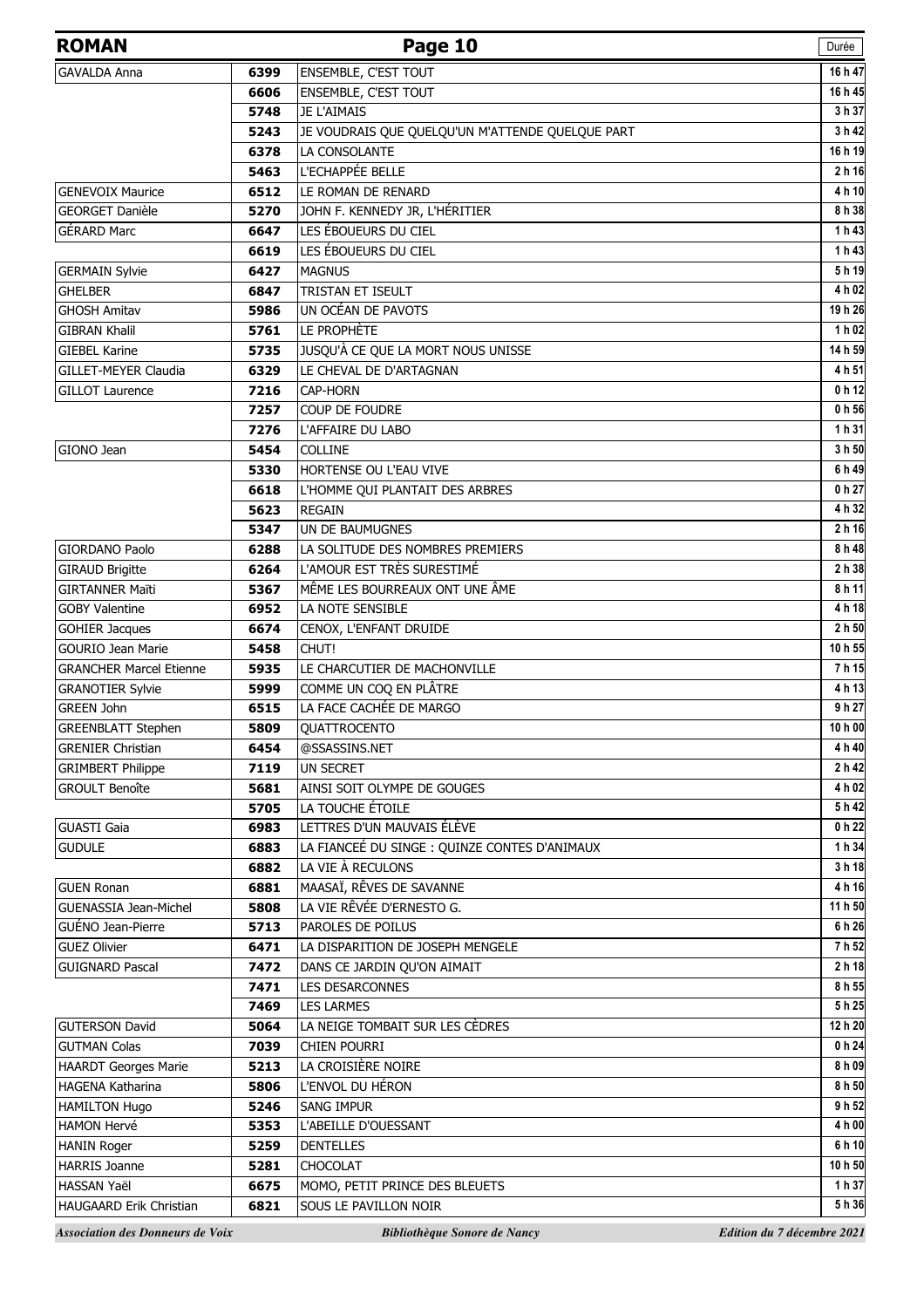| <b>HAUGHTON Chris</b><br>UN PEU PERDU<br>5793<br>DE SACHA À MACHA<br><b>HAUSFATER Rachel</b><br>5893<br><b>HAUSHOFER Marlen</b><br>6738<br>LE MUR INVISIBLE<br><b>HAYES Alfred</b><br>C'EN EST FINI DE MOI<br>7282<br><b>HEBRARD Frédérique</b><br>LA PROTESTANTE ET LE CATHOLIQUE<br>5335<br>UN MARI C'EST UN MARI<br>6320<br>LOUISON ET MONSIEUR MOLIÈRE<br><b>HELGERSON Marie Christine</b><br>7211<br><b>HEMINGWAY Ernest</b><br>7261<br>LE VIEIL HOMME ET LA MER<br>7180<br>LE VIEIL HOMME ET LA MER<br><b>HÉMON Louis</b><br>6128<br>MARIA CHAPDELAINE<br><b>HENNEROLLES Cécile</b><br>7264<br>LES ENFANTS TERRIBLES DE BONAVENTURE<br><b>HENRY Léo</b><br>SUR LE FLEUVE<br>5840<br>HERVÉ Jane<br>5892<br>LA FILLE DES SABLES<br><b>HESSE Hermann</b><br>5268<br><b>SIDDHARTHA</b><br><b>HESSE Karen</b><br>6331<br><b>VERS DES TERRES INCONNUES</b><br><b>HEURTIER Annelise</b><br>5767<br><b>SWEET SIXTEEN</b><br><b>HIAASEN Carl</b><br>5791<br><b>OUEUE DE POISSON</b><br><b>HIGGINS Colin</b><br>6089<br><b>HAROLD ET MAUDE</b><br><b>HIGGINS Jack</b><br>5344<br>LE FESTIN DU DIABLE<br>L'ÉTÉ OÙ JE SUIS NÉ<br><b>HINCKEL Florence</b><br>6900<br><b>RETOUR AU PAYS</b><br><b>HOBB Robin</b><br>6820<br>HOFFMANN Ernst Theodor Am<br>6843<br>MADEMOISELLE DE SCUDERY<br><b>HOSSEINI Khaled</b><br>5297<br>LES CERFS-VOLANTS DE KABOUL<br>HOUELLEBECQ Michel<br>7425<br>LA CARTE ET LE TERRITOIRE<br>7417<br>LA CARTE ET LE TERRITOIRE<br>7426<br><b>SEROTONINE</b><br>7441<br>SOUMISSION<br><b>HOUSTON James</b><br>6985<br>L'ARCHER BLANC<br>7120<br>L'ARCHER BLANC<br><b>HRABAL Bohumil</b><br>5428<br>UNE TROP BRUYANTE SOLITUDE<br><b>HUGO Victor</b><br>6676<br>Claude Gueux : suivi de La chute, extrait des "Misérables"<br>COSETTE, UNE ENFANCE MALHEUREUSE<br>6541<br>LE DERNIER JOUR D'UN CONDAMNÉ<br>7239<br>LES MISÉRABLES: [EXTRAITS]<br>6643<br>6874<br>NOTRE DAME DE PARIS<br><b>HULOT Alice</b><br>7103<br>L'INCONNU DU QUATRIÈME<br>HURWITZ Johanna<br>ANNE FRANK LA VIE EN CACHETTE<br>6974<br>5130<br>JE REVIENDRAI AVEC LA PLUIE<br>ICHIKAWA Takuji<br>LE CARREFOUR DES ÉCRASÉS<br><b>IZNER Claude</b><br>5781<br>LE JOURNAL DE LA VEUVE<br><b>JACKSON Mick</b><br>6550<br>CES FEMMES QUI ONT FAIT L'EGYPTE<br>JACQ Christian<br>7112<br>LA FUITE EXTRAORDINAIRE DE JOHANNES OTT<br>JANCAR Drago<br>7049<br>LE PRIVILÈGE DES RÊVEURS<br>JANICOT Stéphanie<br>5102<br>UN ÉLÈVE DE TROP<br><b>JARMAN Julia</b><br>7298<br>UN ÉLÈVE DE TROP<br>7238<br><b>JAY Annie</b><br><b>LES NOCES</b><br>7383<br>JEANCOURT-GALIGNANI Orian<br>6403<br><b>HADAMAR</b><br>7439<br>L'ART FRANÇAIS DE LA GUERRE<br><b>JENNI Alexis</b><br><b>JOFFRIN Laurent</b><br>5765<br>LE GRAND COMPLOT<br>JOHANSEN Hanna<br>6383<br><b>LENA</b><br><b>JOLY Fanny</b><br>7267<br><b>HAMSTERREUR</b><br>JONCOUR Serge<br>5144<br>L'AMOUR SANS LE FAIRE<br>7347<br>NATURE HUMAINE<br>5846<br>UV.<br>UN ÉTÉ À QUATRE MAINS<br>JOSSE Gaëlle<br>6402<br>CLOUÉS AU PORT<br>JOSSE Jacques<br>5857 | <b>ROMAN</b>       |      | Page 11                 | Durée             |
|------------------------------------------------------------------------------------------------------------------------------------------------------------------------------------------------------------------------------------------------------------------------------------------------------------------------------------------------------------------------------------------------------------------------------------------------------------------------------------------------------------------------------------------------------------------------------------------------------------------------------------------------------------------------------------------------------------------------------------------------------------------------------------------------------------------------------------------------------------------------------------------------------------------------------------------------------------------------------------------------------------------------------------------------------------------------------------------------------------------------------------------------------------------------------------------------------------------------------------------------------------------------------------------------------------------------------------------------------------------------------------------------------------------------------------------------------------------------------------------------------------------------------------------------------------------------------------------------------------------------------------------------------------------------------------------------------------------------------------------------------------------------------------------------------------------------------------------------------------------------------------------------------------------------------------------------------------------------------------------------------------------------------------------------------------------------------------------------------------------------------------------------------------------------------------------------------------------------------------------------------------------------------------------------------------------------------------------------------------------------------------------------------------------------------------------------------------------------------------------------------------------------------------------------------------------------------------------------------------------------------------------------------------------------------------------------------------------------------------------------------------------------------------------------------------------------------------------------------------------------------------------------------------------------------------------------------------------------------------------------|--------------------|------|-------------------------|-------------------|
|                                                                                                                                                                                                                                                                                                                                                                                                                                                                                                                                                                                                                                                                                                                                                                                                                                                                                                                                                                                                                                                                                                                                                                                                                                                                                                                                                                                                                                                                                                                                                                                                                                                                                                                                                                                                                                                                                                                                                                                                                                                                                                                                                                                                                                                                                                                                                                                                                                                                                                                                                                                                                                                                                                                                                                                                                                                                                                                                                                                                |                    |      |                         | 0 h 02            |
|                                                                                                                                                                                                                                                                                                                                                                                                                                                                                                                                                                                                                                                                                                                                                                                                                                                                                                                                                                                                                                                                                                                                                                                                                                                                                                                                                                                                                                                                                                                                                                                                                                                                                                                                                                                                                                                                                                                                                                                                                                                                                                                                                                                                                                                                                                                                                                                                                                                                                                                                                                                                                                                                                                                                                                                                                                                                                                                                                                                                |                    |      |                         | 1 h 49            |
|                                                                                                                                                                                                                                                                                                                                                                                                                                                                                                                                                                                                                                                                                                                                                                                                                                                                                                                                                                                                                                                                                                                                                                                                                                                                                                                                                                                                                                                                                                                                                                                                                                                                                                                                                                                                                                                                                                                                                                                                                                                                                                                                                                                                                                                                                                                                                                                                                                                                                                                                                                                                                                                                                                                                                                                                                                                                                                                                                                                                |                    |      |                         | 8 h 06            |
|                                                                                                                                                                                                                                                                                                                                                                                                                                                                                                                                                                                                                                                                                                                                                                                                                                                                                                                                                                                                                                                                                                                                                                                                                                                                                                                                                                                                                                                                                                                                                                                                                                                                                                                                                                                                                                                                                                                                                                                                                                                                                                                                                                                                                                                                                                                                                                                                                                                                                                                                                                                                                                                                                                                                                                                                                                                                                                                                                                                                |                    |      |                         | 5h25              |
|                                                                                                                                                                                                                                                                                                                                                                                                                                                                                                                                                                                                                                                                                                                                                                                                                                                                                                                                                                                                                                                                                                                                                                                                                                                                                                                                                                                                                                                                                                                                                                                                                                                                                                                                                                                                                                                                                                                                                                                                                                                                                                                                                                                                                                                                                                                                                                                                                                                                                                                                                                                                                                                                                                                                                                                                                                                                                                                                                                                                |                    |      |                         | 4 h 33            |
|                                                                                                                                                                                                                                                                                                                                                                                                                                                                                                                                                                                                                                                                                                                                                                                                                                                                                                                                                                                                                                                                                                                                                                                                                                                                                                                                                                                                                                                                                                                                                                                                                                                                                                                                                                                                                                                                                                                                                                                                                                                                                                                                                                                                                                                                                                                                                                                                                                                                                                                                                                                                                                                                                                                                                                                                                                                                                                                                                                                                |                    |      |                         | 4 h 39            |
|                                                                                                                                                                                                                                                                                                                                                                                                                                                                                                                                                                                                                                                                                                                                                                                                                                                                                                                                                                                                                                                                                                                                                                                                                                                                                                                                                                                                                                                                                                                                                                                                                                                                                                                                                                                                                                                                                                                                                                                                                                                                                                                                                                                                                                                                                                                                                                                                                                                                                                                                                                                                                                                                                                                                                                                                                                                                                                                                                                                                |                    |      |                         | 2 h 27            |
|                                                                                                                                                                                                                                                                                                                                                                                                                                                                                                                                                                                                                                                                                                                                                                                                                                                                                                                                                                                                                                                                                                                                                                                                                                                                                                                                                                                                                                                                                                                                                                                                                                                                                                                                                                                                                                                                                                                                                                                                                                                                                                                                                                                                                                                                                                                                                                                                                                                                                                                                                                                                                                                                                                                                                                                                                                                                                                                                                                                                |                    |      |                         | 3 h 05            |
|                                                                                                                                                                                                                                                                                                                                                                                                                                                                                                                                                                                                                                                                                                                                                                                                                                                                                                                                                                                                                                                                                                                                                                                                                                                                                                                                                                                                                                                                                                                                                                                                                                                                                                                                                                                                                                                                                                                                                                                                                                                                                                                                                                                                                                                                                                                                                                                                                                                                                                                                                                                                                                                                                                                                                                                                                                                                                                                                                                                                |                    |      |                         | 3 h 05            |
|                                                                                                                                                                                                                                                                                                                                                                                                                                                                                                                                                                                                                                                                                                                                                                                                                                                                                                                                                                                                                                                                                                                                                                                                                                                                                                                                                                                                                                                                                                                                                                                                                                                                                                                                                                                                                                                                                                                                                                                                                                                                                                                                                                                                                                                                                                                                                                                                                                                                                                                                                                                                                                                                                                                                                                                                                                                                                                                                                                                                |                    |      |                         | 8 h 58            |
|                                                                                                                                                                                                                                                                                                                                                                                                                                                                                                                                                                                                                                                                                                                                                                                                                                                                                                                                                                                                                                                                                                                                                                                                                                                                                                                                                                                                                                                                                                                                                                                                                                                                                                                                                                                                                                                                                                                                                                                                                                                                                                                                                                                                                                                                                                                                                                                                                                                                                                                                                                                                                                                                                                                                                                                                                                                                                                                                                                                                |                    |      |                         | 5 h 05            |
|                                                                                                                                                                                                                                                                                                                                                                                                                                                                                                                                                                                                                                                                                                                                                                                                                                                                                                                                                                                                                                                                                                                                                                                                                                                                                                                                                                                                                                                                                                                                                                                                                                                                                                                                                                                                                                                                                                                                                                                                                                                                                                                                                                                                                                                                                                                                                                                                                                                                                                                                                                                                                                                                                                                                                                                                                                                                                                                                                                                                |                    |      |                         | 6 h 04            |
|                                                                                                                                                                                                                                                                                                                                                                                                                                                                                                                                                                                                                                                                                                                                                                                                                                                                                                                                                                                                                                                                                                                                                                                                                                                                                                                                                                                                                                                                                                                                                                                                                                                                                                                                                                                                                                                                                                                                                                                                                                                                                                                                                                                                                                                                                                                                                                                                                                                                                                                                                                                                                                                                                                                                                                                                                                                                                                                                                                                                |                    |      |                         | 1 h 37            |
|                                                                                                                                                                                                                                                                                                                                                                                                                                                                                                                                                                                                                                                                                                                                                                                                                                                                                                                                                                                                                                                                                                                                                                                                                                                                                                                                                                                                                                                                                                                                                                                                                                                                                                                                                                                                                                                                                                                                                                                                                                                                                                                                                                                                                                                                                                                                                                                                                                                                                                                                                                                                                                                                                                                                                                                                                                                                                                                                                                                                |                    |      |                         | 8 h 38            |
|                                                                                                                                                                                                                                                                                                                                                                                                                                                                                                                                                                                                                                                                                                                                                                                                                                                                                                                                                                                                                                                                                                                                                                                                                                                                                                                                                                                                                                                                                                                                                                                                                                                                                                                                                                                                                                                                                                                                                                                                                                                                                                                                                                                                                                                                                                                                                                                                                                                                                                                                                                                                                                                                                                                                                                                                                                                                                                                                                                                                |                    |      |                         | 10 h 47           |
|                                                                                                                                                                                                                                                                                                                                                                                                                                                                                                                                                                                                                                                                                                                                                                                                                                                                                                                                                                                                                                                                                                                                                                                                                                                                                                                                                                                                                                                                                                                                                                                                                                                                                                                                                                                                                                                                                                                                                                                                                                                                                                                                                                                                                                                                                                                                                                                                                                                                                                                                                                                                                                                                                                                                                                                                                                                                                                                                                                                                |                    |      |                         | 5 h 00            |
|                                                                                                                                                                                                                                                                                                                                                                                                                                                                                                                                                                                                                                                                                                                                                                                                                                                                                                                                                                                                                                                                                                                                                                                                                                                                                                                                                                                                                                                                                                                                                                                                                                                                                                                                                                                                                                                                                                                                                                                                                                                                                                                                                                                                                                                                                                                                                                                                                                                                                                                                                                                                                                                                                                                                                                                                                                                                                                                                                                                                |                    |      |                         | 16 h 44           |
|                                                                                                                                                                                                                                                                                                                                                                                                                                                                                                                                                                                                                                                                                                                                                                                                                                                                                                                                                                                                                                                                                                                                                                                                                                                                                                                                                                                                                                                                                                                                                                                                                                                                                                                                                                                                                                                                                                                                                                                                                                                                                                                                                                                                                                                                                                                                                                                                                                                                                                                                                                                                                                                                                                                                                                                                                                                                                                                                                                                                |                    |      |                         | 3 h 31            |
|                                                                                                                                                                                                                                                                                                                                                                                                                                                                                                                                                                                                                                                                                                                                                                                                                                                                                                                                                                                                                                                                                                                                                                                                                                                                                                                                                                                                                                                                                                                                                                                                                                                                                                                                                                                                                                                                                                                                                                                                                                                                                                                                                                                                                                                                                                                                                                                                                                                                                                                                                                                                                                                                                                                                                                                                                                                                                                                                                                                                |                    |      |                         | 6 h 49            |
|                                                                                                                                                                                                                                                                                                                                                                                                                                                                                                                                                                                                                                                                                                                                                                                                                                                                                                                                                                                                                                                                                                                                                                                                                                                                                                                                                                                                                                                                                                                                                                                                                                                                                                                                                                                                                                                                                                                                                                                                                                                                                                                                                                                                                                                                                                                                                                                                                                                                                                                                                                                                                                                                                                                                                                                                                                                                                                                                                                                                |                    |      |                         | 1 h 44            |
|                                                                                                                                                                                                                                                                                                                                                                                                                                                                                                                                                                                                                                                                                                                                                                                                                                                                                                                                                                                                                                                                                                                                                                                                                                                                                                                                                                                                                                                                                                                                                                                                                                                                                                                                                                                                                                                                                                                                                                                                                                                                                                                                                                                                                                                                                                                                                                                                                                                                                                                                                                                                                                                                                                                                                                                                                                                                                                                                                                                                |                    |      |                         | 3 h 58            |
|                                                                                                                                                                                                                                                                                                                                                                                                                                                                                                                                                                                                                                                                                                                                                                                                                                                                                                                                                                                                                                                                                                                                                                                                                                                                                                                                                                                                                                                                                                                                                                                                                                                                                                                                                                                                                                                                                                                                                                                                                                                                                                                                                                                                                                                                                                                                                                                                                                                                                                                                                                                                                                                                                                                                                                                                                                                                                                                                                                                                |                    |      |                         | 3 h 17            |
|                                                                                                                                                                                                                                                                                                                                                                                                                                                                                                                                                                                                                                                                                                                                                                                                                                                                                                                                                                                                                                                                                                                                                                                                                                                                                                                                                                                                                                                                                                                                                                                                                                                                                                                                                                                                                                                                                                                                                                                                                                                                                                                                                                                                                                                                                                                                                                                                                                                                                                                                                                                                                                                                                                                                                                                                                                                                                                                                                                                                |                    |      |                         | 3 h 00            |
|                                                                                                                                                                                                                                                                                                                                                                                                                                                                                                                                                                                                                                                                                                                                                                                                                                                                                                                                                                                                                                                                                                                                                                                                                                                                                                                                                                                                                                                                                                                                                                                                                                                                                                                                                                                                                                                                                                                                                                                                                                                                                                                                                                                                                                                                                                                                                                                                                                                                                                                                                                                                                                                                                                                                                                                                                                                                                                                                                                                                |                    |      |                         | 12 h 01           |
|                                                                                                                                                                                                                                                                                                                                                                                                                                                                                                                                                                                                                                                                                                                                                                                                                                                                                                                                                                                                                                                                                                                                                                                                                                                                                                                                                                                                                                                                                                                                                                                                                                                                                                                                                                                                                                                                                                                                                                                                                                                                                                                                                                                                                                                                                                                                                                                                                                                                                                                                                                                                                                                                                                                                                                                                                                                                                                                                                                                                |                    |      |                         | 7 h 05            |
|                                                                                                                                                                                                                                                                                                                                                                                                                                                                                                                                                                                                                                                                                                                                                                                                                                                                                                                                                                                                                                                                                                                                                                                                                                                                                                                                                                                                                                                                                                                                                                                                                                                                                                                                                                                                                                                                                                                                                                                                                                                                                                                                                                                                                                                                                                                                                                                                                                                                                                                                                                                                                                                                                                                                                                                                                                                                                                                                                                                                |                    |      |                         | 10 h 22           |
|                                                                                                                                                                                                                                                                                                                                                                                                                                                                                                                                                                                                                                                                                                                                                                                                                                                                                                                                                                                                                                                                                                                                                                                                                                                                                                                                                                                                                                                                                                                                                                                                                                                                                                                                                                                                                                                                                                                                                                                                                                                                                                                                                                                                                                                                                                                                                                                                                                                                                                                                                                                                                                                                                                                                                                                                                                                                                                                                                                                                |                    |      |                         | 7h13              |
|                                                                                                                                                                                                                                                                                                                                                                                                                                                                                                                                                                                                                                                                                                                                                                                                                                                                                                                                                                                                                                                                                                                                                                                                                                                                                                                                                                                                                                                                                                                                                                                                                                                                                                                                                                                                                                                                                                                                                                                                                                                                                                                                                                                                                                                                                                                                                                                                                                                                                                                                                                                                                                                                                                                                                                                                                                                                                                                                                                                                |                    |      |                         | 2 h 02            |
|                                                                                                                                                                                                                                                                                                                                                                                                                                                                                                                                                                                                                                                                                                                                                                                                                                                                                                                                                                                                                                                                                                                                                                                                                                                                                                                                                                                                                                                                                                                                                                                                                                                                                                                                                                                                                                                                                                                                                                                                                                                                                                                                                                                                                                                                                                                                                                                                                                                                                                                                                                                                                                                                                                                                                                                                                                                                                                                                                                                                |                    |      |                         | 2 h 23            |
|                                                                                                                                                                                                                                                                                                                                                                                                                                                                                                                                                                                                                                                                                                                                                                                                                                                                                                                                                                                                                                                                                                                                                                                                                                                                                                                                                                                                                                                                                                                                                                                                                                                                                                                                                                                                                                                                                                                                                                                                                                                                                                                                                                                                                                                                                                                                                                                                                                                                                                                                                                                                                                                                                                                                                                                                                                                                                                                                                                                                |                    |      |                         | 3 h 10            |
|                                                                                                                                                                                                                                                                                                                                                                                                                                                                                                                                                                                                                                                                                                                                                                                                                                                                                                                                                                                                                                                                                                                                                                                                                                                                                                                                                                                                                                                                                                                                                                                                                                                                                                                                                                                                                                                                                                                                                                                                                                                                                                                                                                                                                                                                                                                                                                                                                                                                                                                                                                                                                                                                                                                                                                                                                                                                                                                                                                                                |                    |      |                         | 2 h 07            |
|                                                                                                                                                                                                                                                                                                                                                                                                                                                                                                                                                                                                                                                                                                                                                                                                                                                                                                                                                                                                                                                                                                                                                                                                                                                                                                                                                                                                                                                                                                                                                                                                                                                                                                                                                                                                                                                                                                                                                                                                                                                                                                                                                                                                                                                                                                                                                                                                                                                                                                                                                                                                                                                                                                                                                                                                                                                                                                                                                                                                |                    |      |                         | 3 h 27<br>10 h 47 |
|                                                                                                                                                                                                                                                                                                                                                                                                                                                                                                                                                                                                                                                                                                                                                                                                                                                                                                                                                                                                                                                                                                                                                                                                                                                                                                                                                                                                                                                                                                                                                                                                                                                                                                                                                                                                                                                                                                                                                                                                                                                                                                                                                                                                                                                                                                                                                                                                                                                                                                                                                                                                                                                                                                                                                                                                                                                                                                                                                                                                |                    |      |                         | 9 h 55            |
|                                                                                                                                                                                                                                                                                                                                                                                                                                                                                                                                                                                                                                                                                                                                                                                                                                                                                                                                                                                                                                                                                                                                                                                                                                                                                                                                                                                                                                                                                                                                                                                                                                                                                                                                                                                                                                                                                                                                                                                                                                                                                                                                                                                                                                                                                                                                                                                                                                                                                                                                                                                                                                                                                                                                                                                                                                                                                                                                                                                                |                    |      |                         | 22 h 11           |
|                                                                                                                                                                                                                                                                                                                                                                                                                                                                                                                                                                                                                                                                                                                                                                                                                                                                                                                                                                                                                                                                                                                                                                                                                                                                                                                                                                                                                                                                                                                                                                                                                                                                                                                                                                                                                                                                                                                                                                                                                                                                                                                                                                                                                                                                                                                                                                                                                                                                                                                                                                                                                                                                                                                                                                                                                                                                                                                                                                                                |                    |      |                         | 2 h 02            |
|                                                                                                                                                                                                                                                                                                                                                                                                                                                                                                                                                                                                                                                                                                                                                                                                                                                                                                                                                                                                                                                                                                                                                                                                                                                                                                                                                                                                                                                                                                                                                                                                                                                                                                                                                                                                                                                                                                                                                                                                                                                                                                                                                                                                                                                                                                                                                                                                                                                                                                                                                                                                                                                                                                                                                                                                                                                                                                                                                                                                |                    |      |                         | 1 h 26            |
|                                                                                                                                                                                                                                                                                                                                                                                                                                                                                                                                                                                                                                                                                                                                                                                                                                                                                                                                                                                                                                                                                                                                                                                                                                                                                                                                                                                                                                                                                                                                                                                                                                                                                                                                                                                                                                                                                                                                                                                                                                                                                                                                                                                                                                                                                                                                                                                                                                                                                                                                                                                                                                                                                                                                                                                                                                                                                                                                                                                                |                    |      |                         | 7 h 07            |
|                                                                                                                                                                                                                                                                                                                                                                                                                                                                                                                                                                                                                                                                                                                                                                                                                                                                                                                                                                                                                                                                                                                                                                                                                                                                                                                                                                                                                                                                                                                                                                                                                                                                                                                                                                                                                                                                                                                                                                                                                                                                                                                                                                                                                                                                                                                                                                                                                                                                                                                                                                                                                                                                                                                                                                                                                                                                                                                                                                                                |                    |      |                         | 8 h 25            |
|                                                                                                                                                                                                                                                                                                                                                                                                                                                                                                                                                                                                                                                                                                                                                                                                                                                                                                                                                                                                                                                                                                                                                                                                                                                                                                                                                                                                                                                                                                                                                                                                                                                                                                                                                                                                                                                                                                                                                                                                                                                                                                                                                                                                                                                                                                                                                                                                                                                                                                                                                                                                                                                                                                                                                                                                                                                                                                                                                                                                |                    |      |                         | 6 h 23            |
|                                                                                                                                                                                                                                                                                                                                                                                                                                                                                                                                                                                                                                                                                                                                                                                                                                                                                                                                                                                                                                                                                                                                                                                                                                                                                                                                                                                                                                                                                                                                                                                                                                                                                                                                                                                                                                                                                                                                                                                                                                                                                                                                                                                                                                                                                                                                                                                                                                                                                                                                                                                                                                                                                                                                                                                                                                                                                                                                                                                                |                    |      |                         | 6 h 12            |
|                                                                                                                                                                                                                                                                                                                                                                                                                                                                                                                                                                                                                                                                                                                                                                                                                                                                                                                                                                                                                                                                                                                                                                                                                                                                                                                                                                                                                                                                                                                                                                                                                                                                                                                                                                                                                                                                                                                                                                                                                                                                                                                                                                                                                                                                                                                                                                                                                                                                                                                                                                                                                                                                                                                                                                                                                                                                                                                                                                                                |                    |      |                         | 12 h 43           |
|                                                                                                                                                                                                                                                                                                                                                                                                                                                                                                                                                                                                                                                                                                                                                                                                                                                                                                                                                                                                                                                                                                                                                                                                                                                                                                                                                                                                                                                                                                                                                                                                                                                                                                                                                                                                                                                                                                                                                                                                                                                                                                                                                                                                                                                                                                                                                                                                                                                                                                                                                                                                                                                                                                                                                                                                                                                                                                                                                                                                |                    |      |                         | 7 h 00            |
|                                                                                                                                                                                                                                                                                                                                                                                                                                                                                                                                                                                                                                                                                                                                                                                                                                                                                                                                                                                                                                                                                                                                                                                                                                                                                                                                                                                                                                                                                                                                                                                                                                                                                                                                                                                                                                                                                                                                                                                                                                                                                                                                                                                                                                                                                                                                                                                                                                                                                                                                                                                                                                                                                                                                                                                                                                                                                                                                                                                                |                    |      |                         | 4 h 25            |
|                                                                                                                                                                                                                                                                                                                                                                                                                                                                                                                                                                                                                                                                                                                                                                                                                                                                                                                                                                                                                                                                                                                                                                                                                                                                                                                                                                                                                                                                                                                                                                                                                                                                                                                                                                                                                                                                                                                                                                                                                                                                                                                                                                                                                                                                                                                                                                                                                                                                                                                                                                                                                                                                                                                                                                                                                                                                                                                                                                                                |                    |      |                         | 4 h 25            |
|                                                                                                                                                                                                                                                                                                                                                                                                                                                                                                                                                                                                                                                                                                                                                                                                                                                                                                                                                                                                                                                                                                                                                                                                                                                                                                                                                                                                                                                                                                                                                                                                                                                                                                                                                                                                                                                                                                                                                                                                                                                                                                                                                                                                                                                                                                                                                                                                                                                                                                                                                                                                                                                                                                                                                                                                                                                                                                                                                                                                |                    |      |                         | 6 h 09            |
|                                                                                                                                                                                                                                                                                                                                                                                                                                                                                                                                                                                                                                                                                                                                                                                                                                                                                                                                                                                                                                                                                                                                                                                                                                                                                                                                                                                                                                                                                                                                                                                                                                                                                                                                                                                                                                                                                                                                                                                                                                                                                                                                                                                                                                                                                                                                                                                                                                                                                                                                                                                                                                                                                                                                                                                                                                                                                                                                                                                                |                    |      |                         | 8 h 01            |
|                                                                                                                                                                                                                                                                                                                                                                                                                                                                                                                                                                                                                                                                                                                                                                                                                                                                                                                                                                                                                                                                                                                                                                                                                                                                                                                                                                                                                                                                                                                                                                                                                                                                                                                                                                                                                                                                                                                                                                                                                                                                                                                                                                                                                                                                                                                                                                                                                                                                                                                                                                                                                                                                                                                                                                                                                                                                                                                                                                                                |                    |      |                         | 24 h 14           |
|                                                                                                                                                                                                                                                                                                                                                                                                                                                                                                                                                                                                                                                                                                                                                                                                                                                                                                                                                                                                                                                                                                                                                                                                                                                                                                                                                                                                                                                                                                                                                                                                                                                                                                                                                                                                                                                                                                                                                                                                                                                                                                                                                                                                                                                                                                                                                                                                                                                                                                                                                                                                                                                                                                                                                                                                                                                                                                                                                                                                |                    |      |                         | 10 h 00           |
|                                                                                                                                                                                                                                                                                                                                                                                                                                                                                                                                                                                                                                                                                                                                                                                                                                                                                                                                                                                                                                                                                                                                                                                                                                                                                                                                                                                                                                                                                                                                                                                                                                                                                                                                                                                                                                                                                                                                                                                                                                                                                                                                                                                                                                                                                                                                                                                                                                                                                                                                                                                                                                                                                                                                                                                                                                                                                                                                                                                                |                    |      |                         | 5h 16             |
|                                                                                                                                                                                                                                                                                                                                                                                                                                                                                                                                                                                                                                                                                                                                                                                                                                                                                                                                                                                                                                                                                                                                                                                                                                                                                                                                                                                                                                                                                                                                                                                                                                                                                                                                                                                                                                                                                                                                                                                                                                                                                                                                                                                                                                                                                                                                                                                                                                                                                                                                                                                                                                                                                                                                                                                                                                                                                                                                                                                                |                    |      |                         | 2 h 00            |
|                                                                                                                                                                                                                                                                                                                                                                                                                                                                                                                                                                                                                                                                                                                                                                                                                                                                                                                                                                                                                                                                                                                                                                                                                                                                                                                                                                                                                                                                                                                                                                                                                                                                                                                                                                                                                                                                                                                                                                                                                                                                                                                                                                                                                                                                                                                                                                                                                                                                                                                                                                                                                                                                                                                                                                                                                                                                                                                                                                                                |                    |      |                         | 7 h 53            |
|                                                                                                                                                                                                                                                                                                                                                                                                                                                                                                                                                                                                                                                                                                                                                                                                                                                                                                                                                                                                                                                                                                                                                                                                                                                                                                                                                                                                                                                                                                                                                                                                                                                                                                                                                                                                                                                                                                                                                                                                                                                                                                                                                                                                                                                                                                                                                                                                                                                                                                                                                                                                                                                                                                                                                                                                                                                                                                                                                                                                |                    |      |                         | 10 h 17           |
|                                                                                                                                                                                                                                                                                                                                                                                                                                                                                                                                                                                                                                                                                                                                                                                                                                                                                                                                                                                                                                                                                                                                                                                                                                                                                                                                                                                                                                                                                                                                                                                                                                                                                                                                                                                                                                                                                                                                                                                                                                                                                                                                                                                                                                                                                                                                                                                                                                                                                                                                                                                                                                                                                                                                                                                                                                                                                                                                                                                                |                    |      |                         | 3 h 00            |
|                                                                                                                                                                                                                                                                                                                                                                                                                                                                                                                                                                                                                                                                                                                                                                                                                                                                                                                                                                                                                                                                                                                                                                                                                                                                                                                                                                                                                                                                                                                                                                                                                                                                                                                                                                                                                                                                                                                                                                                                                                                                                                                                                                                                                                                                                                                                                                                                                                                                                                                                                                                                                                                                                                                                                                                                                                                                                                                                                                                                |                    |      |                         | 1 h 33            |
|                                                                                                                                                                                                                                                                                                                                                                                                                                                                                                                                                                                                                                                                                                                                                                                                                                                                                                                                                                                                                                                                                                                                                                                                                                                                                                                                                                                                                                                                                                                                                                                                                                                                                                                                                                                                                                                                                                                                                                                                                                                                                                                                                                                                                                                                                                                                                                                                                                                                                                                                                                                                                                                                                                                                                                                                                                                                                                                                                                                                |                    |      |                         | 1 h 50            |
|                                                                                                                                                                                                                                                                                                                                                                                                                                                                                                                                                                                                                                                                                                                                                                                                                                                                                                                                                                                                                                                                                                                                                                                                                                                                                                                                                                                                                                                                                                                                                                                                                                                                                                                                                                                                                                                                                                                                                                                                                                                                                                                                                                                                                                                                                                                                                                                                                                                                                                                                                                                                                                                                                                                                                                                                                                                                                                                                                                                                | JOURNO-DUREY Anouk | 6816 | LE MONSTRE DU LOCH NESS | 1 h 50            |
| 6790<br>LE MONSTRE DU LOCH NESS                                                                                                                                                                                                                                                                                                                                                                                                                                                                                                                                                                                                                                                                                                                                                                                                                                                                                                                                                                                                                                                                                                                                                                                                                                                                                                                                                                                                                                                                                                                                                                                                                                                                                                                                                                                                                                                                                                                                                                                                                                                                                                                                                                                                                                                                                                                                                                                                                                                                                                                                                                                                                                                                                                                                                                                                                                                                                                                                                                |                    |      |                         | 1 h 40            |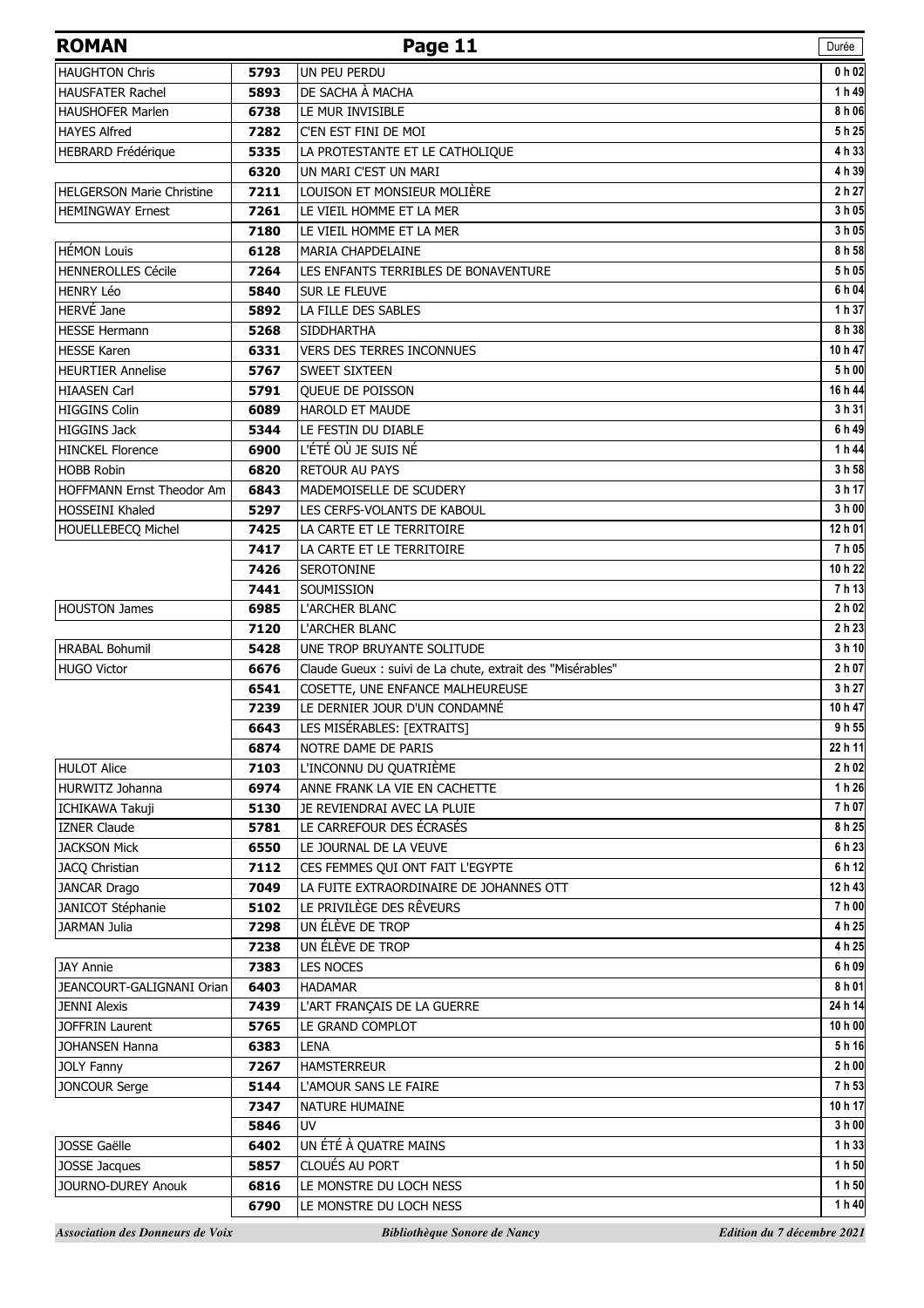| <b>ROMAN</b>                            |              | Page 12                                                   | Durée                      |
|-----------------------------------------|--------------|-----------------------------------------------------------|----------------------------|
| JOUSSE Hélène                           | 7030         | LES MAINS DE LOUIS BRAILLE                                | 7 h 02                     |
| <b>JUNGER Ernst</b>                     | 5760         | LIEUTENANT STURM                                          | 3 h 18                     |
| KAGENECK August Von                     | 5226         | <b>EXAMEN DE CONSCIENCE</b>                               | 1 h 05                     |
| <b>KALENGULA Catherine</b>              | 6991         | MA VIE, MES COPINES - Volume 2 - LE DÉLÉGUÉ DE CLASSE     | 1 h 02                     |
| <b>KARR Kathleen</b>                    | 6533         | LA LONGUE MARCHE DES DINDES                               | 4 h 47                     |
| <b>KÄSTNER Erich</b>                    | 6511         | LE 35 MAI                                                 | 2 h 30                     |
| <b>KAUFMANN Jean Claude</b>             | 5640         | LA TRAME CONJUGALE                                        | 10 h 00                    |
| <b>KAVIAN Eva</b>                       | 6958         | PREMIER CHAGRIN                                           | 3 h 05                     |
| KAWAKAMI Hiromi                         | 5810         | LE TEMPS QUI VA, LE TEMPS QUI VIENT                       | 4 h 10                     |
| <b>KELLY Cathy</b>                      | 5285         | A LA RECHERCHE DU BONHEUR                                 | 23 h 39                    |
| <b>KERNINON Julia</b>                   | 6293         | LE DERNIER AMOUR D'ATTILA KISS                            | 3 h 07                     |
| <b>KEROUAC Jack</b>                     | 5422         | SATORI À PARIS                                            | 3 h 16                     |
| KESSEL Joseph                           | 5633         | LA VALLÉE DES RUBIS                                       | 8 h 40                     |
|                                         | 5669         | L'ARMÉE DES OMBRES                                        | 7h05                       |
|                                         | 5313         | LE LION                                                   | 1 h 14                     |
|                                         | 5444         | LE TEMPS DE L'ESPÉRANCE : 1919-1929                       | 7h40                       |
|                                         | 5800         | LES MAINS DU MIRACLE                                      | 8 h 15                     |
|                                         | 5449         | L'HEURE DES CHÂTIMENTS: REPORTAGES 1938-1945              | 9 h 25                     |
| <b>KEYES Marion</b>                     | 6557         | LES VACANCES DE RACHEL                                    | 12 h 06                    |
| <b>KHADRA Yasmina</b>                   | 5695         | LA ROSE DE BLIDA                                          | 1 h 07                     |
| <b>KING SMITH Dick</b>                  | 6426         | LE NEZ DE LA REINE                                        | 2 h 45                     |
| <b>KOCH Herman</b>                      | 5718         | VILLA AVEC PISCINE                                        | 12 h 18                    |
| <b>KOCHKA</b>                           | 7262         | <b>FRERES D'EXIL</b>                                      | 2 h 01<br>1 h 55           |
|                                         | 6986         | <b>FRERES D'EXIL</b><br>LE MARCHAND DE GLACE À LA VANILLE | 0 h 21                     |
| <b>KOENIG Viviane</b>                   | 6994<br>7154 | NITOCRIS REINE D'EGYPTE                                   | 2 h 30                     |
| KOSZELYK Alexandra                      | 7390         | A CRIER DANS LES RUINES                                   | 5 h 04                     |
|                                         | 7332         | A CRIER DANS LES RUINES                                   | 5h05                       |
| <b>KOURKOV Andrei</b>                   | 5817         | LE PINGOUIN                                               | 3 h 30                     |
| KOUROUMA Ahmadou                        | 5439         | ALLAH N'EST PAS OBLIGÉ                                    | 7h 22                      |
| <b>KRAMER Pascale</b>                   | 7191         | <b>GLORIA</b>                                             | 3 h 38                     |
| <b>KUHLMANN Marie</b>                   | 5773         | LES FRÈRES AMISH                                          | 5 h 00                     |
| <b>KUNTH Daniel</b>                     | 5683         | LES MOTS DU CIEL                                          | 6 h 52                     |
| KUPERMAN Nathalie                       | 7340         | MENSONGES ET VERITE                                       | 0 h 44                     |
| KUTHY SALVI Brigitte                    | 5636         | DOUBLE LUMIÈRE                                            | 4 h 00                     |
| LABORDE Catherine                       | 7059         | <b>TREMBLER</b>                                           | 2 h 30                     |
| LABORIE Christian                       | 7303         | DANS LES YEUX D'ANA                                       | 8 h 05                     |
|                                         | 6414         | LA PROMESSE A ELISE                                       | 14 h 13                    |
|                                         | 7391         | LE CHEMIN DES LARMES                                      | 7 h 00                     |
|                                         | 6131         | LE CHEMIN DES LARMES                                      | 14 h 25                    |
|                                         | 7115         | LES ENFANTS DE VAL FLEURI                                 | 10 h 56                    |
| <b>LACHIVER Marcel</b>                  | 5805         | UNE FILLE PERDUE                                          | 6 h 46                     |
| LÄCKBERG Camilla                        | 5814         | L'ENFANT ALLEMAND                                         | 11 h 00                    |
| <b>LAFAYE Claude</b>                    | 5859         | LES DAMES DU MANOIR                                       | 7h14                       |
| LAFON Marie-Hélène                      | 7345         | HISTOIRE DU FILS                                          | 3 h 10                     |
| <b>LAINE Pascal</b>                     | 7485         | LA DENTELLIERE                                            | 2 h 45                     |
|                                         | 7486         | TROIS PETITS MEURTRES ET PUIS S'EN VA                     | 6 h 30                     |
| LAIRD Elisabeth                         | 6617         | LE GARÇON QUI COURAIT PLUS VITE QUE SES RÊVES             | 2 h 51                     |
| LAMBERT Christophe                      | 6966         | LE DOS AU MUR                                             | 5 h 32                     |
| <b>LAMBERT Karine</b>                   | 6899         | UN ARBRE, UN JOUR                                         | 4 h 26                     |
| <b>LANG Luc</b>                         | 7375         | LA TENTATION                                              | 10 h 17                    |
| LAO She                                 | 5643         | LE POUSSE-POUSSE                                          | 8 h 00                     |
| <b>LAPORTE Gilles</b>                   | 6625         | LE LOUP DE MÉTENDAL                                       | 11 h 36<br>5 h 00          |
| LARDREAU Suzanne<br>LARECHEF Isabelle   | 6948<br>6855 | ORGUEILLEUSE<br>PASSAGE DE LA PEUR                        | 0 h 54                     |
| <b>LAROCHE Agnes</b>                    | 6784         | DERRIERE LA PORTE                                         | $0h$ 20                    |
| <b>LAWRENCE Caroline</b>                | 6712         | LES SECRETS DE POMPEI                                     | 5 h 39                     |
| LAZAR Alan Ari                          | 5858         | NEZ AU VENT                                               | 8 h 00                     |
|                                         |              |                                                           |                            |
| <b>Association des Donneurs de Voix</b> |              | Bibliothèque Sonore de Nancy                              | Edition du 7 décembre 2021 |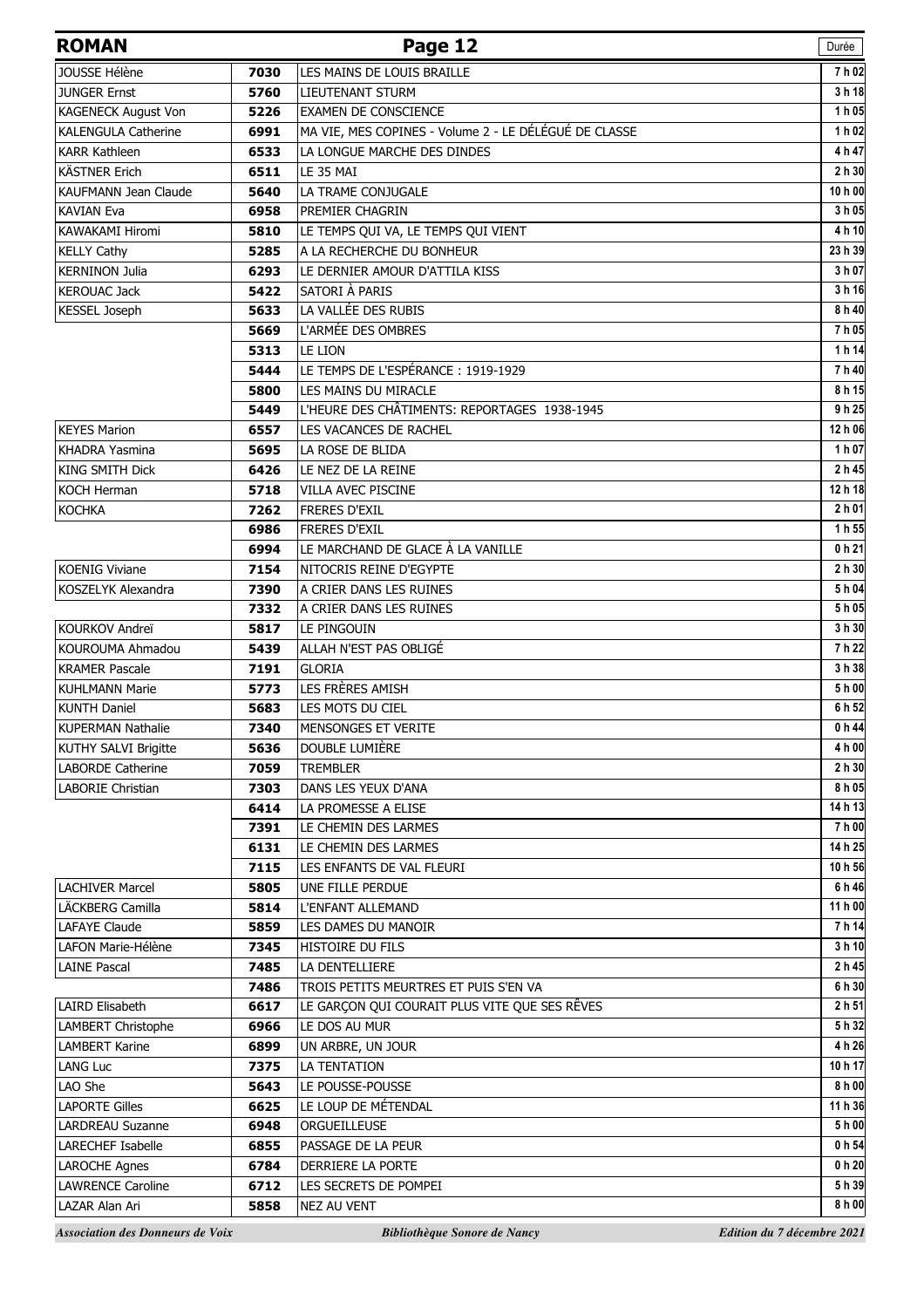| <b>ROMAN</b>                      |      | Page 13                           | Durée             |
|-----------------------------------|------|-----------------------------------|-------------------|
| LE BIHAN Sylvie                   | 5877 | <b>L'AUTRE</b>                    | 4 h 24            |
| LE CARRÉ John                     | 5132 | LE CHANT DE LA MISSION            | 12 h 28           |
| LE CLÉZIO Jean-Marie Gustave      | 5329 | <b>L'AFRICAIN</b>                 | 2 h 11            |
|                                   | 6425 | <b>PAWANA</b>                     | 1 h 03            |
|                                   | 6616 | <b>VOYAGE AU PAYS DES ARBRES</b>  | 0 <sub>h</sub> 17 |
|                                   | 6589 | VOYAGE AU PAYS DES ARBRES         | 3 h 22            |
| LE ROY Eugène                     | 6677 | JACQUOU LE CROQUANT               | 4 h 38            |
| LE TOUZE Guillaume                | 5431 | TU RÊVES ENCORE                   | 4 h 15            |
| <b>LEGARDINIER Gilles</b>         | 5984 | CA PEUT PAS RATER                 | 10 h 32           |
|                                   | 6037 | ET SOUDAIN TOUT CHANGE            | 9 h 10            |
|                                   | 7094 | QUELQU'UN POUR QUI TREMBLER       | 10 h 47           |
| <b>LEIRIS Antoine</b>             | 6502 | <b>VOUS N'AUREZ PAS MA HAINE</b>  | 1 h 30            |
| <b>LEMAITRE Pierre</b>            | 7429 | AU REVOIR LA HAUT                 | 15h 50            |
|                                   | 7430 | COULEURS DE L'INCENDIE            | 16 h 09           |
|                                   | 7431 | MIROIR DE NOS PEINES              | 15h 29            |
|                                   | 7433 | TROIS JOURS ET UNE VIE            | 7h10              |
| <b>LENOIR Frédéric</b>            | 5001 | L'ORACLE DE LA LUNA               | 20 h 00           |
| LENZINI José                      | 5307 | LA PRINCESSE DES SABLES           | 6 h 20            |
| <b>LEON Donna</b>                 | 6132 | MORT A LA FENICE                  | 16 h 14           |
| <b>LEROUX Gaston</b>              | 5622 | LE FAUTEUIL HANTÉ                 | 6 h 00            |
| <b>LEROY Gilles</b>               | 7454 | <b>ALABAMA SONG</b>               | 4 h 19            |
|                                   | 7456 | LE DIABLE EMPORTE LE FILS REBELLE | 3 h 41            |
|                                   | 7455 | <b>ZOLA JACKSON</b>               | 3 h 31            |
| <b>LESSING Doris</b>              | 7232 | LE CINQUIÈME ENFANT               | 3 h 20            |
|                                   | 5766 | VICTORIA ET LES STAVENEY          | 2 h 35            |
| LESTRADE Agnés de                 | 6887 | PARDON SIMON                      | 0 h 47            |
| <b>LEVY Marc</b>                  | 5746 | LES ENFANTS DE LA LIBERTÉ         | 9 h 24            |
|                                   | 6387 | OU ES TU ?                        | 6 h 55            |
|                                   | 6388 | SEPT JOURS POUR UNE ETERNITE      | 6h16              |
|                                   | 5701 | SI C'ÉTAIT À REFAIRE              | 8 h 31            |
| <b>LEWIS Roy</b>                  | 5239 | POURQUOI J'AI MANGÉ MON PÈRE      | 3 h 02            |
| L'HOMME Erik                      | 5884 | LE REGARD DES PRINCES À MINUIT    | 2 h 35            |
| <b>LLORY Michel</b>               | 6030 | <b>L'EXPULSION</b>                | 7h 15             |
| LONDON Jack                       | 6897 | <b>AVANT ADAM</b>                 | 4 h 00            |
|                                   | 7029 | Croc-Blanc (Texte intégral)       | 8 h 42            |
|                                   | 6805 | LA PESTE ECARLATE                 | 2 h 48            |
|                                   | 7031 | L'APPEL DE LA FORET               | 4 h 13            |
|                                   | 6452 | L'APPEL DE LA FORET               | 4 h 29            |
| LOPEZ Sara                        | 6636 | LE DIABLE DANS LES CONTES         | 2 h 18            |
| LOUDE Jean Yves                   | 6814 | LES LOUPS DU VAL D'ENFER          | 1 h 56            |
| <b>LOUKI Pierre</b>               | 5883 | LE PETIT CHEVAL                   | 1 h 01            |
|                                   | 6321 | UN PAPA PAS POSSIBLE              | 1 h 34            |
| LOY Rosetta                       | 5237 | LA PORTE DE L'EAU                 | 2 h 28            |
| <b>LUCAS François Xavier</b>      | 6489 | PRECIS DE CULTURE JURIDIQUE       | 22 h 40           |
| LUCIANI Jean-Luc                  | 7394 | LE JOUR OU J'AI RATE LE BUS       | 1 h 14            |
|                                   | 6781 | LE JOUR OU J'AI RATÉ LE BUS       | 3 h 30            |
|                                   | 7395 | LE JOUR OÙ J'AI RATÉ LE BUS       | 3 h 25            |
| LUNDE Maja                        | 6907 | UNE HISTOIRE DES ABEILLES         | 12 h 18           |
| <b>LYTTON Edward George Bulwe</b> | 6678 | LES DERNIERS JOURS DE POMPEÏ      | 5h 58             |
| <b>MAALOUF Amin</b>               | 5336 | LE PÉRIPLE DE BALDASSARE          | 11 h 22           |
|                                   | 7537 | LE ROCHER DE TANIOS               | 8 h 15            |
|                                   | 5708 | ORIGINES                          | 14 h 47           |
| MAC DANIEL Tiffany                | 7344 | <b>BETTY</b>                      | 17 h 10           |
|                                   | 5461 | BETTY                             | 16 h 54           |
| <b>MAC LEAN Norman</b>            | 5402 | LA RIVIERE DU 6° JOUR             | 5 h 27            |
| <b>MAC ORLAN Pierre</b>           | 5315 | LE QUAI DES BRUMES                | 2 h 28            |
| MACQUET Sylvie                    | 6588 | JE N'AURAI JAMAIS 20 ANS          | 6 h 43            |
| <b>MAGNAN Christian</b>           | 5978 | LE PARME CONVIENT A LAVIOLETTE    | 7h23              |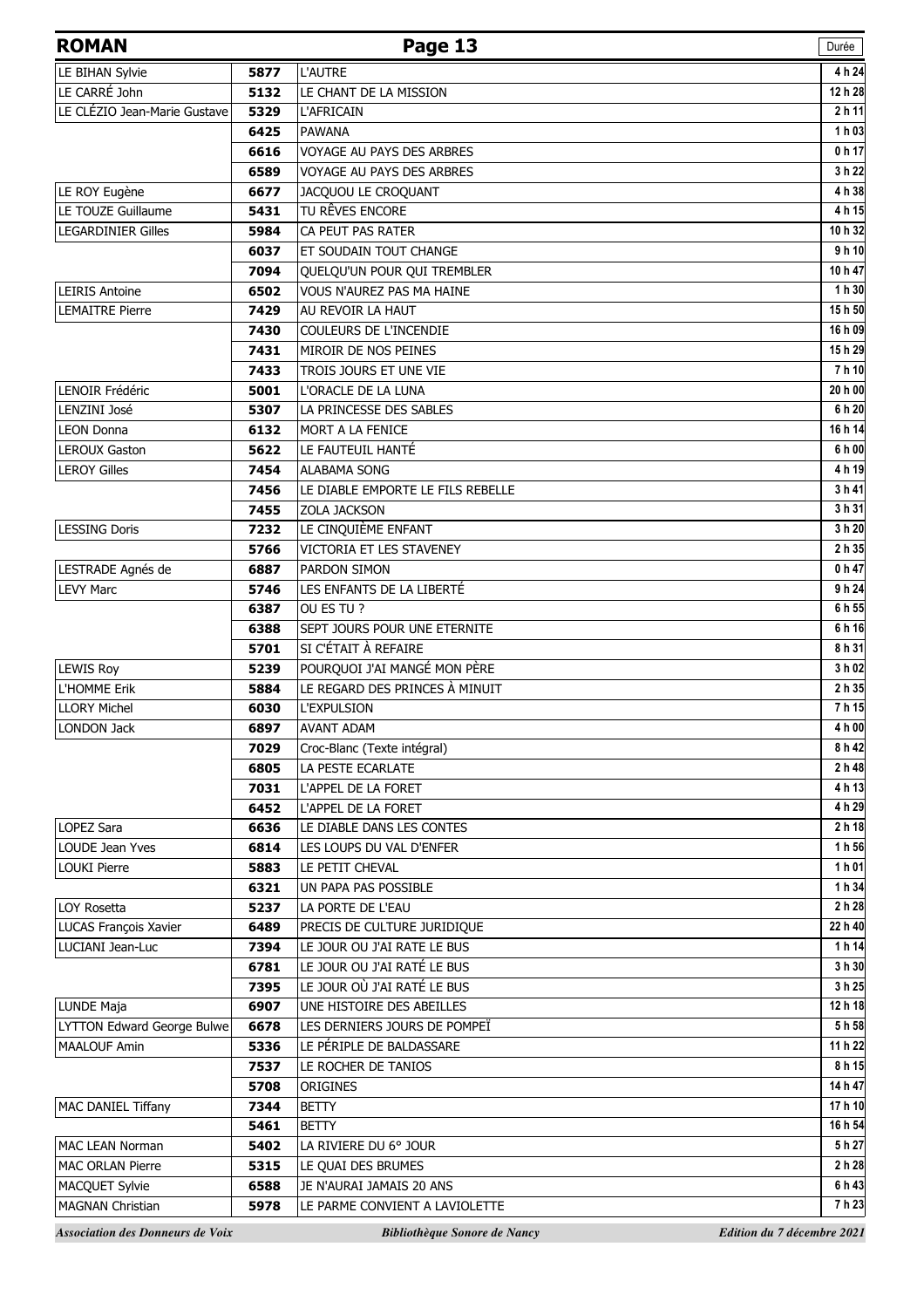| <b>ROMAN</b>                              |              | Page 14                                                  | Durée                      |
|-------------------------------------------|--------------|----------------------------------------------------------|----------------------------|
| <b>MAGNAN Pierre</b>                      | 5830         | LA NAINE                                                 | 15h 50                     |
|                                           | 6038         | MA PROVENCE D'HEUREUSE RENCONTRE                         | 4 h 41                     |
|                                           | 5825         | UN GRISON D'ARCADIE                                      | 8 h 25                     |
| <b>MAGNON Jean Louis</b>                  | 5404         | LE MAS DES PEURS                                         | 9 h 02                     |
| <b>MAIRE Helena</b>                       | 5665         | LE MESSAGE DE L'ANGE                                     | 10 h 55                    |
| MAKINE Andreï                             | 7342         | LE LIVRE DES BREVES AMOURS ETERNELLES                    | 4 h 18                     |
| MALAVAL Jean Paul                         | 5776         | L'ARMOIRE ALLEMANDE                                      | 9 h 20                     |
|                                           | 5832         | UNE REINE DE TROP                                        | 3 h 00                     |
| MALET Léo                                 | 5629         | <b>LES RATS DE MONSOURIS</b>                             | 5 h 40                     |
| MALLET JORIS Françoise                    | 5223         | LE RIRE DE LAURA                                         |                            |
| <b>MALOT Hector</b>                       | 7217         | <b>SANS FAMILLE</b>                                      | 6 h 58                     |
| MALRAUX André                             | 5687         | LA VOIE ROYALE                                           | 5 h 36                     |
|                                           | 5319         | LA VOIE ROYALE                                           | 6 h 22                     |
| <b>MALROUX Antonin</b>                    | 5860         | LA NOISETIÈRE                                            | 5 h 00                     |
|                                           | 6587         | <b>MARIE DES ADRETS</b>                                  | 8 h 01                     |
| <b>MALTE Marcus</b>                       | 7402         | <b>LE GARCON</b>                                         | 16 h 42                    |
| <b>MANDELA Nelson</b>                     | 5783         | <b>L'APARTHEID</b>                                       | 2 h 50<br>11 h 36          |
| <b>MANKELL Henning</b>                    | 6490<br>6111 | LE FILS DU VENT<br>UN PARADIS TROMPEUR                   | 3 h 44                     |
|                                           | 5839         | UN PARADIS TROMPEUR                                      | 12 h 20                    |
| <b>MANTEAU Valerie</b>                    | 7365         | LE SILLON                                                | 5h11                       |
| <b>MARCHAL Eric</b>                       | 5833         | LE SOLEIL SOUS LA SOIE                                   | 11 h 20                    |
| <b>MARCHAND Guy</b>                       | 7036         | LE SOLEIL DES ENFANTS PERDUS                             | 1 h 59                     |
| <b>MARIE Dominique</b>                    | 5803         | <b>NOUS LES ENFANTS DE 1942</b>                          | 2 h 00                     |
| MARIVAUX Pierre de                        | 6679         | L'ILE DES ESCLAVES                                       | 1 h 00                     |
| MARPEAU Elsa                              | 7136         | Carpe diem : l'art du bonheur selon les poètes de la     | 2 <sub>h</sub> 10          |
| MARVAUD Sophie                            | 6961         | LE SECRET DES CARTOGRAPHES Tome 1                        | 2 h 06                     |
| MASSENOT Veronique                        | 7218         | LETTRES A UNE DISPARUE                                   | 6 h 58                     |
| <b>MATHIEU Nicolas</b>                    | 6765         | AUX ANIMAUX LA GUERRE                                    | 12 h 02                    |
|                                           | 7283         | LEURS ENFANTS APRES EUX                                  | 15h 33                     |
|                                           | 7290         | LEURS ENFANTS APRES EUX                                  | 1 h 12                     |
|                                           | 7364         | LEURS ENFANTS APRES EUX                                  | 15h 35                     |
| <b>MATHIS Jean-Marc</b>                   | 7270         | <b>CHACUN SA CABANE</b>                                  | 0 h 21                     |
|                                           | 7195         | LA GLU                                                   | 0 h 22                     |
|                                           | 7378         | LE BEBE ET LE HERISSON                                   | 0 h 21                     |
|                                           | 7247         | LES ENFANTS, LE SHÉRIF ET LES AFFREUX                    | 0 h 22                     |
|                                           | 7064         | TATIE GRIBOUILLE                                         | 0 h 23                     |
| MAUPASSANT Guy de                         | 6396         | MONT - ORIOL                                             | 8 h 56                     |
|                                           | 5304         | PIERRE ET JEAN                                           | 5 h 15                     |
| <b>MAURIAC François</b>                   | 5464         | LE MYSTERE FRONTENAC                                     | 5 h 50                     |
| MCEWAN Ian                                | 6931         | <b>EXPIATION</b>                                         | 16 h 07                    |
| <b>MCKINLEY Tamara</b>                    | 6979         | LA DERNIÈRE VALSE DE MATHILDA                            | 16 h 18                    |
|                                           | 7133         | LES ORAGES DE L'ÉTÉ                                      | 13 h 32                    |
| <b>MEYRINCK Gustave</b>                   | 6521         | LE GOLEM                                                 | 8 h 32                     |
| MICHELE                                   | 6133         | LES GENS DE SAINT LIBERAL LES PALOMBES NE PASSERONT PLUS | 6 h 12                     |
| MINGARELLI Hubert                         | 5430         | LA BEAUTÉ DES LOUTRES                                    | 1 h 14                     |
| MINKOWSKI Julia, VIGNOLI Li               | 7266         | L'AVOCAT ÉTAIT UNE FEMME : LE PROCÈS DE LEUR VIE         | 4 h 09                     |
| <b>MINVILLE Benoît</b>                    | 6632         | LES BELLES VIES                                          | 6 h 23                     |
| <b>MOINOT Pierre</b>                      | 5286         | LE MATIN VIENT ET AUSSI LA NUIT                          | 7h21                       |
| MOLIERE Jean Baptiste POQUE               | 7415         | LE MEDECIN MALGRE LUI                                    | 1 h 19                     |
|                                           | 7416         | LE MEDECIN MALGRE LUI                                    | 12 h 00<br>5 h 37          |
| <b>MONFILS Nadine</b>                     | 7307         | ICE CREAM ET CHÂTIMENTS                                  | 9 h 23                     |
| MONFREID Henry de<br><b>MONNIER Alain</b> | 5143<br>5099 | LES SECRETS DE LA MER ROUGE<br><b>COTE JARDIN</b>        | 4 h 49                     |
| MONTESQUIEU Charles Louis d               | 6710         | L'ESPRIT DES LOIS                                        | 10 h 35                    |
| MONTGOLFIER Eric De                       | 5703         | LE DEVOIR DE DÉPLAIRE                                    | 9 h 35                     |
| MORDILLAT Gérard                          | 5844         | <b>XENIA</b>                                             | 4 h 10                     |
| <b>MOREL François</b>                     | 6547         | C'EST AUJOURD'HUI QUE JE VOUS AIME                       | 1 h 36                     |
| <b>Association des Donneurs de Voix</b>   |              | Bibliothèque Sonore de Nancy                             | Edition du 7 décembre 2021 |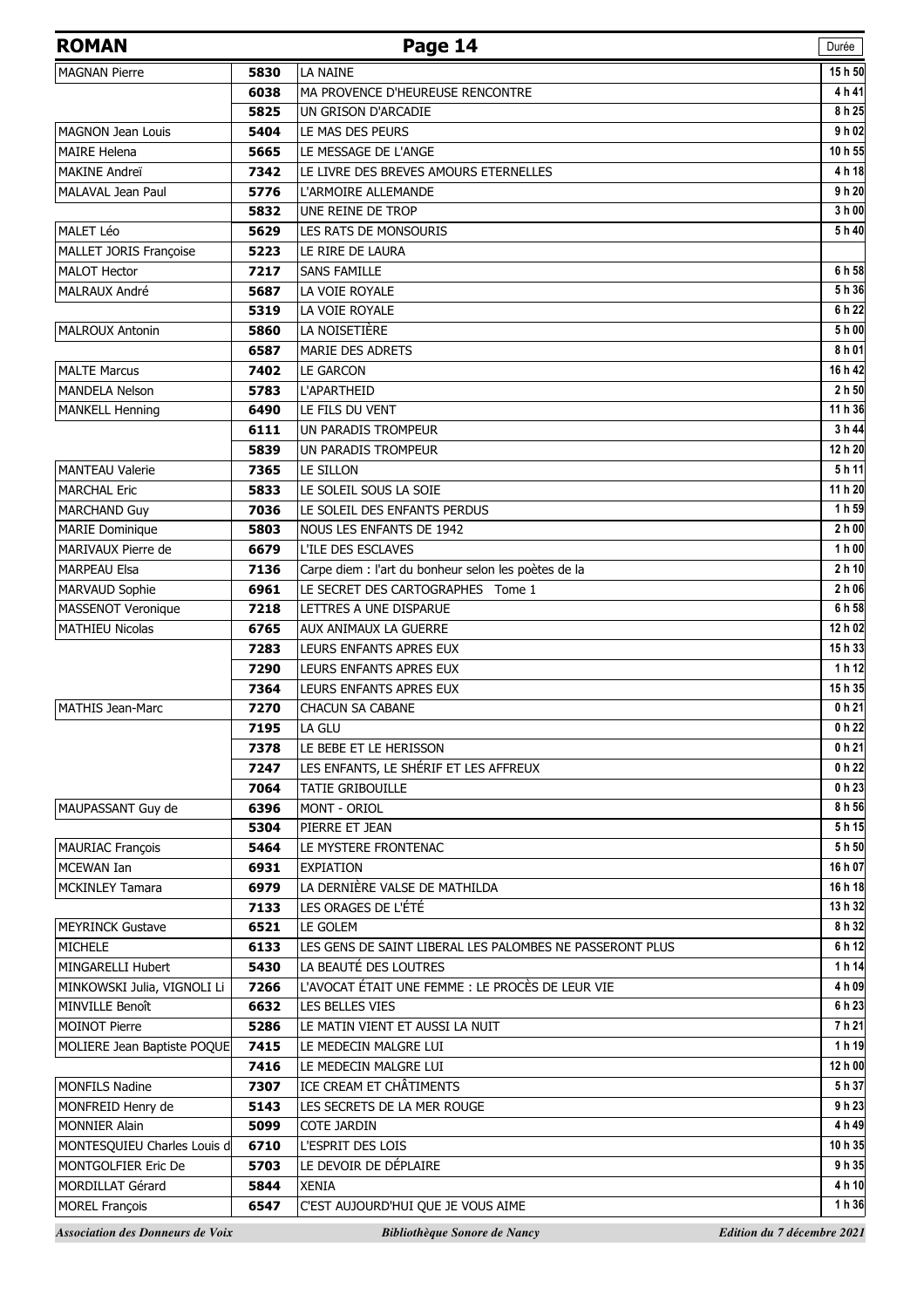| <b>ROMAN</b>                            |      | Page 15                           | Durée                      |
|-----------------------------------------|------|-----------------------------------|----------------------------|
| <b>MOREL François</b>                   | 5775 | L'AIR DE RIEN                     | 3 h 50                     |
| MORGENSTERN Michaël                     | 7241 | LA SIXIEME                        | 3 h 01                     |
| <b>MORGENSTERN Susie</b>                | 6560 | <b>BARBAMOUR</b>                  | 3 h 18                     |
| <b>MORPURGO Michael</b>                 | 6928 | <b>CHEVAL DE GUERRE</b>           | 3 h 21                     |
|                                         | 6615 | COOL!                             | 1 h 35                     |
|                                         | 6074 | KASPAR, LE CHAT DU GRAND HOTEL    | 2 h 37                     |
|                                         | 6657 | LE JOUR DES BALEINES              | 5h03                       |
|                                         | 6540 | LE NAUFRAGE DU ZANZIBAR           | 1 h 54                     |
|                                         | 6453 | LE ROYAUME DE KENSUKE             | 3 h 51                     |
|                                         | 6436 | LE ROYAUME DE KENSUKE             | 3 h 51                     |
|                                         | 7121 | LE ROYAUME DE KENSUKE             | 3 h 51                     |
|                                         | 6108 | LE ROYAUME DE KENSUKE             | 3 h 37                     |
| <b>MOUNDLIC Charlotte</b>               | 7295 | JE SUIS LE FRUIT DE LEUR AMOUR    | 0 h 17                     |
| <b>MOURLEVAT Jean Claude</b>            | 7205 | LA RIVIERE A L'ENVERS             | 5 h 34                     |
|                                         | 6680 | L'ENFANT OCEAN                    | 5h11                       |
|                                         | 6237 | L'ENFANT OCÉAN                    | 2 h 00                     |
|                                         | 6908 | L'HOMME A L'OREILLE COUPEE        | 0 <sub>h</sub> 16          |
| <b>MOUSTAKI Georges</b>                 | 6482 | PETITE RUE DES BOUCHERS           | 3 h 46                     |
| <b>MOUSTIERS Pierre</b>                 | 5247 | A L'ABRI DU MONDE                 | 8 h 44                     |
| <b>MULLER Martine Marie</b>             | 6599 | L'HOMME DE LA FRONTIÈRE           | 3 h 05                     |
| MUÑOZ MOLINA Antonio                    | 7476 | L'HIVER À LISBONNE                | 7 h 47                     |
| <b>MURAIL Marie Aude</b>                | 7393 | <b>BABY SITTER BLUES</b>          | 6 h 05                     |
|                                         | 6084 | L'ASSASSIN EST AU COLLEGE         | 3 h 05                     |
|                                         | 6614 | LE HOLLANDAIS SANS PEINE          | $0h$ 20                    |
|                                         | 6040 | LE TRESOR DE MON PÈRE             | 4 h 37                     |
|                                         | 6806 | MA VIE A CHANGE                   | 4 h 00                     |
|                                         | 7208 | <b>MAITE COIFFURE</b>             | 4 h 17                     |
|                                         | 6944 | Sauveur et fils - Saison 4 Tome 4 | 7h03                       |
| MUSSO Guillaume                         | 6025 | <b>CENTRAL PARK</b>               | 7h25                       |
|                                         | 5982 | PARCE QUE JE T'AIME               | 9 h 07                     |
|                                         | 6024 | <b>OUE SERAIS-JE SANS TOI ?</b>   | 7 h 42                     |
| <b>NAVARRE Yves</b>                     | 5401 | UNE VIE DE CHAT                   | 7 h 08                     |
| <b>NDIAYE Marie</b>                     | 7438 | LA VENGEANCE M'APPARTIENT         | 6 h 16                     |
| N'DIAYE Marie                           | 5135 | LA DIVINE                         | 10 h 55                    |
|                                         | 5811 | TROIS FEMMES PUISSANTES           | 8 h 20                     |
| NEL-LO David                            | 7141 | LA TRIBU DES ZIPPOLI              | 3h10                       |
| NEMIROVSKY Irène                        | 6134 | DAVID GOLDER                      | 11 h 46                    |
|                                         | 5740 | LE BAL                            | 1 h 39                     |
| NERON-MORGAT Evelyne                    | 6562 | A LA VIE, A LA MER                | 12 h 39                    |
| <b>NERUDA Pablo</b>                     | 5763 | NÉ POUR NAÎTRE                    | 16 h 36                    |
| <b>NEUHOFF Eric</b>                     | 5279 | UN BIEN FOU                       | 3 h 52                     |
| NICODEME Béatrice                       | 6709 | UN DETECTIVE DE MAUVAIS POIL      | 2 h 10                     |
| NORMANDON Richard                       | 6813 | LE MYSTÈRE DEDALE                 | 3 h 39                     |
| <b>NOSTLINGER Christine</b>             | 6909 | LE MOME EN CONSERVE               | 4 h 00                     |
| NOTHOMB Amélie                          | 5328 | ACIDE SULFURIQUE                  | 3 h 49                     |
|                                         | 6801 | LE FAIT DU PRINCE                 | 3 h 22                     |
|                                         | 6803 | <b>LES CATILINAIRES</b>           | 3 h 35                     |
|                                         | 6810 | LES PRENOMS EPICENES              | 2 h 22                     |
|                                         | 6693 | METAPHYSIQUE DES TUBES            | 2 h 10                     |
|                                         | 5357 | METAPHYSIQUE DES TUBES            | 3 h 27                     |
| NOZIERE Jean Paul                       | 6176 | LA CHANSON DE HANNAH              | 2 h 00                     |
|                                         | 5837 | SOUVIENS TOI DE TITUS             | 2 h 05                     |
|                                         | 6571 | TU VAUX MIEUX QUE MON FRERE       | 3 h 38                     |
| O'FARRELL Maggie                        | 5209 | CETTE MAIN QUI A PRIS LA MIENNE   | 10 h 55                    |
| O'FLAHERTY Liam                         | 5257 | LE MOUCHARD                       | 8 h 59                     |
| OGAWA Ito                               | 5829 | LE RESTAURANT DE L'AMOUR RETROUVÉ | 7h40                       |
| <b>OHAYON Sylvie</b>                    | 5854 | PAPA WAS NOT A ROLLING STONE      | 2 h 02                     |
| <b>OKSANEN Sofi</b>                     | 6412 | <b>NORMA</b>                      | 9h21                       |
| <b>Association des Donneurs de Voix</b> |      | Bibliothèque Sonore de Nancy      | Edition du 7 décembre 2021 |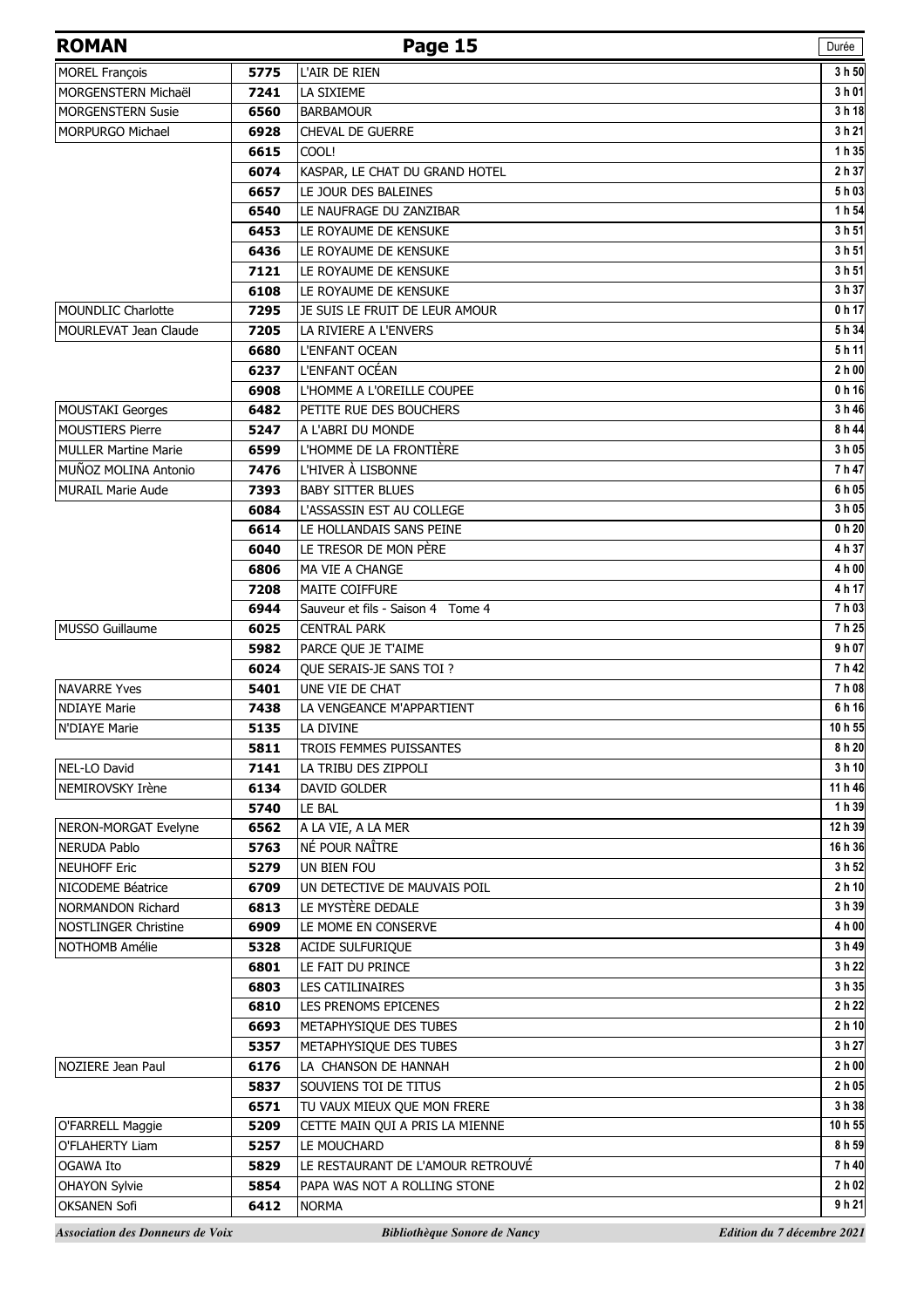| <b>ROMAN</b>              |              | Page 16                                                 | Durée                                 |
|---------------------------|--------------|---------------------------------------------------------|---------------------------------------|
| OLMI Véronique            | 6481         | <b>BAKHITA</b>                                          | 12 h 04                               |
|                           | 5816         | CET ÉTÉ LÀ                                              | 3 h 10                                |
|                           | 5823         | LA NUIT EN VÉRITÉ                                       | 3 h 50                                |
| OPPEL Jean-Hugues         | 6926         | TROIS FELES ET UN PENDU                                 | 2h00                                  |
| <b>OPPEL Kenneth</b>      | 6911         | <b>SILVERWING</b>                                       | 5 h 34                                |
| ORMESSON Jean d'          | 6724         | AU PLAISIR DE DIEU                                      | 17h25                                 |
|                           | 6725         | ET MOI JE VIS TOUJOURS                                  | 7h11                                  |
|                           | 6969         | L'ENFANT QUI ATTENDAIT UN TRAIN                         | 0 h 29                                |
|                           | 5288         | VOYEZ COMME ON DANSE                                    | 10h43                                 |
| <b>ORSENNA Erik</b>       | 6726         | <b>DEUX ETES</b>                                        | 4 h 20                                |
|                           | 6728         | LA REVOLTE DES ACCENTS                                  | 1 h 57                                |
|                           | 5702         | L'ENTREPRISE DES INDES                                  | 8 h 27                                |
|                           | 7487         | L'EXPOSITION COLONIALE                                  | 20 h 30                               |
| <b>ORWELL George</b>      | 6485         | LA FERME DES ANIMAUX                                    | 3 h 56                                |
|                           | 6748         | LA FERME DES ANIMAUX                                    | 5 h 59                                |
| <b>OSTER Christian</b>    | 7308         | LES TROIS VAILLANTS PETITS DECHETS                      | 0 h 34                                |
| <b>OTELLI Jean Pierre</b> | 5120         | <b>ERREURS DE PILOTAGE 1</b>                            | 9 h 27                                |
| <b>OVIDE</b>              | 6505         | SEIZE METARMOPHOSES D'OVIDE                             | 2 h 44                                |
| <b>OZON-GRISEZ Laure</b>  | 7014         | COULEUR CHOCO                                           | 0 h 27                                |
| PAASILINNA Arto           | 5405         | LA FORET DES RENARDS PENDUS                             | 7h 55                                 |
|                           | 5343         | LE BESTIAL SERVITEUR DU PASTEUR HUUSKONEN               | 8h11                                  |
|                           | 5876         | LES MILLE ET UNE GAFFES DE L'ANGE GARDIEN ARIEL AUVINEN | 5h 39                                 |
|                           | 5309         | PRISONNIERS DU PARADIS                                  | 3 h 10                                |
| <b>PAGE Marie</b>         | 6570         | HOT DOG OU PETIT PAIN AU CHOCOLAT                       | 2 h 45                                |
| <b>PAGE Martin</b>        | 6597         | L'APICULTURE SELON SAMUEL BECKET                        | 1h39                                  |
| <b>PAGNOL Marcel</b>      | 5350         | <b>JEAN DE FLORETTE</b>                                 | 5h49                                  |
|                           | 5345         | LA GLOIRE DE MON PÈRE                                   | 3 h 38                                |
|                           | 7293         | LA GLOIRE DE MON PÈRE                                   | 5h44                                  |
|                           | 5346         | LE CHÂTEAU DE MA MÈRE                                   | 3 h 27                                |
|                           | 6593         | LE PREMIER AMOUR                                        | 4 h 56                                |
|                           | 5349         | LE PREMIER AMOUR                                        | 3 h 38                                |
|                           | 5348         | LE TEMPS DES SECRETS                                    | 5 h 27                                |
|                           | 5351         | <b>MANON DES SOURCES</b>                                | 6 h 40                                |
| PALACIO R.J.              | 6910         | <b>WONDER</b>                                           | 8 h 27                                |
| <b>PANCOL Katherine</b>   | 6904         | LA CORNEMUSE ENCHANTÉE                                  | 0 h 09                                |
|                           | 6945         | LA TROMPETTE ENRHUMEE                                   | 0 <sub>h</sub> 07                     |
|                           | 6930         | LE UKULÉLÉ QUI VOULAIT SURFER<br>UN HOMME À DISTANCE    | 0 <sub>h</sub> 0 <sub>8</sub><br>5h05 |
|                           | 5370<br>6932 | UNE SI BELLE IMAGE                                      | 6 h 13                                |
| PANDAZOPOULOS Isabelle    | 6479         | LA DECISION                                             | 5h40                                  |
| PAPADIAMANTIS Alexandre   | 6957         | LES PETITES FILLES ET LA MORT                           | 4 h 24                                |
| PARAILLOUS Alain          | 6020         | LES COLLINES DE CANTELOUBE                              | 6h47                                  |
|                           | 6920         | LES COLLINES DE CANTELOUBE                              | 6 h 47                                |
| PATTIEU Sylvain           | 6297         | <b>DES IMPATIENTES</b>                                  | 5h24                                  |
| <b>PATURAUD Valerie</b>   | 7333         | NEZIDA LE VENT SUR LES PIERRES                          | 5h 50                                 |
| <b>PENNAC Daniel</b>      | 5412         | <b>CHAGRIN D'ECOLE</b>                                  | 6 h 57                                |
|                           | 6469         | KAMO ET MOI                                             | 1h30                                  |
|                           | 6497         | L'ŒIL DU LOUP                                           | 1 h 47                                |
| PENNYPACKER Sara          | 6912         | <b>CLEMENTINE A TOUS LES TALENTS</b>                    | 1 h 55                                |
| PEREZ REVERTE Arturo      | 5376         | <b>CORSAIRES DU LEVANT</b>                              | 10 h 55                               |
|                           | 5139         | LE CIMETIÈRE DES BATEAUX SANS NOM                       | 17 h 43                               |
| PERILHON Jean             | 6135         | LES RACINES DE MAI                                      | 11 h 46                               |
| <b>PERRAULT Charles</b>   | 6913         | CONTES DE MA MERE L'OYE                                 | 3 h 24                                |
| PERRIGNON Judith          | 5790         | LES FAIBLES ET LES FORTS                                | 3 h 25                                |
| PESKOV Vassili            | 6584         | ERMITES DANS LA TAIGA                                   | 6 h 40                                |
| PESSIN Delphine           | 6914         | DYS SUR 10                                              | 4h13                                  |
| PETIT Xavier Laurent      | 7301         | LE COL DES MILLE LARMES                                 | 2 h 32                                |
|                           | 6707         | L'OASIS                                                 | 3 h 59                                |
|                           |              |                                                         |                                       |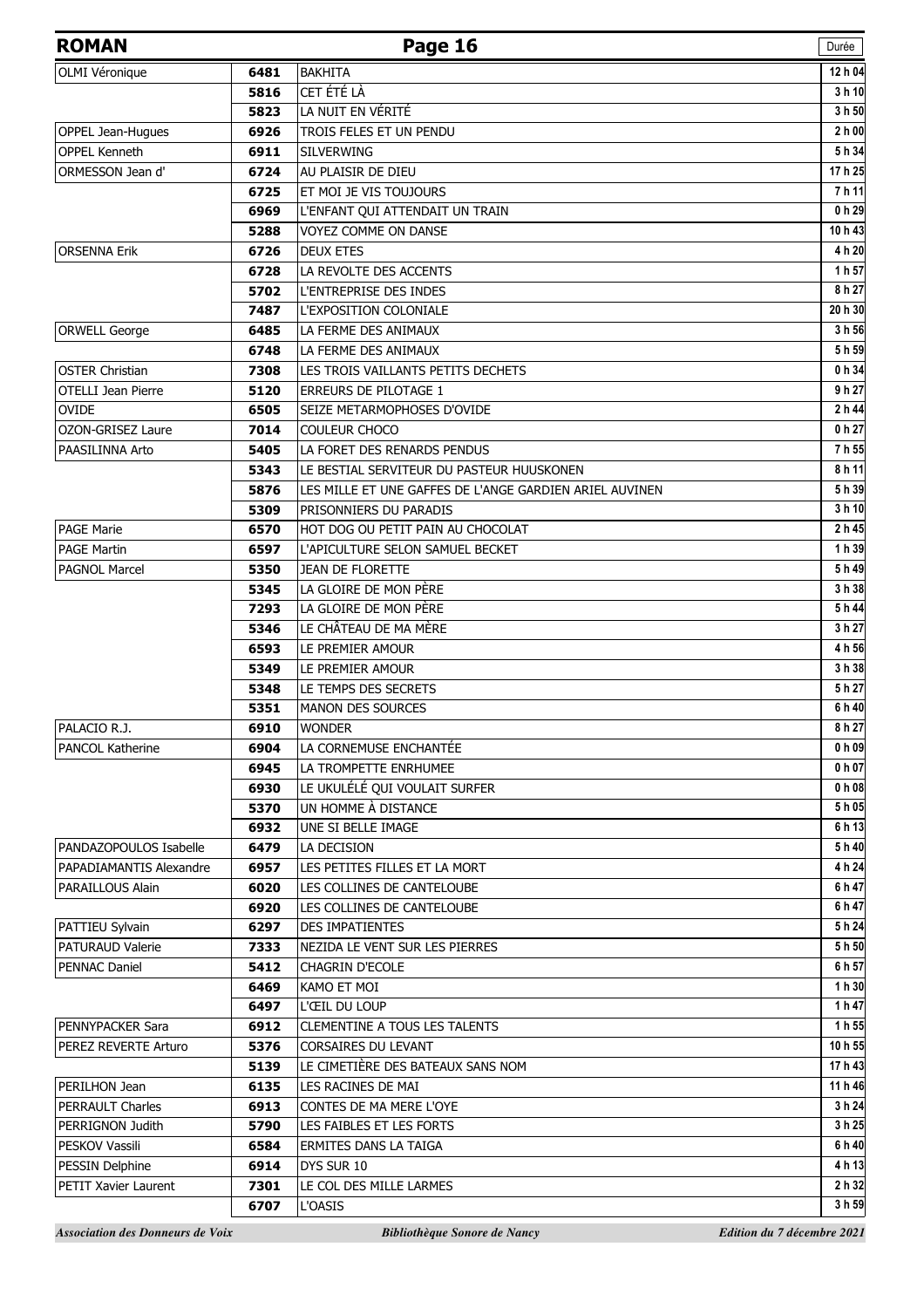| <b>ROMAN</b>                            |      | Page 17                                                                 | Durée                      |
|-----------------------------------------|------|-------------------------------------------------------------------------|----------------------------|
| PETIT Xavier-Laurent                    | 6423 | CASTOR POCHE: LA ROUTE DU NORD                                          | 3 h 22                     |
|                                         | 7105 | LES LOUPS DU CLAIR DE LUNE - HISTOIRES NATURELLES                       | 2 h 11                     |
| <b>PICARD Daniel</b>                    | 6410 | MOI AMBROISE PARE CHIRURGIEN DE GUERRE                                  | 23 h 01                    |
| PIGANI                                  | 7028 | DES ORTIES ET DES HOMMES                                                | 9 h 48                     |
| PINGEOT Mazarine                        | 5689 | <b>BON PETIT SOLDAT</b>                                                 | 6 h 26                     |
| <b>PINGUILLY Yves</b>                   | 6613 | Soeur blanche, soeur noire                                              | 1h19                       |
|                                         | 6653 | Soeur blanche, soeur noire                                              | 2 h 19                     |
| <b>PLAMONDON</b>                        | 7027 | <b>OYANA</b>                                                            | 3 h 22                     |
| PLUNKETT Patrice de                     | 5932 | LES ROMANS DU MONT SAINT MICHEL                                         | 9 h 34                     |
| POE Edgar Allan                         | 5638 | HISTOIRES EXTRAORDINAIRES                                               | 12 h 00                    |
|                                         | 5666 | NOUVELLES HISTOIRES EXTRAORDINAIRES                                     | 10 h 00                    |
| POIVRE D'ARVOR Patrick                  | 7418 | <b>L'IRRESOLU</b>                                                       | 7h05                       |
|                                         | 5273 | PETIT HOMME                                                             | 2 h 05                     |
|                                         | 6465 | PETIT HOMME                                                             | 2 h 26                     |
| POLO Marco                              | 6860 | LE LIVRE DES MERVEILLES DU MONDE                                        | 1 h 45                     |
| POMMAUX Yvan                            | 7227 | ULYSSE AUX MILLE RUSES                                                  | 1 h 22                     |
| PONTI Claude                            | 7397 | <b>BROUTILLE</b>                                                        | 0 h 12                     |
| <b>POUCHAIN Martine</b>                 | 7509 | <b>JOHNNY</b>                                                           | 0 h 37                     |
| POUCHKINE Aleksandr Sergueï             | 5774 | LA FILLE DU CAPITAINE                                                   | 1h 55                      |
| PRADEAU Christophe                      | 5788 | LA SOUTERRAINE                                                          | 1 h 53                     |
| <b>PROU Bernard</b>                     | 7042 | DÉLATION SUR ORDONNANCE                                                 | 7 h 13                     |
| PUERTOLAS Romain                        | 6112 | L'EXTRAORDINAIRE VOYAGE DU FAKIR QUI ÉTAIT RESTÉ COINCÉ                 | 5 h 20                     |
| <b>PULLMAN Philip</b>                   | 6993 | SALLY LOCKHART - Volume 1 - Sally Lockhart v.1, Le malédiction du rubis | 7h21                       |
| QUEFFELEC Yann                          | 6692 | LE PIANO DE MA MERE                                                     | 6 h 07                     |
|                                         | 7488 | <b>LES NOCES BARBARES</b>                                               | 8 h 57                     |
| QUIGNARD Pascal                         | 7495 | LES SOLIDARITES MYSTERIEUSES                                            | 5 h 36                     |
| <b>QUIN Elisabeth</b>                   | 6916 | LA NUIT SE LEVE                                                         | 3 h 00                     |
| RABELAIS François                       | 6039 | <b>GARGANTUA ET PANTAGRUEL</b>                                          | 4 h 37                     |
| RACHMÜHL Françoise                      | 7019 | LES FABLIAUX DU MOYEN AGE                                               | 4 h 32                     |
|                                         | 6136 | PASSAGE DE L'OMBRE                                                      | 4 h 39                     |
| <b>RAHIMI Atiq</b>                      | 7452 | LES PORTEURS D'EAU                                                      | 6 h 21                     |
|                                         | 7453 | SYNGUE SABOUR PIERRE DE PATIENCE                                        | 3h21                       |
|                                         | 5386 | SYNGUE SABOUR, PIERRE DE PATIENCE                                       | 2 h 43                     |
| <b>RAMBAUD Patrick</b>                  | 7450 | EMMANUEL LE MAGNIFIQUE                                                  | 5 h 33                     |
| RASPAIL Jean                            | 5301 | L'ÎLE BLEUE                                                             | 5 h 20                     |
| <b>RAUFAST Pierre</b>                   | 6291 | LA VARIANTE CHILIENNE                                                   | 4 h 34                     |
| REMARQUE Erich Maria                    | 6812 | A L'OUEST RIEN DE NOUVEAU                                               | 5 h 02                     |
| <b>RENAUD Isabelle</b>                  | 6905 | LE SECRET DU RENARD                                                     | $0h$ 20                    |
| <b>REVERDY Thomas</b>                   | 7361 | L'HIVER DU MECONTENTEMENT                                               | 4 h 55                     |
| <b>REYNAUD Florence</b>                 | 6041 | <b>L'ENFANT LOUP</b>                                                    | 4 h 07                     |
| REZA Yasmina                            | 6704 | <b>ART</b>                                                              | 1 h 42                     |
|                                         | 7403 | <b>BABYLONE</b>                                                         | 4 h 59                     |
|                                         | 6483 | <b>NULLE PART</b>                                                       | 0 <sub>h</sub> 50          |
| RIGONI STERN Mario                      | 5641 | LES SAISONS DE GIACOMO                                                  | 6 h 00                     |
| RIVIÈRE Juliette                        | 5630 | ALTZHEIMER L'INVITÉ IMPRÉVU                                             | 4 h 17                     |
| RIVOYRE Christine de                    | 7189 | <b>BOY</b>                                                              | 8 h 58                     |
| <b>ROBINNE Eric</b>                     | 5838 | LE SILENCE DES LOUPS                                                    | 5 h 50                     |
| ROBINOT-BICHET Marie-Hélèn              | 6088 | LE ROMAN DE RENART                                                      | 2 h 42                     |
|                                         | 6681 | LE ROMAN DE RENART                                                      | 2 h 42                     |
| <b>ROGER Marc</b>                       | 7026 | <b>GREGOIRE ET LE VIEUX LIBRAIRE</b>                                    | 5 h 48                     |
| <b>ROLAND Nicole</b>                    | 5706 | KOSABURO 1945                                                           | 2 h 21                     |
| ROSNAY Tatiana de                       | 6377 | ELLE S'APPELAIT SARAH                                                   | 11 h 12                    |
|                                         | 5450 | ELLE S'APPELAIT SARAH                                                   | 11 h 20                    |
|                                         | 5711 | LA MÉMOIRE DES MURS                                                     | 2 h 59                     |
| ROSSI Anne                              | 6940 | LA GRANDE RIVIERE                                                       | 3 h 46                     |
| <b>ROSTAND Edmond</b>                   | 6682 | <b>CYRANO DE BERGERAC</b>                                               | 5 h 50                     |
| <b>ROUANNE Pierre</b>                   | 7326 | L'ESPRIT DE LA VALLÉE                                                   | 1 h 17                     |
| ROUMIGUIERE Cecile                      | 6918 | DANS LES YEUX D'ANGEL                                                   | 1 h 34                     |
| <b>Association des Donneurs de Voix</b> |      | Bibliothèque Sonore de Nancy                                            | Edition du 7 décembre 2021 |
|                                         |      |                                                                         |                            |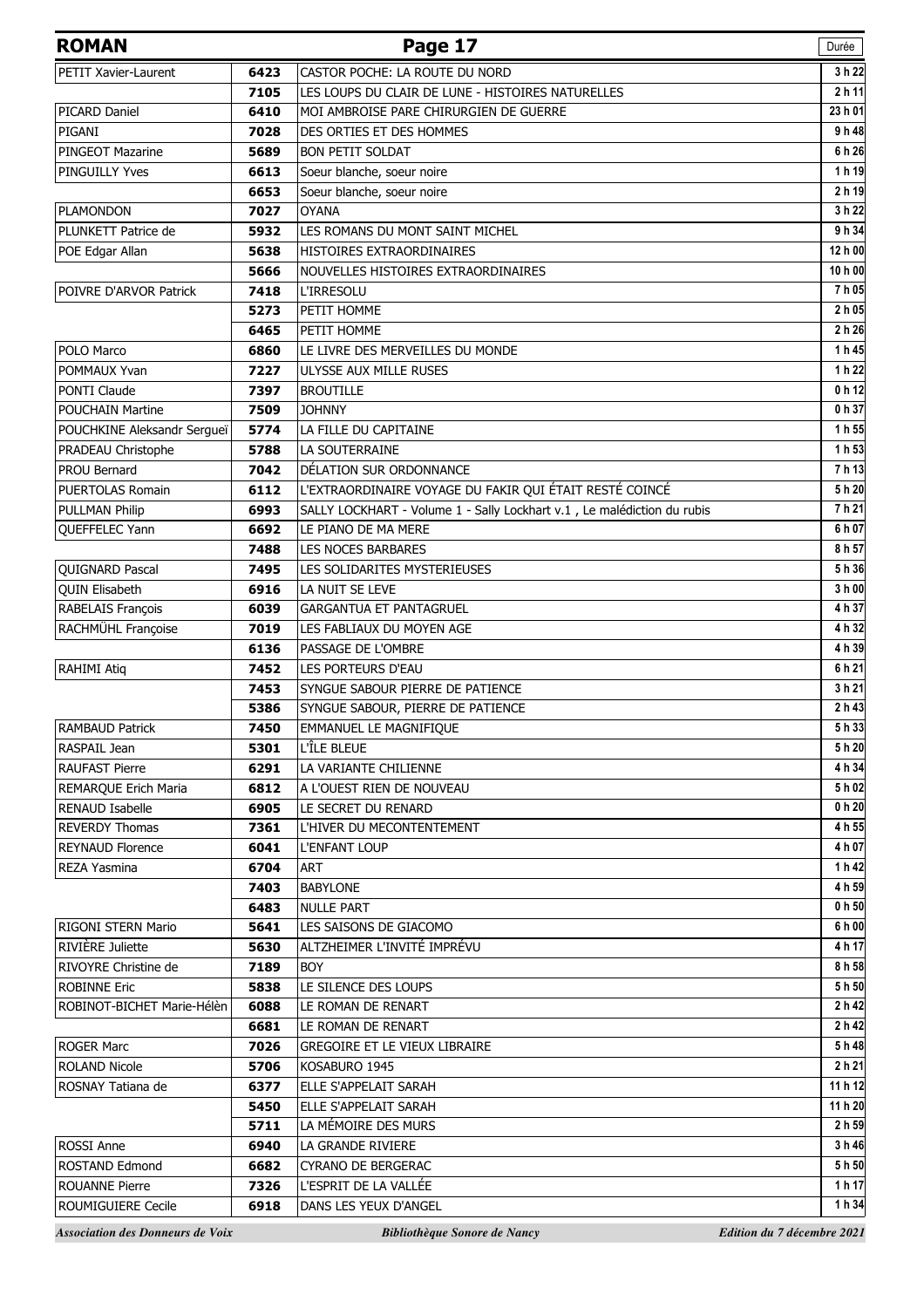| <b>ROMAN</b>                            |              | Page 18                                                   | Durée                      |
|-----------------------------------------|--------------|-----------------------------------------------------------|----------------------------|
| ROUMIGUIERE Cecile                      | 6734         | <b>LES FRAGILES</b>                                       | 5 h 32                     |
|                                         | 6754         | <b>LES FRAGILES</b>                                       | 6 h 16                     |
| <b>ROZE Pascale</b>                     | 7447         | LE CHASSEUR ZÉRO                                          | 3 h 02                     |
| <b>ROZENFELD Carina</b>                 | 6612         | A LA POURSUITE DES HUMUTES                                | 0 h 30                     |
|                                         | 6652         | A LA POURSUITE DES HUMUTES                                | 0 h 30                     |
|                                         | 6684         | MOI, JE LA TROUVE BELLE                                   | 0 h 34                     |
| <b>RUBINSTEIN Marianne</b>              | 6842         | LA SIXIEME DINAH ET MOI                                   | 1 h 20                     |
| RUFIN Jean-Christophe                   | 7434         | <b>KATIBA</b>                                             | 9 h 32                     |
|                                         | 6389         | LA SALAMANDRE                                             | 3 h 52                     |
|                                         | 6476         | L'ABYSSIN                                                 | 21 h 10                    |
|                                         | 5779         | LE COLLIER ROUGE                                          | 2 h 10                     |
|                                         | 7252         | LE TOUR DU MONDE DU ROI ZIBELINE                          | 11 h 48                    |
|                                         | 6466         | LE TOUR DU MONDE DU ROI ZIBELINE                          | 10 h 18                    |
| <b>RUGANI Nastasia</b>                  | 7325         | LE PETIT REPARATEUR D'INSECTES                            | 0h35                       |
| <b>RUSHDIE Salman</b>                   | 5692         | <b>FURIE</b>                                              | 9h26                       |
| <b>SACHAR Louis</b>                     | 6070         | LE PASSAGE                                                | 9 h 25                     |
| <b>SADLER Melanie</b>                   | 6917         | DANS LES PAS DE BARBARA DAVALO                            | 5h21                       |
| SAGAN Françoise                         | 6110         | UN CERTAIN SOURIRE                                        | 5 h 07                     |
|                                         | 6169         | UN CERTAIN SOURIRE                                        | 5 h 07                     |
| SAINT EXUPERY Antoine de                | 5397         | <b>VOL DE NUIT</b>                                        | 5 h 27                     |
| SALÉ Marie Jeanine                      | 5244         | LE MAUVAIS PAS                                            | 4 h 56                     |
| SALVAYRE Lydie                          | 7444         | <b>PAS PLEURER</b>                                        | 7h 36                      |
| SAMPIERO Dominique                      | 5429         | LE CIEL ET LA TERRE                                       | 4 h 10                     |
| SANÉ Insa                               | 5424         | SARCELLES DAKAR                                           | 3 h 36                     |
| <b>SANVOISIN Eric</b>                   | 6921         | LE BUVEUR D'ENCRE                                         | $0h$ 20                    |
|                                         | 6120         | UNE FILLE DE RÊVES                                        | 2 h 55                     |
| <b>SARRAZIN Albertine</b>               | 6922         | <b>L'ASTRAGALE</b>                                        | 5 h 31                     |
| <b>SAULAIS Nicolas</b>                  | 6698         | <b>4 CONTES DE SORCIERES</b>                              | 1 h 16                     |
| <b>SAUMONT Annie</b>                    | 7089         | UN PIQUE-NIQUE EN LORRAINE                                | 0 <sub>h</sub> 50          |
| <b>SCHAFFER Peter</b>                   | 6109         | LE CERCLE LITTÉRAIRE DES AMATEURS D'ÉPLUCHURES DE PATATES | 3 h 42                     |
| SCHLOGEL Gilbert                        | 5448         | LES PRINCES DU SANG                                       | 5 h 20                     |
| <b>SCHMID Franck</b>                    | 6967         | EMILIE ET LE PEUPLE SOUTERRAIN                            | 1 h 35                     |
| <b>SCHMITT Eric Emmanuel</b>            | 6955         | FELIX ET LA SOURCE INVISIBLE                              | 3 h 07<br>1 h 46           |
|                                         | 6778         | LE CHIEN<br>MADAME PYLINSKA ET LE SECRET DE CHOPIN        |                            |
|                                         | 6777<br>5732 | PETITS CRIMES CONJUGAUX                                   | 1h41<br>2 h 22             |
|                                         | 6776         | ULYSSE FROM BAGDAD                                        | 8 h 57                     |
|                                         | 6475         | <b>ULYSSE FROM BAGDAD</b>                                 | 0 h 01                     |
| SCHMITT Eric Emmanuel, PIO              | 7519         | LA NUIT, TOUS LES CHATS SONT GRIS                         | 0 h 08                     |
| <b>SCHOENDOERFFER Pierre</b>            | 6565         | L'ADIEU AU ROI                                            | 7 h 26                     |
|                                         | 6605         | L'ADIEU AU ROI                                            | 7 h 26                     |
| SCHWARZ Christina                       | 5295         | LA PETITE FILLE DU LAC                                    | 10 h 48                    |
| SCOTTO Thomas                           | 7292         | LE MEILLEUR EN TOUT                                       | 0 <sub>h</sub> 18          |
| <b>SEGUR Philippe</b>                   | 7198         | AUTOPORTRAIT À L'OUVRE-BOÎTE                              | 4 h 38                     |
| SEGUR Sophie de                         | 6077         | MÉMOIRES D'UN ÂNE                                         | 10h15                      |
| SEIGLE Jean Luc                         | 5834         | EN VIEILLISSANT LES HOMMES PLEURENT                       |                            |
| <b>SELLIER Marie</b>                    | 7061         | MÔ ET LE MAÎTRE DU TEMPS                                  | 0 <sub>h</sub> 10          |
| <b>SENABRE Eric</b>                     | 6939         | LA RÉVOLTE DE HUTAN                                       | 6 h 21                     |
| SENGHOR Léopold Sédar                   | 6962         | LA BELLE HISTOIRE DE LEUK LE LIEVRE                       | 3 h 45                     |
| SEPULVEDA Luis                          | 5138         | JOURNAL D'UN TUEUR SENTIMENTAL                            | 1 h 33                     |
|                                         | 5716         | LE VIEUX QUI LISAIT DES ROMANS D'AMOUR                    | 3 h 08                     |
|                                         | 5334         | LES ROSES D'ATACAMA                                       | 2 h 43                     |
| <b>SHAN SA</b>                          | 5339         | LA JOUEUSE DE GO                                          | 4 h 33                     |
| <b>SHREVE Anita</b>                     | 5726         | LA FEMME DU PILOTE                                        | 8 h 37                     |
| <b>SHRIVER Leon</b>                     | 5124         | IL FAUT QU'ON PARLE DE KEVIN                              | 19 h 23                    |
| SIGNOL Christian                        | 6028         | CETTE VIE OU CELLE D'APRES                                | 4 h 37                     |
|                                         | 6033         | CETTE VIE OU CELLE D'APRES                                | 4 h 37                     |
|                                         | 6382         | DANS LA PAIX DES SAISONS                                  | 5 h 10                     |
| <b>Association des Donneurs de Voix</b> |              | Bibliothèque Sonore de Nancy                              | Edition du 7 décembre 2021 |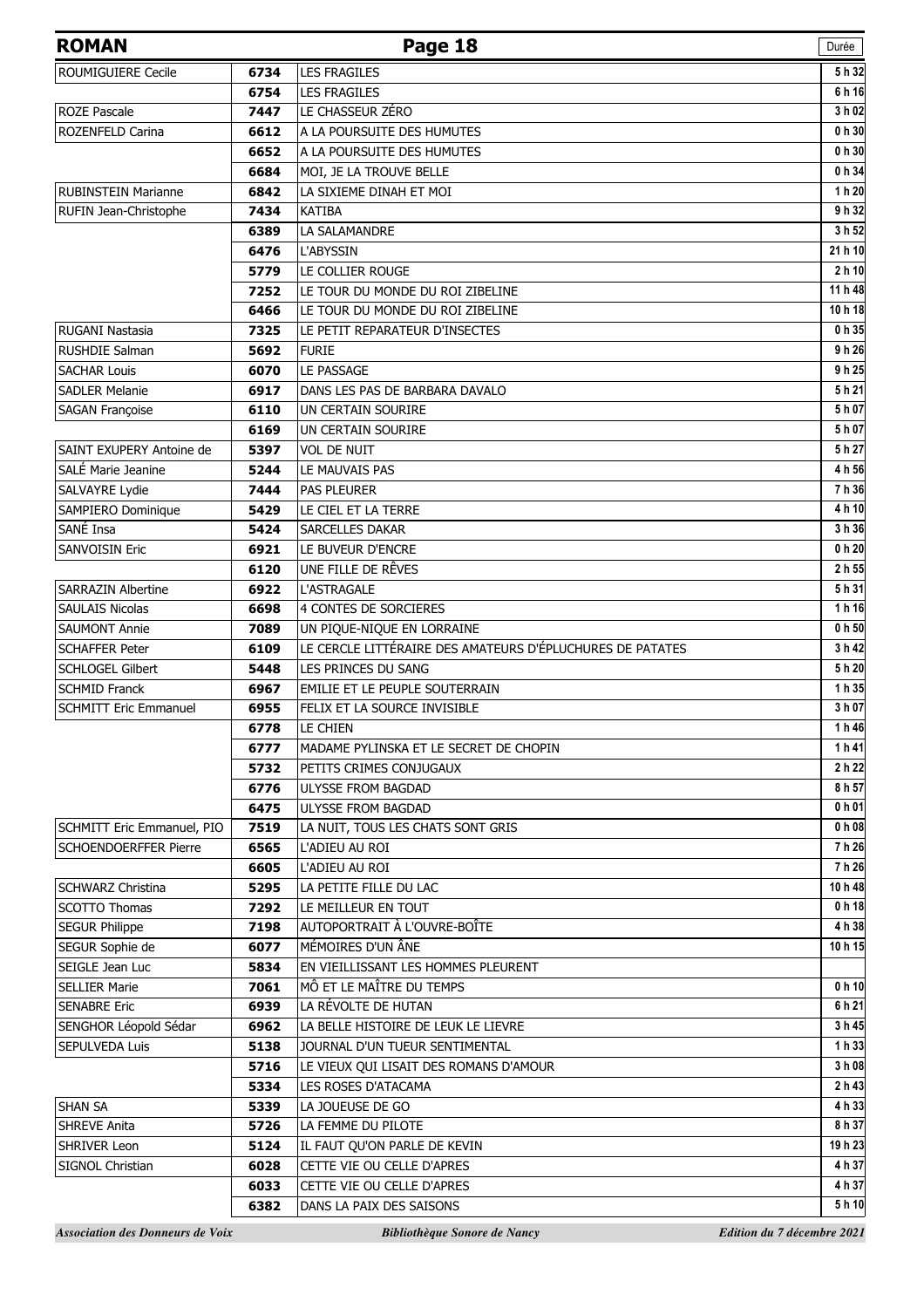| <b>ROMAN</b>               |      | Page 19                                                     | Durée             |
|----------------------------|------|-------------------------------------------------------------|-------------------|
| SIGNOL Christian           | 5214 | ILS RÊVAIENT DES DIMANCHES                                  | 10 h 02           |
|                            | 5373 | LA GRANDE ILE                                               | 3 h 57            |
|                            | 5931 | LA RIVIERE ESPERANCE                                        | 9h58              |
|                            | 6959 | LA VIE EN SON ROYAUME                                       | 7 h 22            |
|                            | 7213 | LA VIE EN SON ROYAUME                                       | 7 h 22            |
|                            | 5258 | LE PAYS BLEU - Volume 3 - LES CHEMINS D'ÉTOÎLES             | 7 h 25            |
|                            | 6219 | L'ENFANT DES TERRES BLONDES                                 | 5 h 51            |
|                            | 6023 | LES CHEMINS D'ETOILES                                       | 9 h 4             |
|                            | 7080 | LES ENFANTS DES JUSTES                                      | 2h00              |
|                            | 6381 | LES MENTHES SAUVAGES                                        | 10 h 26           |
|                            | 7384 | <b>LES NOELS BLANCS</b>                                     | 13 h 05           |
|                            | 7385 | LES PRINTEMPS DE CE MONDE                                   | 13 h O            |
|                            | 7088 | L'ETE DE NOS 20 ANS                                         | 5h17              |
|                            | 5007 | <b>MARIE DES BREBIS</b>                                     | 7 h 16            |
|                            | 7098 | MEME LES ARBRES S'EN SOUVIENNENT                            | 5 h 19            |
|                            | 6380 | NOS SI BEAUX REVES DE JEUNESSE                              | 8 h 09            |
|                            | 5934 | NOS SI BEAUX REVES DE JEUNESSE                              | 2 <sub>h</sub> 00 |
|                            | 7100 | POURQUOI LE CIEL EST BLEU                                   | 27 h 20           |
|                            | 6379 | SE SOUVENIR DES JOURS DE FETE                               | 8 h 33            |
|                            | 6034 | TOUT L'AMOUR DE NOS PERES                                   | 10 h 56           |
|                            | 7097 | Un matin sur la Terre : roman                               | 9 h 12            |
|                            | 7291 | UNE SI BELLE ECOLE                                          | 7 h 43            |
|                            | 7082 | UNE SI BELLE ECOLE                                          | 8 h 21            |
|                            | 7099 | UNE VIE DE LUMIERE ET DE VENT                               | 4 h 24            |
| SILLA Karine               | 6292 | AUTOUR DU SOLEIL                                            | 6 h 51            |
| <b>SIMENON Denyse</b>      | 5987 | LA GUINGETTE A DEUX SOUS                                    | 3 h 44            |
| <b>SIMONS Paullina</b>     | 5248 | <b>TATIANA</b>                                              | 16 h 02           |
| SLIMANI Leila              | 7523 | <b>CHANSON DOUCE</b>                                        | 5h 51             |
|                            | 7404 | <b>CHANSON DOUCE</b>                                        | 5 h 51            |
|                            | 7525 | LE PARFUM DES FLEURS                                        | 3 h 08            |
| SOLDATI Mario              | 5757 | LES LETTRES DE CAPRI                                        | 11 h 22           |
| SOMOZA José Carlos         | 6686 | LA THÉORIE DES CORDES                                       | 17 h 39           |
| <b>SPARKS Nicholas</b>     | 5249 | LES RESCAPÉS DU CŒUR                                        | 8 h 38            |
| <b>STEEL Danielle</b>      | 5371 | L'ANGE GARDIEN                                              | 8 h 44            |
|                            | 5311 | <b>MIRACLE</b>                                              | 6 h 00            |
| STEINBECK John             | 5327 | <b>TORTILLA FLAT</b>                                        | 7 h 27            |
| STENDHAL Henri             | 7381 | LE ROUGE ET LE NOIR                                         | 19 h 00           |
| <b>STYRON William</b>      | 6191 | FACE AUX TÉNÈBRES - CHRONIQUE D'UNE FOLIE                   | 1 h 56            |
| SUE Eugène                 | 6925 | <b>KERNOK LE PIRATE</b>                                     | 2 h 45            |
| <b>SURGET Alain</b>        | 6683 | LE RENARD DE MORLANGE                                       | 2h22              |
|                            | 6525 | LE RENARD DE MORLANGE                                       | 2h22              |
|                            | 6422 | LE VAISSEAU FANTOME                                         | 1h10              |
| <b>TABBART Chris</b>       | 5827 | LE DERNIER PÉRIPLE DE PAOLO                                 | 2h15              |
| <b>TADJER Akli</b>         | 5426 | IL ÉTAIT UNE FOIS PEUT-ETRE PAS                             | 7 h 35            |
| <b>TAGORE Rabindranath</b> | 5148 | <b>GORA</b>                                                 | 17 h 14           |
|                            | 5822 | KABOULIWALA LE MARCHAND DE KABOUL                           | 0 h 33            |
| <b>TAILLANDIER Fanny</b>   | 6924 | LA VILLE LIEU DE TOUS LES POSSIBLES                         | 5 h 06            |
| <b>TALAMON Flore</b>       | 6923 | EVE, LA RUSE DU SERPENT                                     | 3h16              |
| TAYLOR Kathrine KRESSMANN  | 5368 | AINSI MENTENT LES HOMMES                                    | 6 h 55            |
|                            | 5359 | INCONNU À CETTE ADRESSE                                     | 0 <sub>h</sub> 54 |
| <b>TEMPERLEY Alan</b>      | 6539 | HARRY ET LES VIEILLES POMMES                                | 6 h 36            |
| TENENBAUM Gérald           | 6740 | LE PROBLÈME DE NATH                                         | 3 h 01            |
| <b>TESSON Sylvain</b>      | 6197 | S'ABANDONNER A VIVRE                                        | 2 h 31            |
| <b>TESTUD Sylvie</b>       | 7130 | C'EST LE METIER QUI RENTRE                                  | 5 h 05            |
|                            | 5331 | <b>GAMINES</b>                                              | 6 h 33            |
|                            | 7155 | LE CIEL T'AIDERA                                            | 4 h 16            |
| <b>THALMANN Sophie</b>     | 6950 | MES AMIS LES CHEVAUX - Volume 6 - UNE RENCONTRE INOUBLIABLE | $0h$ 36           |
| <b>TORRETON Philippe</b>   | 5853 | MÉMÉ                                                        | 3 h 50            |
|                            |      |                                                             |                   |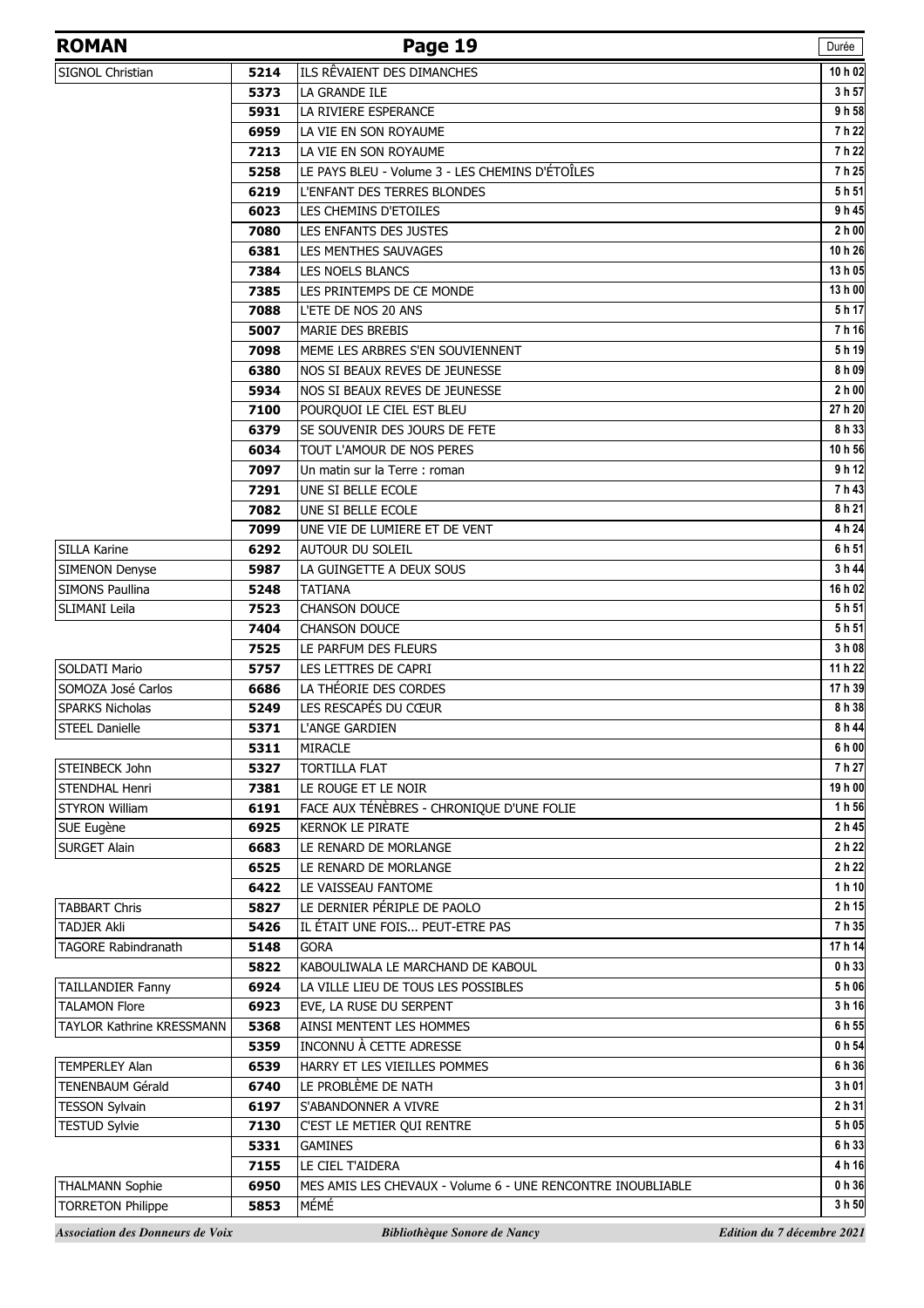| <b>ROMAN</b>                 |      | Page 20                                         | Durée                |
|------------------------------|------|-------------------------------------------------|----------------------|
| <b>TOURNIER Jacques</b>      | 5287 | LA MAISON DÉSERTE                               | 1 h 14               |
|                              | 5224 | <b>LIEUX DITS</b>                               | 5 h 32               |
| <b>TOURNIER Michel</b>       | 7181 | VENDREDI OU LA VIE SAUVAGE                      | 3 h 26               |
| <b>TRENDAL Guy</b>           | 5933 | L'ALSACE AU MOYEN ÂGE                           | 12 h 44              |
| <b>TROYAT Henri</b>          | 5269 | A OUATRE PAS DU SOLEIL                          | 3 h 01               |
|                              | 5322 | LES TURBULENCES D'UNE GRANDE FAMILLE            | 7h16                 |
| <b>TSUJI Hitonari</b>        | 5374 | L'ARBRE DU VOYAGEUR                             | 3 h 27               |
| <b>TUIL Karine</b>           | 7505 | <b>LES CHOSES HUMAINES</b>                      | 8 h 17               |
|                              | 7360 | <b>LES CHOSES HUMAINES</b>                      | 4 h 55               |
|                              | 7359 | <b>LES CHOSES HUMAINES</b>                      | 8 h 17               |
| <b>TWAIN Mark</b>            | 6067 | LES AVENTURES DE TOM SAWYERS                    | 9 h 37               |
| <b>UNDSET Sigrid</b>         | 5432 | L'ÂGE HEUREUX                                   | 4 h 05               |
| <b>VALANDREY Charlotte</b>   | 5727 | N'OUBLIE PAS DE M'AIMER                         | 13 h 30              |
| VAN CAUWELAERT Didier        | 7539 | LA PERSONNE DE CONFIANCE                        | 3 h 53               |
|                              | 7422 | LA PERSONNE DE CONFIANCE                        | 3h 53                |
|                              | 5302 | L'APPARITION                                    | 3 h 42               |
|                              | 6218 | L'ÉDUCATION D'UNE FÉE                           | 3 h 59               |
|                              | 7419 | LES TEMOINS DE LA MARIEE                        | 4 h 04               |
| <b>VARENNE Antonin</b>       | 6569 | <b>EQUATEUR</b>                                 | 12 h 10              |
| <b>VARGAS LLOSA Mario</b>    | 6766 | TOURS ET DETOURS DE LA VILAINE FILLE            | $\overline{12}$ h 32 |
| VASCONCELOS José Mauro de    | 7018 | MON BEL ORANGER                                 | 5h13                 |
| <b>VAUTRIN Jean</b>          | 7489 | UN GRAND PAS VERS LE BON DIEU                   | 16 h 49              |
| <b>VERCORS Anne</b>          | 7118 | LE SILENCE DE LA MER                            | 1h 16                |
|                              | 5391 | LE SILENCE DE LA MER                            | 1 h 14               |
| <b>VERNE Jules</b>           | 5672 | LE SECRET DE WILHELM STORITZ                    | 5h 31                |
|                              | 6506 | LE TOUR DU MONDE EN 80 JOURS                    | 8 h 04               |
|                              | 6519 | LE TOUR DU MONDE EN QUATRE VINGT JOURS          | 8 h 04               |
|                              | 6435 | UN HIVERNAGE DANS LES GLACES                    | 4 h 43               |
|                              | 6929 | VINGT MILLE LIEUES SOUS LES MERS                | 5 h 51               |
|                              | 6535 | VOYAGE AU CENTRE DE LA TERRE (TEXTE ABRÉGÉ)     | 6 h 32               |
| <b>VERY Pierre</b>           | 5252 | <b>GOUPI MAINS ROUGES</b>                       | 4 h 56               |
| <b>VESCO Flore</b>           | 7199 | L'ESTRANGE MALAVENTURE DE MIRELLA               | 6 h 10               |
| <b>VIDAL Séverine</b>        | 7075 | <b>DES VACANCES BIEN POURRIES</b>               | 0 h 50               |
| VIEL Tanguy                  | 5801 | CET HOMME LÀ                                    | 1 h 52               |
| VIGAN Delphine               | 6474 | NO ET MOI                                       | 5h25                 |
| VIGAN Delphine de            | 7336 | D'APRÈS UNE HISTOIRE VRAIE                      | 8 h 46               |
|                              | 7334 | <b>LES GRATITUDES</b>                           | 2 h 23               |
|                              | 6167 | LES HEURES SOUTERRAINES                         | 4 h 10               |
|                              | 7335 | LES LOYAUTÉS                                    | 4 h 03               |
| <b>VILAS Manuel</b>          | 7358 | Ordesa                                          | 11 h 31              |
| <b>VILLARD Marc</b>          | 7508 | Compagnons des forêts                           | 0 h 46               |
|                              | 5245 | LE CHOIX DE FARID                               | 1 h 14               |
|                              | 6446 | LES DOIGTS ROUGES                               | 0 h 18               |
| VILLEMIN-SICHERMAN Anne      | 7260 | L'ARGENT DES FARINES                            | 14 h 11              |
| <b>VINCENOT Henri</b>        | 5789 | PRÉLUDE À L'AVENTURE                            | 1h15                 |
| VOLTAIRE François Marie de A | 7224 | <b>JEANNOT ET COLIN</b>                         | 3 h 03               |
| <b>VON KAGENECK August</b>   | 5631 | DE LA CROIX DE FER À LA POTENCE                 | 5h40                 |
| <b>WALBECQ Herve</b>         | 6609 | HISTOIRES DU CHIEN QUI AVAIT UNE OMBRE D'ENFANT | 1 h 34               |
| <b>WELLS Rebecca</b>         | 5262 | LES DIVINS SECRETS DES PETITES YA-YA            | 14 h 48              |
| <b>WEYERGANS François</b>    | 7443 | TROIS JOURS CHEZ MA MERE                        | 5h24                 |
| <b>WILDE Oscar</b>           | 6522 | LE FANTOME DE CANTERVILLE                       | 1 h 22               |
|                              | 6954 | LE FANTOME DE CANTERVILLE                       | 1 h 27               |
| WILDSMITH Alan               | 6166 | UN HIVER AUX ARPENTS                            | 5h11                 |
| <b>WILLIAMS Tennessee</b>    | 5437 | SUCRE D'ORGE                                    | 6 h 57               |
| <b>WILST Philippe</b>        | 5212 | L'ÉNIGME DE CASSEL                              | 10 h 20              |
| <b>WOLTZ Anna</b>            | 6523 | MA FOLLE SEMAINE AVEC TESS                      | 3 h 30               |
| XIN RAN                      | 5234 | FUNÉRAILLES CÉLESTES                            | 6 h 10               |
| YALOM Irvin                  | 5673 | ET NIETZSCHE A PLEURÉ                           | 14 h 18              |
|                              |      |                                                 |                      |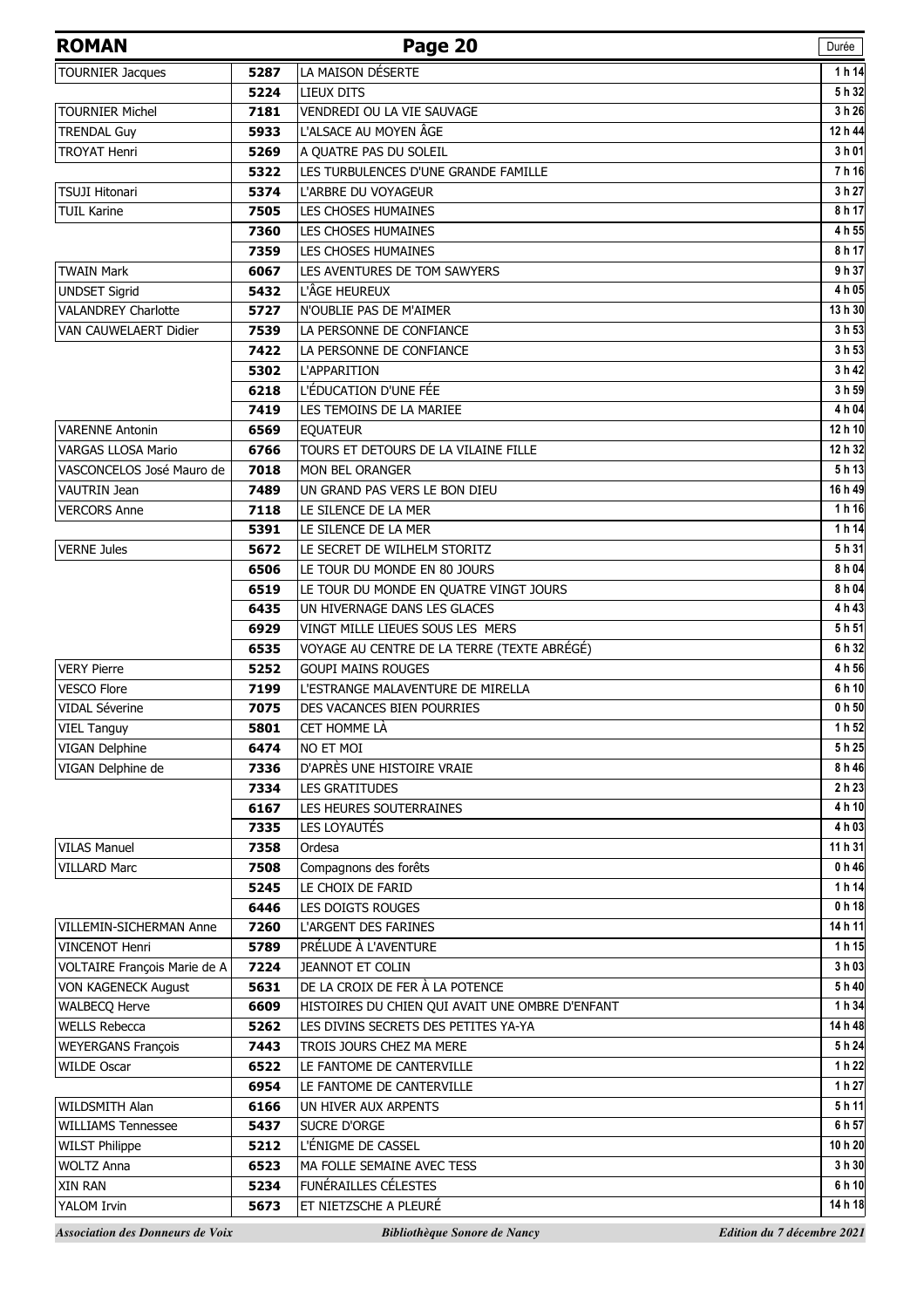| <b>ROMAN</b>                  |      | Page 21                                                | Durée   |
|-------------------------------|------|--------------------------------------------------------|---------|
| <b>YALOM Irvin</b>            | 5874 | LA METHODE SCHOPENHAUER                                | 15h 52  |
| <b>YOURCENAR Marguerite</b>   | 5153 | NOUVELLES ORIENTALES                                   | 2 h 56  |
| <b>YTAK Cathy</b>             | 6022 | LE RETOUR DE LA DEMOISELLE                             | 2 h 30  |
| <b>YZAC Adeline</b>           | 6583 | LE JOUR DES OIES SAUVAGES                              | 1h46    |
| <b>ZABKA Camille</b>          | 6624 | LES MONSTRES ET L'HUMAIN SI PROCHES SI LOINTAINS       | 2 h 43  |
| <b>ZANITER Alice</b>          | 7513 | <b>L'ART DE PERDRE</b>                                 | 16 h 45 |
| <b>ZIN Nelly</b>              | 5618 | TROIS EUROS PAR JOUR                                   | 7h 16   |
| ZOLA Emile                    | 6719 | <b>NANA</b>                                            | 19 h 00 |
|                               | 6177 | UNE PAGE D'AMOUR Tome 1                                | 15h 32  |
| <b>ZORN Fritz</b>             | 5639 | <b>MARS</b>                                            | 9h00    |
| ZWEIG Stefan                  | 5742 | AMERIGO                                                | 3 h 19  |
|                               | 5364 | <b>AMOK</b>                                            | 4 h 00  |
|                               | 5221 | LA CONFUSION DES SENTIMENTS                            | 5h29    |
|                               | 5388 | <b>LA PEUR</b>                                         | 3 h 35  |
|                               | 5389 | LE CHANCELIER ENTERRE                                  | 1 h 14  |
|                               | 5717 | LE JOUEUR D'ÉCHECS                                     | 1h49    |
|                               | 5756 | RÉVÉLATION INATTENDUE D'UN MÉTIER                      | 1h18    |
|                               |      | <b>Essais</b>                                          |         |
| <b>ARISTOTE</b>               | 6745 | ÉTHIQUE À NICOMAQUE                                    | 6 h 47  |
| <b>CELINE Louis Ferdinand</b> | 5802 | VOYAGE AU BOUT DE LA NUIT                              | 21 h 00 |
| COCTEAU Jean                  | 6449 | <b>ANTIGONE</b>                                        | 4 h 52  |
| DEBRAY Régis                  | 5764 | CE QUE NOUS VOILE LE VOILE - LA RÉPUBLIQUE ET LE SACRÉ | 1 h 48  |
| <b>DIDEROT Denis</b>          | 5815 | LE NEVEU DE RAMEAU                                     | 1 h 42  |
| DJAILI AMADOU Amal            | 7504 | <b>LES IMPATIENTES</b>                                 | 4 h 13  |
| <b>FOURNIER Jean Louis</b>    | 6272 | LES MOTS DES RICHES, LES MOTS DES PAUVRES              | 1 h 55  |
| <b>GALLAND Antoine</b>        | 6518 | LES MILLE ET UNE NUITS                                 | 3 h 39  |
| <b>GARCIA Daniel</b>          | 5759 | PAPA, IL EST OÙ PAPA?                                  | 6 h 40  |
| <b>GENION Philippe</b>        | 5769 | INVENTAIRE DES PETITS PLAISIRS BELGES                  | 2 h 20  |
| <b>GILBERT Guy</b>            | 7408 | RÉUSSIS TA VIE                                         | 1h 36   |
| GIRAUDOUX Jean                | 6854 | <b>AMPHITRYON 38</b>                                   | 5h06    |
| <b>GUIGNARD Pascal</b>        | 7473 | L'ENFANT D'INGOLSTADT                                  | 8 h 58  |
|                               | 7470 | LES OMBRES ERRANTES                                    | 37h10   |
|                               | 7468 | UNE JOURNEE DE BONHEUR                                 | 2 h 58  |
| <b>HAENEL Yannick</b>         | 7400 | TIENS FERME TA COURONNE                                | 10 h 31 |
| <b>HESSEL Stephane</b>        | 5121 | <b>INDIGNEZ VOUS!</b>                                  | 0 h 52  |
| <b>HUGO Victor</b>            | 6544 | LES MISÉRABLES: TEXTE ABRÉGÉ                           | 9h10    |
| <b>JOLLIEN Alexandre</b>      | 5720 | PETIT TRAITÉ DE L'ABANDON                              | 2h05    |
| LENOIR Frédéric               | 5754 | PETIT TRAITÉ DE VIE INTÉRIEURE                         | 4 h 39  |
| <b>MAALOUF Amin</b>           | 7535 | LE NAUFRAGE DES CIVILISATIONS                          | 8 h 29  |
| MAUPASSANT Guy de             | 6858 | AUX CHAMPS : ET AUTRES NOUVELLES                       | 4 h 09  |
| MONTARDRE Hélène              | 6863 | <b>ACHILLE LE GUERRIER</b>                             | 0 h 58  |
| <b>OBERLE Roland</b>          | 6172 | L'ALSACE : LES SAVEURS DU TERRITOIRE 2/3               | 11 h 28 |
|                               | 6171 | L'ALSACE : LES SAVEURS D'UN TERROIR 1/3                | 11 h 28 |
|                               | 6173 | L'ALSACE LES SAVEURS DU TERROIR 3/3                    | 11 h 28 |
| PAGNOL Marcel                 | 5738 | <b>CONFIDENCES</b>                                     | 9h40    |
| PASOLINI Pier Paolo           | 5387 | L'ODEUR DE L'INDE                                      | 3 h 14  |
| <b>REEVES Hubert</b>          | 5807 | LÀ OÙ CROIT LE PÉRIL                                   | 1 h 30  |
| <b>ROCHE Marc</b>             | 5137 | LA BANQUE                                              | 9h49    |
| ROUSSEAU Jean Jacques         | 6732 | LES REVERIES DU PROMENEUR SOLITAIRE                    | 8 h 52  |
|                               | 6538 | LES REVERIES DU PROMENEUR SOLITAIRE                    | 8 h 52  |
| SAINT EXUPERY Consuelo de     | 5780 | MÉMOIRES DE LA ROSE                                    | 3 h 26  |
| <b>SERRES Michel</b>          | 5722 | PETITE POUSSETTE                                       | 1 h 52  |
| <b>TESSON Sylvain</b>         | 6822 | UN ÉTÉ AVEC HOMÈRE                                     | 5h17    |
| <b>TESTART Jacques</b>        | 5785 | A QUI PROFITENT LES OGM                                | 0 h 56  |
| <b>TUIL Karine</b>            | 5794 | L'INVENTION DE NOS VIES                                | 12 h 50 |
| <b>VARGAS Fred</b>            | 6772 | PETIT TRAITE DE TOUTES VERITES SUR L'EXISTENCE         | 3 h 45  |
| <b>VERNEUIL Isabelle</b>      | 5768 | ÉLOGE DES PEINES PERDUES                               | 4 h 44  |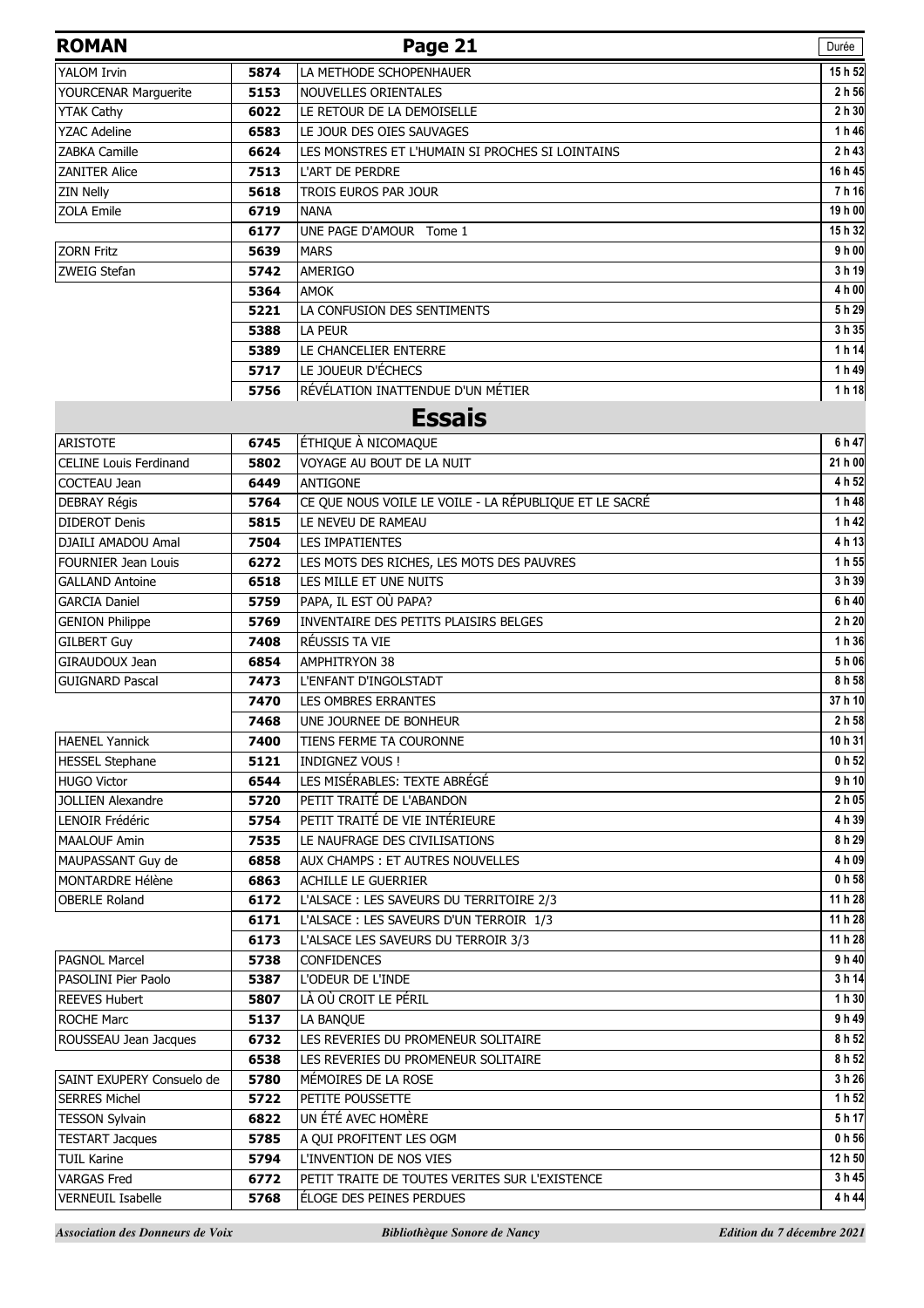| <b>ESSAI</b>                  |              | Page 22                                | Durée             |
|-------------------------------|--------------|----------------------------------------|-------------------|
| <b>ZABKA Camille</b>          | 6582         | LES MONSTRES ET L'HUMAIN               | 2 h 43            |
| ZWEIG Stefan                  | 5131         | CONSCIENCE CONTRE VIOLENCE             | 8 h 19            |
|                               |              | Album bande dessinée texte illustré    |                   |
| $\sim$ Inconnu                | 7109         | IGOR ET LES TROIS PETITS COCHONS       | 0 h 04            |
| ALESSANDRINI Jean             | 7125         | MYSTÈRE ET CHOCOLAT                    | 0 <sub>h</sub> 17 |
| Anonyme                       | 6809         | SINDBAD LE MARIN                       | 2 h 30            |
| APPELFELD Aharon              | 5916         | ADAM ET THOMAS                         | 2 h 14            |
| <b>APULEE</b>                 | 6075         | AMOUR ET PSYCHÉ                        | 2 h 11            |
| <b>AUBIN François</b>         | 7050         | LE MUR                                 | 0 <sub>h</sub> 09 |
| <b>BARBIN Jacqueline</b>      | 6551         | LE SAPIN DE PERSONNE                   | 0 <sub>h</sub> 18 |
| <b>BEAUDE Pierre Marie</b>    | 5912         | FABLIAUX DU MOYEN AGE                  | 2 h 04            |
| <b>BERNARD Frédéric</b>       | 6530         | LA REINE DES FOURMIS A DISPARU         | 0h31              |
| BERNIER Gilles, PIQUET Elisab | 7076         | LE COURAGE DE L'ACCORD'HÉRONISTE       | 0 <sub>h</sub> 12 |
| <b>BOND Ruskin</b>            | 5910         | SEULE SUR LE FLEUVE                    | 0 h 57            |
| <b>BOULON Aristophane</b>     | 5909         | TU RÊVES, LILI                         | 0 <sub>h</sub> 08 |
| <b>BOURRE Martine</b>         | 7502         | <b>DOMINO</b>                          | 0 <sub>h</sub> 07 |
| <b>BRESNER Lisa</b>           | 6008         | LE SECRET D'UN PRÉNOM                  | 0 h 27            |
| BRUN-COSME Nadine, POIROT     | 7069         | LE CHAMP DE PIERRES                    | 0 <sub>h</sub> 07 |
| <b>BURTON Tim</b>             | 7379         | L'ETRANGE NOËL DE MONSIEUR JACK        | 0 <sub>h</sub> 12 |
| <b>CADOT COLIN Anne Marie</b> | 6236         | PERCEVAL OU LE CONTE DU GRAAL          | 1 h 20            |
| <b>CARMINATI Muriel</b>       | 7083         | LA SOURIS DE VISHNOU                   | 0 <sub>h</sub> 17 |
|                               | 7196         | LE TIGRE AMOUREUX                      | 0 <sub>h</sub> 14 |
| CARMINATI Muriel, DANIAU M    | 7246         | MAWATI, L'ENFANT DU DÉSERT             | 0 <sub>h</sub> 19 |
| COHEN-JANCA Irène             | 7269         | RUBY: TÊTE HAUTE                       | 0h29              |
| DAHL Roald                    | 6092         | FANTASTIQUE MAÎTRE RENARD              | 1h13              |
|                               | 9924         | FANTASTIQUE MAÎTRE RENARD              | 2 h 03            |
| <b>DAIGNEAU Laurence</b>      | 6441         | UN SOUCI POUR IRIS                     | 0 h 32            |
| <b>DAUTREY Marianne</b>       | 6442         | <b>GRULINE</b>                         | 0 <sub>h</sub> 10 |
| <b>DAYRE Valérie</b>          | 7256         | L'OGRESSE EN PLEURS                    | 0 <sub>h</sub> 07 |
| DEDIEU Thierry                | 7062         | LE MAÎTRE DES ESTAMPES                 | 0 h 07            |
| <b>DELERM Philippe</b>        | 6154         | <b>ENREGISTREMENTS PIRATES</b>         | 2 h 34            |
| DELVAL Marie Hélène           | 5901         | UN PETIT FRÈRE PAS COMME LES AUTRES    | 0 <sub>h</sub> 10 |
| <b>DESNOS Robert</b>          | 6010         | CORPS ET BIENS                         | 7h 36             |
| <b>DISNEY Walt</b>            | 6183         | CENDRILLON                             | 1h00              |
|                               | 6181         | LE ROI LION                            | 1 h 00            |
|                               | 6188<br>6186 | LES 101 DALMATIENS<br><b>RAIPONCE</b>  | 1 h 00<br>1 h 00  |
| <b>DOHERTY Berlie</b>         | 6090         | CHER INCONNU                           | 5h12              |
| <b>DUCOS Max</b>              | 6553         | JEU DE PISTE A VOLUBILIS               | 0h23              |
| FÉRAY Yveline                 | 6443         | LE FOU DES FLEURS                      | 0h22              |
| <b>GILLOT Laurence</b>        | 7041         | LA RUÉE VERS L'OR                      | 0 h 34            |
|                               | 7124         | SOUVENIRS DE GIBRALTAR                 | 0 <sub>h</sub> 10 |
| GOSCINNY René                 | 6087         | LES RÉCRÉS DU PETIT NICOLAS            | 3 h 35            |
| <b>HAUGHTON Chris</b>         | 5894         | UN PEU PERDU                           | 0 h 05            |
| <b>HERGÉ</b>                  | 6330         | LE LOTUS BLEU                          | 3 h 04            |
| <b>HITCHCOCK Alfred</b>       | 6073         | LE PERROQUET QUI BEGAYAIT              | 3 h 27            |
| <b>HOESTLANDT Jo</b>          | 6094         | LE BÉBÉ TOMBÉ DU TRAIN                 | 0 h 23            |
| <b>HOMÈRE</b>                 | 6078         | L'ODYSSÉE                              | 3 h 52            |
| KINNEY Jeff                   | 6086         | CARNET DE BORD DE GREG                 | 2 h 25            |
| KIPLING Rudyard               | 7273         | LE LIVRE DE LA JUNGLE                  | 5h46              |
| <b>KOENIG Viviane</b>         | 7268         | L'HISTOIRE DE JÉSUS                    | 1h12              |
| LALLEMAND Orianne             | 6824         | LE LOUP QUI VOULAIT CHANGER DE COULEUR | 0 h 05            |
| <b>LAURENT Francoise</b>      | 6902         | PERDS PAS LA TÊTE MAMIE !              | 2 h 05            |
| LEGENDRE KVATER Philippe      | 5885         | L'OR DE LA DAME BLANCHE                | 0h15              |
| <b>LESTRADE Agnes</b>         | 6602         | LA SELECTION DU PRINCE CHARMANT        | 0 h 37            |
| LIGNY Jean-Marie              | 7139         | <b>L'ENFANT BLEU</b>                   | 0 h 24            |
| MALINEAU Jean Hugues          | 5882         | L'ENFANT QUI RETROUVA LE SOURIRE       | 0 <sub>h</sub> 15 |
|                               |              |                                        |                   |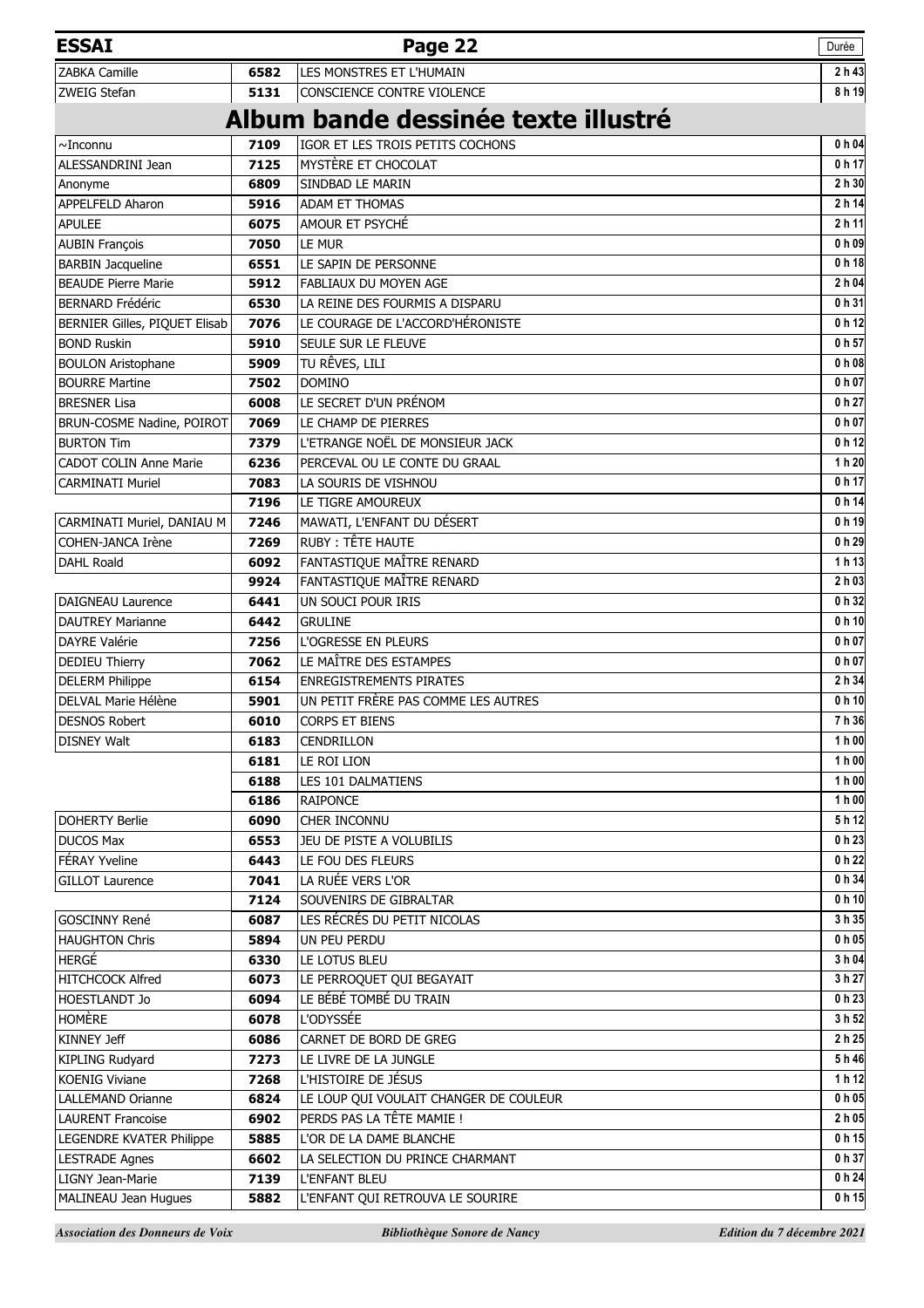| <b>ALBUM.</b>                           |              | Page 23                                                  | Durée                          |
|-----------------------------------------|--------------|----------------------------------------------------------|--------------------------------|
| <b>MALT Marcus</b>                      | 6007         | LE CHAT MACHIN                                           | 0h11                           |
| <b>MATHIS Jean-Marc</b>                 | 7074         | LUCIEN LE PINGOUIN MUSICIEN                              | 0 <sub>h</sub> 18              |
| MISSLIN Sylvie                          | 6548         | LA MAISON TOUTE DE TRAVERS                               | 0 <sub>h</sub> 09              |
| <b>MORGENSTERN Susie</b>                | 7517         | UNE VIEILLE HISTOIRE                                     | 0 h 14                         |
| <b>NELSON Sandra</b>                    | 6520         | <b>MATRIOCHKA</b>                                        | 0 h 08                         |
| <b>PANCOL Katherine</b>                 | 7183         | UNE AVENTURE AVEC ROBINSON CRUSOË                        | 0 <sub>h</sub> 08              |
| PY Olivier                              | 6437         | LA VRAIE FIANCEE                                         | 1 h 05                         |
| <b>QUINT Michel</b>                     | 6072         | LE COMEDIEN MALGRE LUI                                   | 2 h 28                         |
| <b>RAMSDEN Ashley</b>                   | 7079         | LES SEPT PÈRES                                           | 0 <sub>h</sub> 15              |
| RIGAL-GOULARD Sophie                    | 5985         | LE GARCON QUI NE VOULAIT PLUS DE FRERE                   | 3 h 08                         |
| <b>SEYVOS Florence</b>                  | 7329         | LA TEMPÊTE                                               | 0 h 05                         |
| SOLOTAREFF Grégoire                     | 7352         | LE PETIT CHAPERON VERT                                   | 0 <sub>h</sub> 10 <sup>l</sup> |
| <b>TANAKA Béatrice</b>                  | 7309         | LA MONTAGNE AUX TROIS QUESTIONS                          | 0 h 19                         |
| <b>TENOR Arthur</b>                     | 6421         | LE LIVRE DONT VOUS ETES LA VICTIME                       | 4 h 10                         |
| <b>UNGERER Tomi</b>                     | 7078         | AMIS-AMIES                                               | 0 h 07                         |
| <b>VALCKX Catharina</b>                 | 6823         | <b>BILLY ET LE GROS DUR</b>                              | 0 h 08                         |
| <b>VILAR Ruth</b>                       | 7073         | LE FACTEUR QUIFAIQUOI                                    | 0 <sub>h</sub> 06              |
| ZARRINKELK Noureddin                    | 7368         | LA GOUTTE D'EAU                                          | 0 h 27                         |
|                                         |              | <b>Récits</b>                                            |                                |
| GIDE André                              | 7388         | SOUVENIRS DE LA COUR D'ASSISES                           | 2 h 36                         |
| <b>HOMÈRE</b>                           | 7156         | ULYSSE ET L'ODYSSÉE                                      | 4 h 14                         |
| <b>LEVI Primo</b>                       | 6856         | SI C'EST UN HOMME                                        | 9 h 57                         |
| <b>SLIMANI Leila</b>                    | 7524         | LE DIABLE EST DANS LE DETAIL                             | 0 h 43                         |
|                                         |              | <b>Humour</b>                                            |                                |
|                                         |              |                                                          |                                |
| CHIFLET Jean Loup<br><b>DAC Pierre</b>  | 5677<br>5455 | DICTIONNAIRE AMOUREUX DE L' HUMOUR<br><b>LES PENSÉES</b> | 18 h 47<br>6 h 00              |
|                                         | 5456         | LES ÉTRANGERS SONT NULS                                  | 1 h 49                         |
| <b>DESPROGES Pierre</b>                 | 5457         | VIVONS HEUREUX EN ATTENDANT LA MORT                      | 2 h 30                         |
| ECO Umberto                             | 6484         | COMMENT VOYAGER AVEC UN SAUMON                           | $\overline{7}$ h 08            |
| <b>GOSCINNY René</b>                    | 5626         | LE PETIT NICOLAS                                         | 3 h 00                         |
|                                         | 5625         | LES RÉCRÉS DU PETIT NICOLAS                              | 2 h 00                         |
| GOSCINNY René, SEMPE Jean               | 5635         | LES VACANCES DU PETIT NICOLAS                            | 3 h 00                         |
| <b>LEVY Marc</b>                        | 6401         | LA DERNIERE DES STANFIELD                                | 10 h 24                        |
| PAASILINNA Arto                         | 5146         | LE POTAGER DES MALFAITEURS AYANT ÉCHAPPÉ À LA PENDAISON  | 10 h 03                        |
| <b>PINGEOT Mazarine</b>                 | 5875         | LES INVASIONS QUOTIDIENNES                               | 5 h 40                         |
| SEMPE Jean Jacques                      | 5265         | LE PETIT NICOLAS ET LES COPAINS                          | 6 h 10                         |
| <b>TARTT Donna</b>                      | 5266         | LE PETIT COPAIN                                          | 23 h 26                        |
|                                         |              | <b>Contes - Légendes</b>                                 |                                |
| <b>ALDANY Kim</b>                       | 6840         | Kerry et Mégane : les mange-forêts                       | 2 h 27                         |
| Anonyme                                 | 6648         | LES MILLE ET UNE NUITS : SINDBAD LE MARIN                | 3 h 21                         |
|                                         | 6876         | SINDBAD LE MARIN                                         | 2 h 00                         |
| <b>Auteurs Divers</b>                   | 6611         | FEES SORCIERES ET DIABLESSES, de Homère à Andersen       | 6 h 19                         |
|                                         | 6493         | FÉES, SORCIÈRES ET DIABLESSES                            | 2 h 00                         |
| BA Amadou Hampâté                       | 6990         | LA RÉVOLTE DES BOVIDÉS ET AUTRES CONTES DE LA SAVANE     | 1 h 27                         |
| <b>BEN JELLOUN Tahar</b>                | 5332         | <b>L'ENFANT DE SABLE</b>                                 | 4 h 33                         |
| <b>BÉROUL</b>                           | 6893         | TRISTAN ET ISEUT                                         | 3 h 34                         |
| <b>CARMINATI Muriel</b>                 | 7187         | LA CHIMÈRE BLEUE                                         | 0 <sub>h</sub> 16              |
| <b>CARROLL Lewis</b>                    | 6332         | ALICE AU PAYS DES MERVEILLES                             | 3 h 17                         |
| <b>CHRETIEN DE TROYES</b>               | 6093         | PERCEVAL OU LE CONTE DU GRAAL                            | 6 h 19                         |
|                                         | 6433         | YVAIN OU LE CHEVALIER AU LION                            | 5 h 14                         |
| <b>CLAVEL Bernard</b>                   | 6324         | LÉGENDES DES MONTAGNES ET FORÊTS                         | 4 h 25                         |
|                                         | 6439         | <b>WANG CHAT-TIGRE</b>                                   | 0 h 21                         |
| <b>COLLECTIF D'AUTEURS</b>              | 5914         | CONTES DE NOËL ET DE NEIGE                               | 1 h 06                         |
|                                         | 6514         | SORCIERES, GÉNIES ET AUTRES MONSTRES                     | 0 <sub>h</sub> 50              |
| DAHL Roald                              | 6431         | LE BON GROS GÉANT                                        | 5 h 19                         |
| <b>DESARTHE Agnès</b>                   | 7521         | LES PIEDS DE PHILOMÈNE                                   | 0 h 06                         |
| <b>Association des Donneurs de Voix</b> |              | Bibliothèque Sonore de Nancy                             | Edition du 7 décembre 2021     |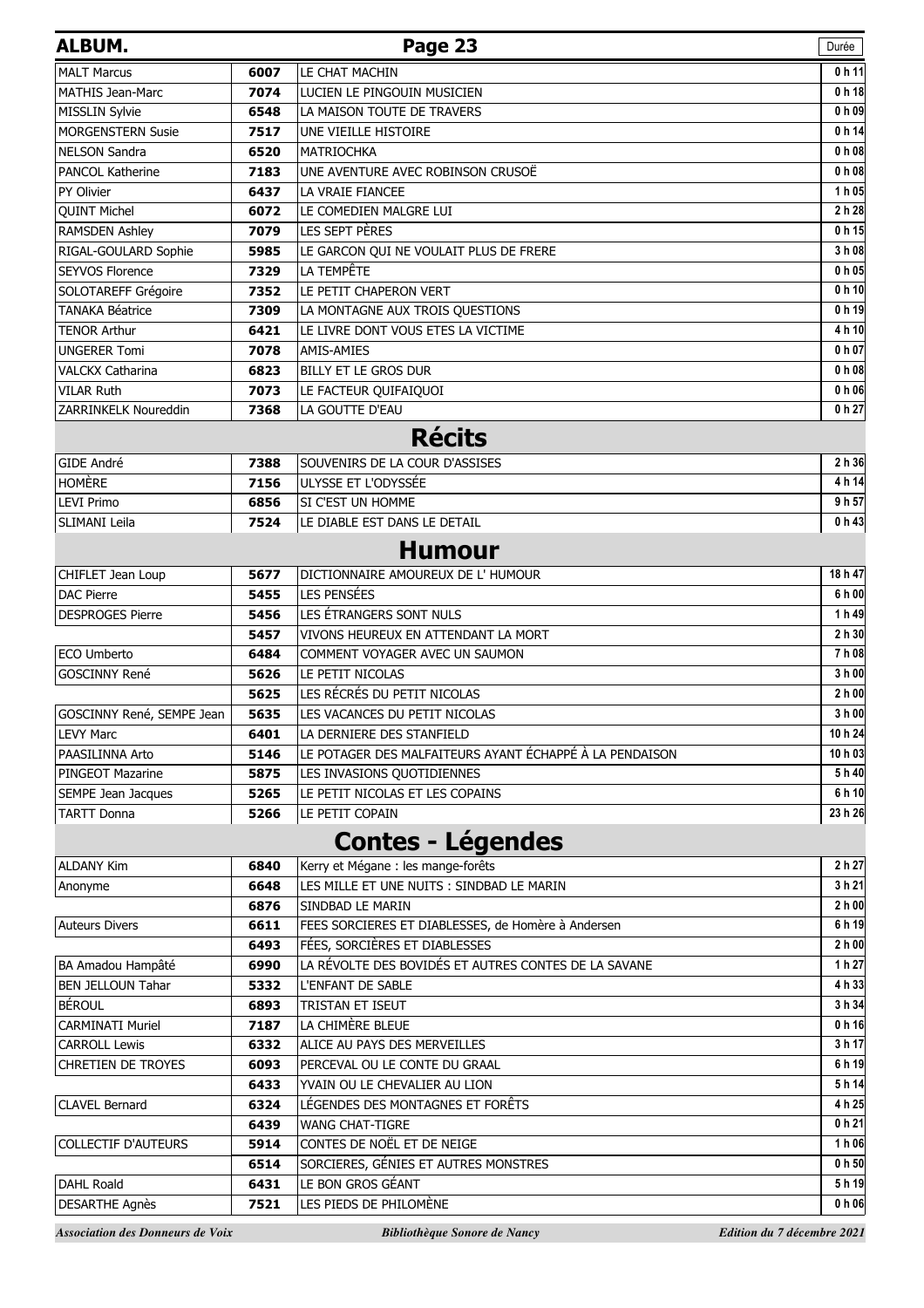| <b>CONTES</b>                    |              | Page 24                                                       | Durée             |
|----------------------------------|--------------|---------------------------------------------------------------|-------------------|
| <b>DUMAS Alexandre</b>           | 6342         | LES TROIS MOUSQUETAIRES Tome 2                                | 7h 30             |
| <b>FISCHER Elise</b>             | 6019         | LE SECRET DU PRESSOIR                                         | 9 h 01            |
| <b>FLAUBERT Gustave</b>          | 5398         | UN CŒUR SIMPLE : TROIS CONTES                                 | 2 h 10            |
| <b>GENDRIN Catherine</b>         | 5896         | YEGHVALA : LA BELLE SORCIÈRE                                  | 0 h 35            |
| GRIMM Jacob & Wilhelm            | 6785         | <b>CONTES</b>                                                 | 5h41              |
| <b>GRIPARI Pierre</b>            | 6645         | LE GÉANT AUX CHAUSSETTES ROUGES ET AUTRES CONTES              | 1 h 12            |
| <b>GUDULE</b>                    | 6434         | APRES VOUS MONSIEUR DE LA FONTAINE, CONTREFABLES              | 1 h 18            |
|                                  | 6642         | COMMENT PAUVRE JEAN ROULA LE MALIN ET AUTRES FABLIAUX         | 2 h 39            |
| <b>GUILLAUMOND Françoise</b>     | 5895         | MÉMED ET LES 40 MENTEURS                                      | 0 h 14            |
| <b>HAWTHORNE Nathaniel</b>       | 7016         | LE PREMIER LIVRE DES MERVEILLES                               | 3 h 30            |
|                                  | 6898         | LE SECOND LIVRE DES MERVEILLES                                | 3 h 41            |
|                                  | 7055         | MÉDUSE : ET AUTRES LÉGENDES DE MONSTRES                       | 2 h 47            |
|                                  | 7116         | MEDUSES : ET AUTRES LEGENDES DE MONSTRES                      | 2 h 52            |
| <b>HITCHCOCK Alfred</b>          | 5678         | HISTOIRES À FAIRE PEUR                                        | 3 h 20            |
| <b>HOFFMANN Ernst Theodor Am</b> | 6879         | <b>CASSE NOISETTE</b>                                         | 1 h 00            |
| <b>HOMÈRE</b>                    | 6498         | <b>L'ODYSSÉE</b>                                              | 7h 33             |
|                                  | 7010         | L'ODYSSÉE                                                     | 4 h 34            |
|                                  | 6546         | ULYSSE ET L'ODYSSÉE                                           | 4 h 16            |
| <b>HUB Ulrich</b>                | 5891         | L'ARCHE PART À 8 HEURES                                       | 1 h 24            |
| <b>HUGO Hector</b>               | 6639         | THÉSÉE REVENU DES ENFERS                                      | 2 h 28            |
| <b>JACOB Max</b>                 | 5889         | HISTOIRE DU ROI KABOUL 1ER ET DU MARMITON GAUWAIN             | 0 h 54            |
| KANG Hye-Sook                    | 5887         | LE CHARIOT DES SAISONS                                        | 3 h 20            |
| <b>KEHLMANN Daniel</b>           | 6508         | Le roman de Tyll Ulespiègle                                   | 4 h 30            |
| KÉRILIS Hélène                   | 6513         | LES DOUZE TRAVAUX D'HERCULE                                   | 1 h 00            |
| KIPLING Rudyard                  | 7503         | LE CHAT QUI S'EN VA TOUT SEUL                                 | 0 h 27            |
|                                  | 7212         | LE LIVRE DE LA JUNGLE                                         | 5 h 46            |
| <b>LAPORTE Michel</b>            | 6741         | 12 RECITS ET LEGENDES DE ROME                                 | 3 h 47            |
| LEPRINCE DE BEAUMONT Jean        | 6451         | LA BELLE ET LA BETE ET AUTRES HISTOIRES                       | 4 h 56            |
| MARVAUD Sophie                   | 6997         | HERMÉS DÉTECTIVE - Volume 2 - LE MORTEL LE PLUS FORT DU MONDE | 0 h 36            |
| MONTARDRE Hélène                 | 6739         | LES DOUZE TRAVAUX D'HERCULE                                   | 1 h 00            |
| MORPURGO Michael                 | 7203         | LE ROI ARTHUR                                                 | 6 h 53            |
|                                  | 6651         | SIRE GAUVAIN ET LE CHEVALIER VERT                             | 2 h 36<br>2 h 33  |
| NICODEME Béatrice                | 6097         | LES CAUCHEMARS DE CASSANDRE<br>LES PETITES CHAISES ROUGES     |                   |
| O'BRIEN Edna                     | 6400         | 16 MÉTAMORPHOSES D'OVIDE                                      | 8 h 22<br>3h41    |
| <b>OVIDE</b>                     | 7201<br>6480 | <b>METAMORPHOSES</b>                                          | 2 h 00            |
| <b>PERRAULT Charles</b>          | 7151         | <b>CONTES</b>                                                 | 2 h 36            |
|                                  | 6747         | LE CHAT BOTTE - BARBE BLEUE                                   | 1 h 27            |
|                                  | 6708         | Le Chat botté Barbe-Bleue                                     | 1 h 27            |
| POTELET Helene                   | 6705         | LES MILLE ET UNE NUITS                                        | 2 h 37            |
| RACHMÜHL Françoise               | 6098         | 18 CONTES DE LA NAISSANCE DU MONDE                            | 2 h 14            |
| RIOU Jean Michel                 | 6477         | LA RECETTE DU BONHEUR                                         | 2 h 23            |
| SADOUL Barbara                   | 6656         | FEES SORCIERES ET DIABLESSES                                  | 6 h 19            |
| SAINT EXUPERY Antoine de         | 6140         | LE PETIT PRINCE                                               | 2 h 13            |
| <b>SIMARD Eric</b>               | 6978         | LE PRINCE DEVENU MOUCHE                                       | 1 h 17            |
| <b>STEINER Claude</b>            | 6577         | LE CONTE CHAUD ET DOUX DES CHAUDOUDOUX                        | 0 <sub>h</sub> 10 |
| <b>TABUCCHI Antonio</b>          | 5710         | <b>NOCTURNE INDIEN</b>                                        | 2 h 15            |
| <b>TOURNADE Karine</b>           | 7123         | FABLIAUX DU MOYEN ÂGE                                         | 2 h 54            |
|                                  | 7093         | LES DOUZE TRAVAUX D'HERCULE                                   | 1 h 19            |
| VERCORS Jean BRULLER dit         | 6532         | CONTES DES CATAPLASMES                                        | 4 h 04            |
| VOLTAIRE François Marie de A     | 6062         | Zadig ou La destinée                                          | 5h24              |
| <b>WILDE Oscar</b>               | 6146         | L'ANNIVERSAIRE DE L'INFANTE                                   | 1 h 13            |
| YOURCENAR Marguerite             | 6496         | COMMENT WANG-FO FUT SAUVÉ                                     | 0 h 21            |
| ZANCO Ilona                      | 6147         | LES PLUS BEAUX CONTES DE CONTEURS                             | 11 h 46           |
|                                  | 5260         | LES PLUS BEAUX CONTES DE CONTEURS                             | 6 h 53            |
|                                  |              | <b>Romans historiques</b>                                     |                   |

## **Romans historiques**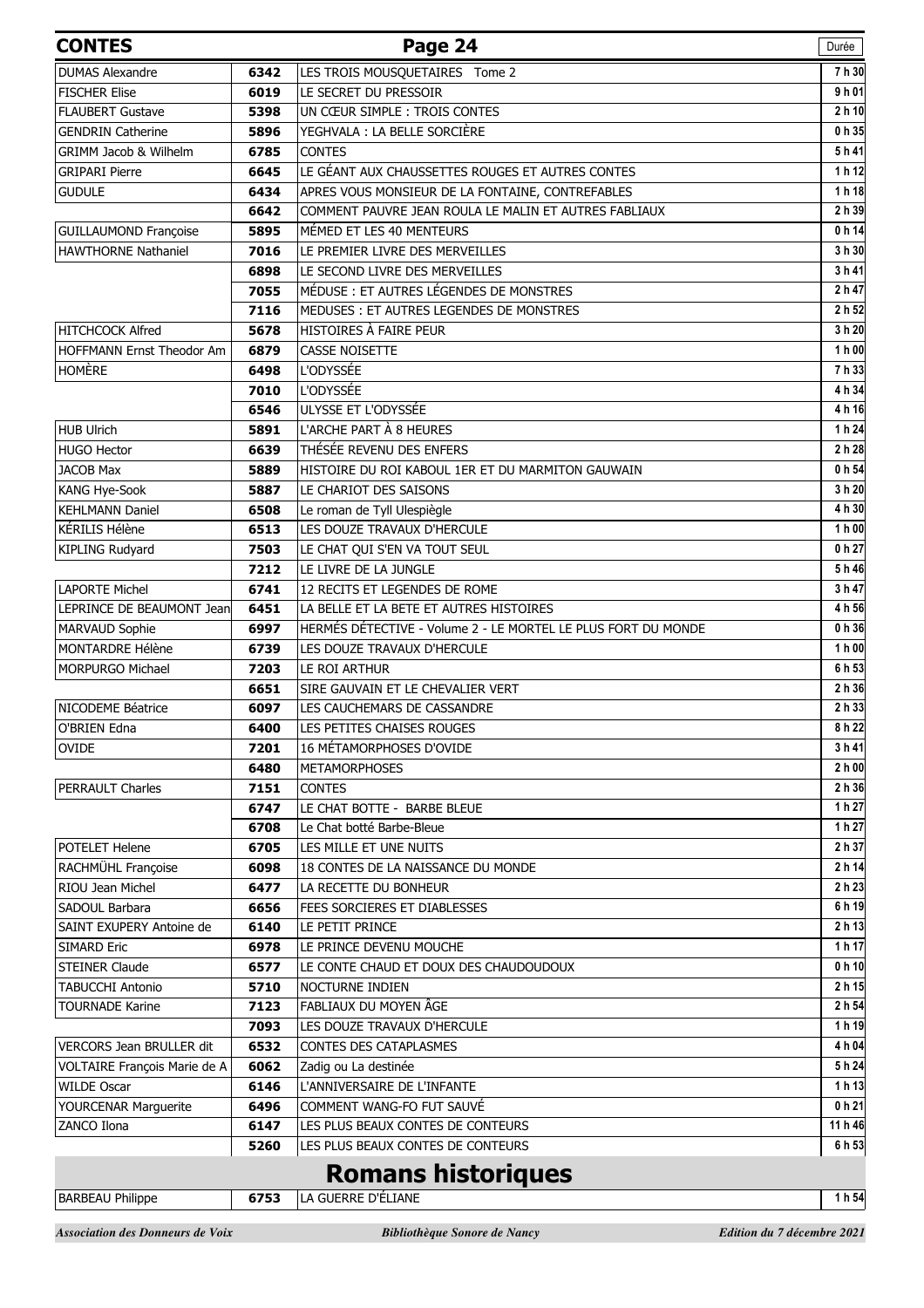| <b>ROM.HIST</b>                              |              | Page 25                                                                      | Durée                      |
|----------------------------------------------|--------------|------------------------------------------------------------------------------|----------------------------|
| <b>BENZONI Juliette</b>                      | 6989         | LE BAL DES POIGNARDS - Volume 1 - LA DAGUE AU LYS ROUGE                      | 9 h 42                     |
|                                              | 7251         | L'EXILÉ                                                                      | 13 h 07                    |
| <b>BERTIERE Simone</b>                       | 5680         | les reines de Fr au temps des Bourbons - Volume 2 - LES FEMMES DU ROI SOLEIL | 5h 50                      |
| <b>BOURIN</b> Jeanne                         | 5340         | LA CHAMBRE DES DAMES                                                         | 6 h 49                     |
|                                              | 6354         | LE JEU DE LA TENTATION                                                       | 14 h 06                    |
| BRISOU-PELLEN Evelyne                        | 6755         | LE SECRET DE L'HOMME EN BLEU                                                 | 6 h 16                     |
|                                              | 6839         | LES ENFANTS D'ATHÉNA                                                         | 4 h 31                     |
| <b>BRONNER Gérald</b>                        | 6283         | LA DEMOCRATIE DES CREDULES                                                   | 10h16                      |
| <b>CAMILLERI Andrea</b>                      | 6604         | LA RÉVOLUTION DE LA LUNE                                                     | 7 h 55                     |
| <b>CARTERON Marine</b>                       | 6065         | NOUS SOMMES TOUS DES PROPAGATEURS                                            | 10 h 19                    |
| CHANDERNAGOR Françoise                       | 5129         | L'ALLÉE DU ROI                                                               | 24 h 36                    |
|                                              | 6351         | VIE DE JUDE, FRÈRE DE JÉSUS                                                  | 20 h 31                    |
| <b>CHRETIEN DE TROYES</b>                    | 6851         | LANCELOT OU LE CHEVALIER DE LA CHARRETTE                                     | 3 h 03                     |
| <b>CONRAD Philippe</b>                       | 6590         | PÉTAIN                                                                       | 6 h 15                     |
| <b>CROZES Daniel</b>                         | 6888         | LENDEMAINS DE LIBERATION                                                     | 13 h 49                    |
| <b>DOHERTY Paul Charles</b>                  | 5820         | LES TROIS MORTS D'ISIS                                                       | 4 h 50                     |
| <b>DORMANN Geneviève</b>                     | 5321         | LE ROMAN DE SOPHIE TRÉBUCHET                                                 | 13h11                      |
| DU BOUCHET Paule                             | 6011         | LE JOURNAL D'ADÈLE                                                           | 3 h 46                     |
| <b>DUBOIS Thierry</b>                        | 6284         | C'ÉTAIT LA NATIONALE 7                                                       | 3 h 51                     |
| <b>DUMAS Alexandre</b>                       | 6343         | LE CHEVALIER DE MAISON ROUGE                                                 | 6h49                       |
|                                              | 6344         | LE CHEVALIER DE MAISON ROUGE Tome 2                                          | 6 h 13                     |
|                                              | 6341         | LES TROIS MOUSQUETAIRES Tome 1                                               | 7h 35                      |
| <b>FARGE Arlette</b>                         | 6885         | VIVRE DANS LA RUE À PARIS AU XVIIIe SIÈCLE                                   | 9h28                       |
| <b>FOLLETT Ken</b>                           | 7312         | LES PILIERS DE LA TERRE                                                      | 18 h 31                    |
| <b>FONTENAILLE Elise</b>                     | 6444         | LES TROIS SŒURS ET LE DICTATEUR                                              | 1 h 32                     |
| <b>GALLO Max</b>                             | 6340         | LA PROMENADE DES ANGLAIS                                                     | 11 h 39                    |
| <b>GOMEZ Manuel</b>                          | 5278         | AHMED RAFA, LE GÉNÉRAL FRANCO-ALGÉRIEN DE L'ARMÉE FRANÇAISE                  | 5 h 08                     |
| <b>GRAFF Martin</b>                          | 6281         | COMME L'Allemagne ? LE BIG BANG LUTHÉRIEN                                    | 10h05                      |
| <b>GRANNEC Yannick</b>                       | 6988         | LA DÉESSE DES PETITES VICTOIRES                                              | 14 h 05                    |
| <b>GRECE Prince Michel de</b>                | 5739         | LE VOL DU RÉGENT                                                             | 9 h 39                     |
| <b>HALTER Marek</b>                          | 6282         | RÉCONCILIEZ - VOUS !                                                         | 1 h 25                     |
| <b>HAMILTON Edith</b>                        | 5627         | LA MYTHOLOGIE : SES DIEUX, SES HÉROS, SES LÉGENDES                           | 16 h 00                    |
| HASSAN Yaël                                  | 7219         | SUIVEZ-MOI-JEUNE-HOMME                                                       | 2 h 05                     |
| <b>HEDELIN Pascale</b>                       | 6936         | LA MALÉDICTION DE TOUTANKHAMON                                               | 1 h 56                     |
|                                              | 6791         | LA MALÉDICTION DE TOUTANKHAMON                                               | 1 h 56                     |
| <b>HELGERSON Marie Christine</b>             | 6844         | <b>CLAUDINE DE LYON</b>                                                      | 4 h 02                     |
| JULLIAND Anne Dauphine                       | 6456         | DEUX PETITS PAS SUR LE SABLE MOUILLÉ                                         | 5 h 17                     |
|                                              | 6457         | DEUX PETITS PAS SUR LE SABLE MOUILLÉ                                         | 6 h 09                     |
| <b>KANT Emmanuel</b>                         | 6714         | IDÉE D'UNE HISTOIRE UNIVERSELLE                                              | 4 h 17                     |
| <b>KESSEL Joseph</b>                         | 5447         | LES JOURS DE L'AVENTURE                                                      | 10 h 05                    |
| LE ROY Eugène                                | 6815         | JACQUOU LE CROQUANT                                                          | 12 h 07<br>3 h 06          |
| <b>LESTER Julius</b>                         | 6537         | LES LARMES NOIRES                                                            |                            |
| MALLET JORIS Françoise<br>MARIVAUX Pierre de | 6334<br>6644 | MARIE MANCINI<br>LA COLONIE                                                  | 10 h 42<br>2 h 29          |
| <b>METANTROPO</b>                            | 6424         | LE CAVALIER D'OLYMPIE                                                        | 3 h 12                     |
| MICARD Karine                                | 5771         | MOI GIUSEPPE VERDI                                                           | 4 h 00                     |
| MIQUEL Pierre                                | 6585         | PETITE HISTOIRE DES FLEURS                                                   | 7h 55                      |
| MIRANDE Jacqueline                           | 6655         | <b>GANNORIX</b>                                                              | 2 h 20                     |
| <b>MOATI Nine</b>                            | 5101         | LE PALAIS DE LA NEVA                                                         | 5 h 48                     |
| MOLIERE Jean Baptiste POQUE                  | 6866         | LES FOURBERIES DE SCAPIN                                                     | 5 h 08                     |
| <b>MURAIL Marie Aude</b>                     | 6782         | <b>BABY-SITTER BLUES</b>                                                     | 2 h 05                     |
| NOGUES Jean Côme                             | 7000         | LE FAUCON DENICHE                                                            | 2 h 52                     |
| ORMESSON Jean d'                             | 6757         | UNE AUTRE HISTOIRE DE LA LITTERATURE FRANÇAISE                               | 8 h 43                     |
| <b>ORSENNA Erik</b>                          | 6756         | <b>MADAME BA</b>                                                             | 16 h 12                    |
| PETITFILS Jean Christian                     | 5225         | LE VERITABLE D'ARTAGNAN                                                      | 5 h 20                     |
| POIVRE D'ARVOR Patrick                       | 6915         | J'AI AIME UNE REINE                                                          | 8 h 08                     |
| <b>RAMBAUD Patrick</b>                       | 7451         | QUAND DIEU APPRENAIT LE DESSIN                                               | 6 h 58                     |
| RUFIN Jean-Christophe                        | 6148         | LE GRAND COEUR                                                               | 14 h 24                    |
| <b>Association des Donneurs de Voix</b>      |              | Bibliothèque Sonore de Nancy                                                 | Edition du 7 décembre 2021 |
|                                              |              |                                                                              |                            |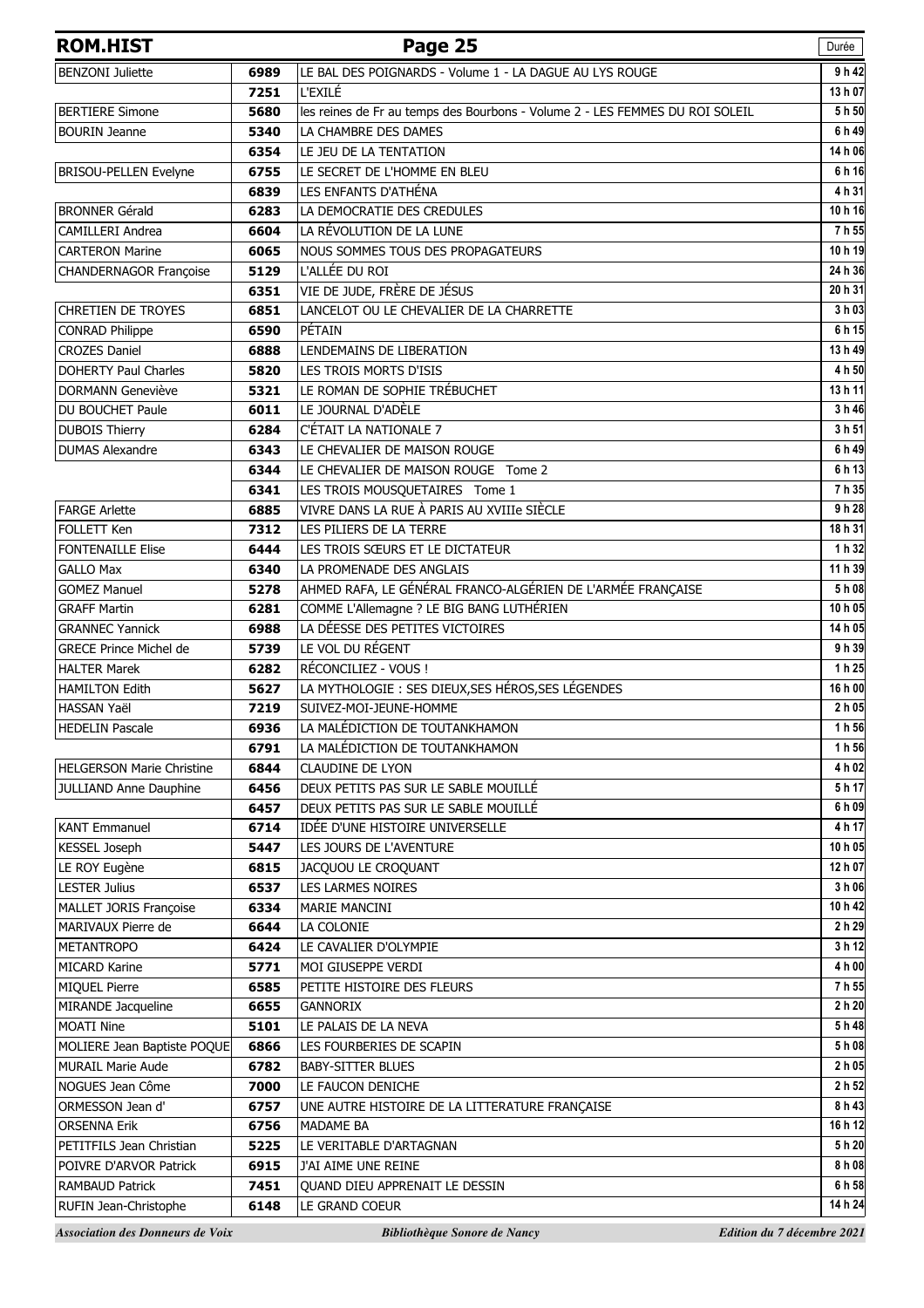| <b>ROM.HIST</b>                  |      | Page 26                                                 | Durée   |
|----------------------------------|------|---------------------------------------------------------|---------|
| <b>SCHMITT Eric Emmanuel</b>     | 6780 | L'ENFANT DE NOE                                         | 4 h 36  |
|                                  | 6528 | L'ENFANT DE NOË                                         | 2 h 47  |
|                                  | 6527 | L'ENFANT DE NOÉ                                         | 2 h 47  |
| <b>SHAN SA</b>                   | 5303 | LES 4 VIES DU SAULE                                     | 5h 50   |
| <b>SINOUE Gilbert</b>            | 6114 | AVICENNE OU LA ROUTE D'ISPAHAN                          | 10 h 54 |
| <b>SOLET Bertrand SOLETCHNIK</b> | 6637 | <b>DIATORIX ET MARCUS</b>                               | 1 h 00  |
| <b>SURGET Alain</b>              | 6042 | <b>MARY TEMPETE</b>                                     | 8 h 47  |
| <b>TEULE Jean</b>                | 6633 | JE, FRANÇOIS VILLON                                     | 1 h 02  |
| <b>VUILLARD Eric</b>             | 7405 | L'ORDRE DU JOUR                                         | 3 h 03  |
| <b>WINTERFELD Henry</b>          | 6526 | CAÏUS ET LE GLADIATEUR                                  | 5h28    |
|                                  | 2526 | CAÎUS ET LES GLADIATEURS                                | 5h28    |
| YOURCENAR Marguerite             | 5342 | MÉMOIRES D'HADRIEN                                      | 7 h 27  |
|                                  |      | <b>Nouvelles</b>                                        |         |
| <b>AMSALLEM Guy</b>              | 6209 | <b>BIPOLAIRE</b>                                        | 5 h 34  |
| <b>AUSERMOZ Jean Pascal</b>      | 6207 | LES MOUSTACHES D'ARISTOTE                               | 2 h 42  |
| <b>Auteurs Divers</b>            | 6318 | <b>NOUVELLES D'ADOS</b>                                 | 6 h 50  |
| <b>BACO-BAESA Marie-Claire</b>   | 6274 | TRI SÉLECTIF                                            | 2 h 40  |
|                                  | 6313 | TRI SÉLECTIF                                            | 3h26    |
| <b>BARICCO Alessandro</b>        | 6273 | TROIS FOIS DÈS L'AUBE                                   | 1 h 43  |
| <b>BARNES Julian</b>             | 6271 | À JAMAIS                                                | 2 h 30  |
| <b>BENACQUISTA Tonino</b>        | 6189 | NOS GLOIRES SECRÈTES                                    | 7h12    |
|                                  | 6217 | NOS GLOIRES SECRÈTES                                    | 7h12    |
| <b>BENOIST Joseph</b>            | 6164 | LE TALONNEUR FRATERNISÉ                                 | 7 h 39  |
|                                  | 6180 | LE TALONNEUR VALSE SANS MUSIQUE                         | 4 h 39  |
| <b>BERBEROVA Nina</b>            | 6216 | OÙ IL N'EST PAS QUESTION D'AMOUR                        | 7 h 06  |
| <b>BERNARDI François</b>         | 6194 | RUE DU SOLEIL                                           | 4 h 53  |
| <b>BEY Maïssa</b>                | 6262 | CETTE FILLE LA                                          | 4 h 15  |
| <b>BOBIN Christian</b>           | 6304 | UNE PETITE ROBE DE FÊTE                                 | 1h 33   |
| <b>BOISSEL Thierry</b>           | 7314 | <b>CHUTES LIBRES</b>                                    | 3 h 01  |
| <b>BRAVO Christine</b>           | 6309 | LES PETITES BÊTES                                       | 3 h 18  |
| <b>BRECHT Bertolt</b>            | 6834 | LE CERCLE DE CRAIE AUGSBOURGEOIS                        | 2h43    |
| CALVINO Italo                    | 7077 | SOUS LE SOLEIL JAGUAR                                   | 2 h 32  |
| <b>CAMILLERI Andrea</b>          | 5977 | UN MOIS AVEC MONTALBANO                                 | 13 h 26 |
| <b>CAMPREDON Julien</b>          | 6210 | L'ATTAQUE DES DAUPHINS TUEURS                           | 2 h 22  |
| <b>CARRIERE Jean Claude</b>      | 6212 | LE CERCLE DES MENTEURS                                  | 11 h 28 |
| CARVER Raymond                   | 6214 | LES VITAMINES DU BONHEUR                                | 6 h 12  |
| <b>CASTILLON Claire</b>          | 6215 | LES COUPLETS                                            | 4 h 13  |
|                                  | 7071 | REBELLES, UN PEU                                        | 3 h 57  |
| <b>CAUSSE Marie</b>              | 6187 | L'ODEUR DE LA VILLE MOUILLÉE                            | 3 h 24  |
| CHEDID Andrée                    | 6161 | DERRIÈRE LES VISAGES                                    | 1h48    |
| <b>CHOMIENNE Stéphane</b>        | 7317 | HISTOIRES DE VAMPIRES                                   | 3 h 32  |
| CHRISTIE Agatha                  | 6360 | LE CHAT ET LES PIGEONS                                  | 8 h 16  |
|                                  | 5996 | MEURTRE AU CHAMPAGNE                                    | 8 h 24  |
|                                  | 5992 | Trois souris Le second coup de gong La toile d'araignée | 3 h 32  |
| <b>CLARK Mary Higgins</b>        | 6395 | RIEN NE VAUT LA DOUCEUR DU FOYER                        | 12 h 23 |
| <b>CLAUDEL Philippe</b>          | 6723 | INHUMAINES: ROMAN DES MŒURS CONTEMPORAINES              | 2 h 36  |
| <b>COLLECTIF D'AUTEURS</b>       | 6315 | CEUX QUI NOUS VEULENT DU BIEN                           | 9 h 34  |
|                                  | 6317 | <b>CHACUN SA PLACE</b>                                  | 3h11    |
|                                  | 6201 | CONTES MERVEILLEUX CHINOIS                              | 4 h 28  |
|                                  | 6325 | DOUZE NOUVELLES CONTEMPORAINES                          | 4 h 27  |
|                                  | 7389 | ECOUTER LE NOIR                                         | 7h00    |
|                                  | 6316 | NON A L'INDIFFÉRENCE                                    | 1h11    |
|                                  | 6204 | NOUVELLES D'ADOS                                        | 11 h 49 |
|                                  | 6314 | TREIZE A TABLE                                          | 5 h 00  |
|                                  | 6203 | TREIZE À TABLE                                          | 5h00    |
|                                  | 6224 | TROIS HISTOIRES FANTASTIQUES DU 19E SIECLE              | 3 h 35  |
| <b>CRONIN Justin</b>             | 6159 | <b>HUIT SAISONS</b>                                     |         |
|                                  |      |                                                         |         |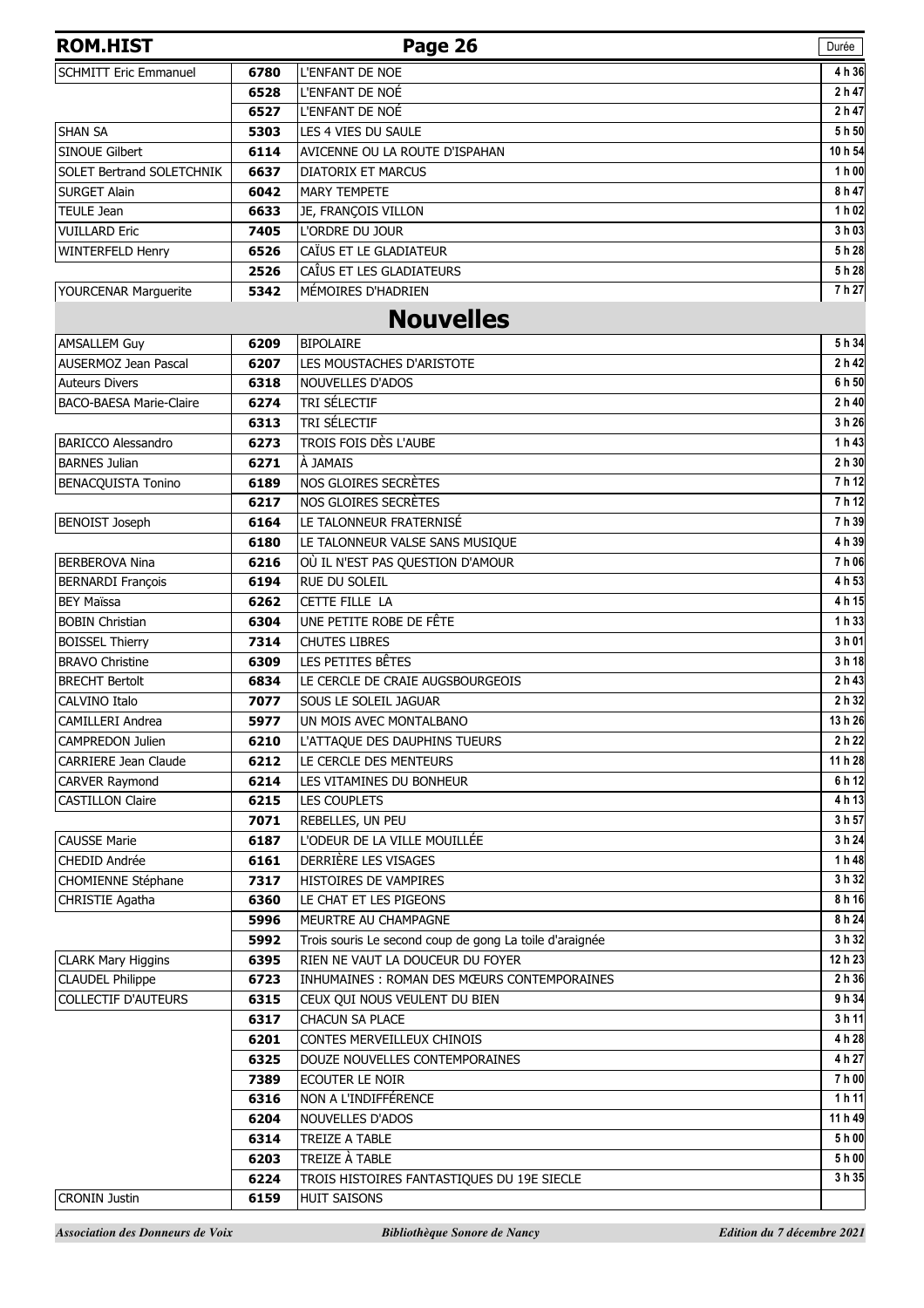| <b>NOUVELLE</b>                                    |              | Page 27                                                 | Durée                      |
|----------------------------------------------------|--------------|---------------------------------------------------------|----------------------------|
| <b>DAHL Roald</b>                                  | 6555         | Gelée royale précédé de William et Mary                 | 2h01                       |
| <b>DAUDET Alphonse</b>                             | 6158         | TARTARIN DE TARASCON                                    | 1 h 40                     |
| <b>DELERM Philippe</b>                             | 6193         | LA PREMIERE GORGÉE DE BIÈRE                             | 1h25                       |
| <b>DELOBETTE Hubert</b>                            | 6205         | NOUVELLES HISTOIRES VRAIES EN LANGUEDOC-ROUSSILLON      | 8 h 12                     |
| <b>DELPRAT Hélène</b>                              | 6208         | NOUVELLES D'EN VILLE                                    | 4 h 55                     |
| <b>DERLEYN Zoe</b>                                 | 6554         | LE GOÛT DE LA LIMACE                                    | 3 h 10                     |
| DIDIERLAURENT Jean Paul                            | 6302         | <b>MACADAM</b>                                          | 2 h 49                     |
| <b>ECHENOZ Jean</b>                                | 6230         | CAPRICE DE LA REINE                                     | 2 h 12                     |
| <b>FABRE Cédric</b>                                | 6211         | <b>MARSEILLE NOIR</b>                                   | 7h 33                      |
| <b>FAULKNER William</b>                            | 6231         | UNE ROSE POUR EMILY : ET AUTRES NOUVELLES               | 2 h 24                     |
| <b>FAYE Eric</b>                                   | 6232         | NAGASAKI                                                | 1h49                       |
| <b>FELLAG</b>                                      | 6233         | LE DERNIER CHAMEAU : ET AUTRES HISTOIRES                | 3 h 19                     |
| FITZGERALD Francis Scott                           | 6418         | JE ME TUERAIS POUR VOUS ET AUTRES NOUVELLES INÉDITES    | 13 h 06                    |
| <b>FOIS Marcello</b>                               | 6234         | PETITES HISTOIRES NOIRES                                | 4 h 37                     |
| FRIOT Bernard                                      | 7015         | HISTOIRES PRESSÉES                                      | 1 h 28                     |
|                                                    | 5897         | LES PIEDS DE PIERRE                                     | 0h19                       |
| GAUDÉ Laurent                                      | 6238         | DANS LA NUIT DU MOZAMBIQUE                              | 2 h 51                     |
|                                                    | 6235         | LES OLIVIERS DU NÉGUS                                   | 3 h 30                     |
| GAVALDA Anna                                       | 6263         | JE VOUDRAIS QUE QUELQU'UN M'ATTENDE QUELQUE PART        | 3 h 52                     |
| <b>GOGOL Nicolas</b>                               | 7054         | 2 NOUVELLES DE PÉTERSBOURG                              | $\overline{2}$ h 50        |
| GRISHAM John                                       | 6249         | CHRONIQUES DE FORD COUNTY                               | 9 h 30                     |
| <b>HARDY Thomas</b>                                | 6269         | LES INTRUS DE LA MAISON HAUTE                           | 2 h 38                     |
| <b>HIGHSMITH Patricia</b>                          | 6270         | DES CHATS ET DES HOMMES                                 | 2 h 00                     |
| <b>HITCHCOCK Alfred</b>                            | 6266         | HISTOIRES TÉNÉBREUSES                                   | 10h16                      |
| <b>HOEFER Dominique</b>                            | 6265         | ET N'OUBLIE PAS QUE JE T'ATTENDS                        | 8 h 50                     |
| <b>HOROWITZ Anthony</b>                            | 6081         | L'AUTO-STOPPEUR: 9 NOUVELLES NOIRES POUR NUITS BLANCHES | 4 h 31                     |
| <b>JAMES Henry</b>                                 | 6226         | LE FANTÔME LOCATAIRE                                    | $\overline{2}$ h 34        |
| <b>KAFKA Franz</b>                                 | 6227         | La colonie pénitentiaire : et autres récits             | 1 h 24                     |
| <b>KIDMAN Fiona</b>                                | 6229         | <b>GARE AU FEU</b>                                      | 15h 21                     |
| <b>KONOP</b>                                       | 6002         | POULET CASHER                                           | 3 h 49                     |
| <b>KRISTOF Agota</b>                               | 6278         | C'EST ÉGAL                                              | 1 h 54                     |
| LAFON Marie-Hélène                                 | 6260         | <b>ORGANES</b>                                          | 2 h 17                     |
| <b>LAROUI Fouad</b>                                | 6261         | L'ETRANGE AFFAIRE DU PANTALON DE DASSOUKINE             | 4 h 17                     |
| LASSERRE-VERGNE Anne                               | 6310         | MARIE, MÉDÉE, JOCASTE ET LES AUTRES                     | 2 h 36                     |
| LE CALLET Blandine<br>LE CLÉZIO Jean-Marie Gustave | 6255<br>6256 | DIX RÊVES DE PIERRES<br><b>TEMPÊTE</b>                  | 4 h 43<br>6 h 23           |
| LEJEUNE Blandine                                   | 5993         | DERNIER TANGO A LILLE                                   | 5 h 48                     |
| LENOIR Hélène                                      | 6257         | LA BRISURE                                              | 2 h 30                     |
| <b>LESSING Doris</b>                               | 7280         | L'HABITUDE D'AIMER                                      | 7h40                       |
| <b>LONDON Jack</b>                                 | 6259         | L'HISTOIRE DE JESS UCK ET AUTRES HISTOIRES              | 1 h 59                     |
| LOUBIERE Sophie                                    | 7193         | UN ACCIDENT EST SI VITE ARRIVE                          | 3 h 00                     |
| <b>LUGASSY Emile</b>                               | 6240         | HISTOIRES DE FEMMES                                     | 8 h 29                     |
|                                                    | 6300         | LE TANDEM D'ELIANE                                      | 2 h 54                     |
| MAC MILLAN Gilly                                   | 6060         | NE PARS PAS SANS MOI                                    | 15h05                      |
| <b>MAGELLAN</b>                                    | 6160         | NOUVELLES DE CORSE                                      | 2 h 28                     |
| <b>MALTE Marcus</b>                                | 6222         | FANNIE ET FREDDIE CEUX QUI CONSTRISENT DES BATEUX       | 3 h 00                     |
| <b>MANKELL Henning</b>                             | 5929         | UNE MAIN EMCOMBRANTE                                    | 3 h 34                     |
| MANOOK Ian                                         | 6601         | RETOUR A BIARRITZ                                       | 0 h 54                     |
| MARCHADO DE ASSIS Joaquim                          | 6312         | <b>L'ALIENISTE</b>                                      | 3 h 16                     |
| MAUPASSANT Guy de                                  | 6223         | <b>BOULE DE SUIF</b>                                    | 1 h 50                     |
|                                                    | 5664         | BOULE DE SUIF ET AUTRES NOUVELLES                       | 6 h 48                     |
|                                                    | 6735         | CINQ NOUVELLES REALISTES                                | 2 h 09                     |
|                                                    | 7265         | CINO NOUVELLES REALISTES                                | 2 h 09                     |
|                                                    | 7300         | httpsLa parure Le papa de Simon                         | 1 h 38                     |
|                                                    | 5320         | LA MAIN GAUCHE ET AUTRES NOUVELLES                      | 4 h 33                     |
|                                                    | 7244         | La parure : et autres nouvelles                         | 4 h 52                     |
|                                                    | 5314         | L'INUTILE BEAUTÉ                                        | 2 h 00                     |
|                                                    | 6859         | UNE PARTIE DE CAMPAGNE ET AUTRES NOUVELLES              | 4 h 24                     |
| <b>Association des Donneurs de Voix</b>            |              | Bibliothèque Sonore de Nancy                            | Edition du 7 décembre 2021 |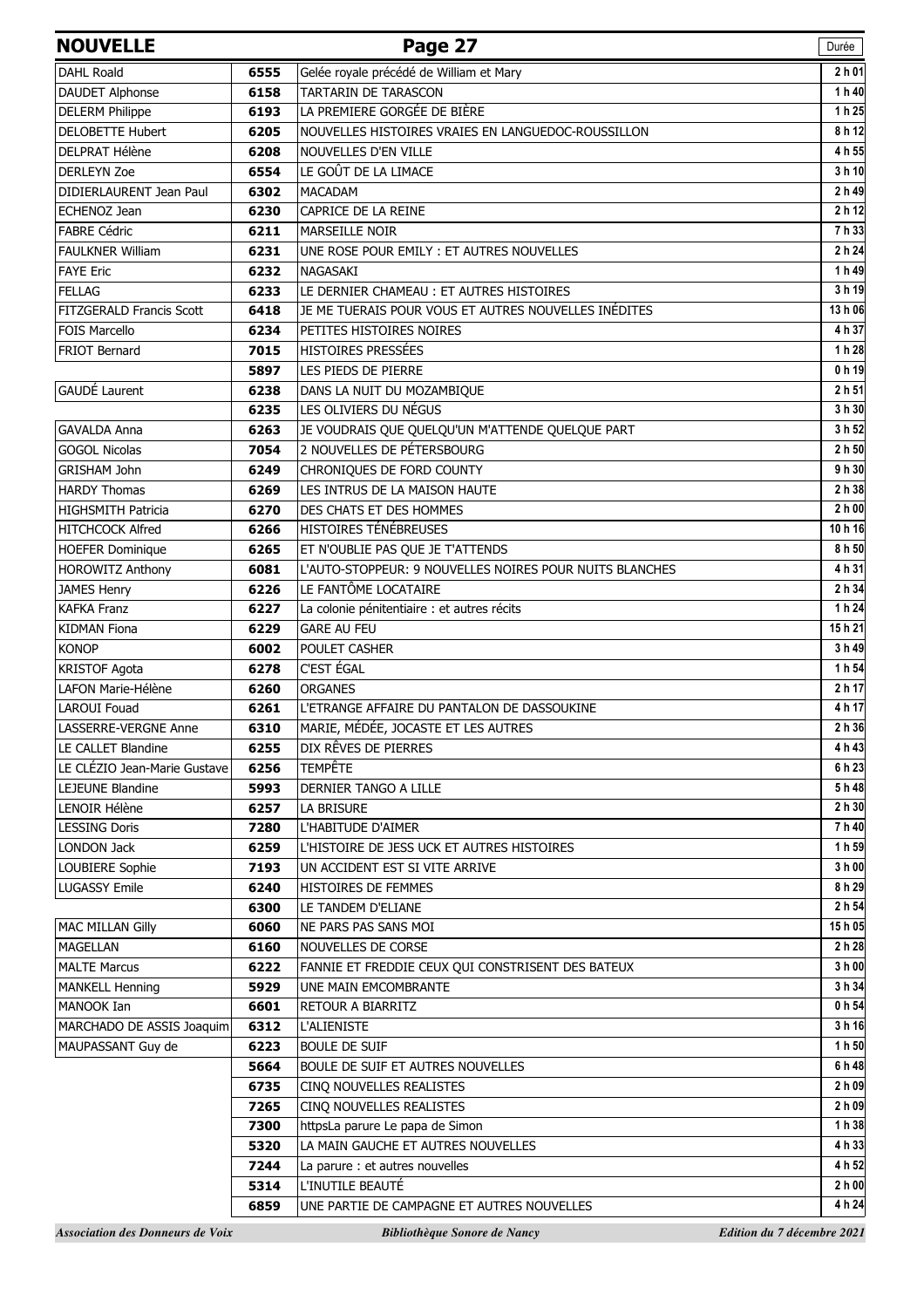| <b>NOUVELLE</b>                  |      | Page 28                                            | Durée          |
|----------------------------------|------|----------------------------------------------------|----------------|
| MAUPASSANT Guy de                | 6241 | UNE PARTIE DE CAMPAGNE ET AUTRES NOUVELLES         | 4 h 04         |
| McCANN Colum                     | 6242 | LA RIVIERE DE L'EXIL                               | 6 h 26         |
| MERIMÉE Prosper                  | 7237 | <b>CARMEN</b>                                      | 3 h 17         |
|                                  | 5460 | <b>COLOMBA</b>                                     | 5 h 00         |
|                                  | 6607 | LA VENUS D'ILLE                                    | 4 h 04         |
|                                  | 6091 | LA VENUS D'ILLE                                    | 2 h 04         |
| MOURLEVAT Jean Claude            | 6243 | <b>SILHOUETTE</b>                                  | 4 h 43         |
| <b>MUNRO Alice</b>               | 6298 | <b>FUGITIVES</b>                                   | 12 h 16        |
| MURAKAMI Haruki                  | 6301 | SAULES AVEUGLES FEMME ENDORMIE                     | 12 h 43        |
| OATES Joyce Carol                | 6299 | <b>ETOUFFEMENTS</b>                                | 9 h 19         |
| OTELLI Jean Pierre               | 5119 | LE SECRET DES BOÎTES NOIRES                        | 10 h 00        |
| <b>OVALDE Véronique</b>          | 6296 | LA SALLE DE BAIN DU TITANIC                        | 0 h 58         |
| PERGAUD Louis                    | 6244 | De Goupil à Margot                                 | 4 h 29         |
| PIRZAD Zoya                      | 6311 | LE GOUT APRE DES KAKIS                             | 4 h 17         |
| POUY Jean Bernard                | 6247 | CE CRETIN DE STENDHAL                              | 1 h 02         |
| <b>REMY Gaby</b>                 | 5395 | EN CUEILLANT LES BRIMBELLES                        | 7h16           |
| <b>RENDELL Ruth</b>              | 6250 | EN TOUTE HONNETETE                                 | 5h18           |
| <b>REYNIER Valerie</b>           | 6567 | DECLIC ET DES CLAQUES                              | 1h41           |
| RIDU Roger                       | 6196 | UNE VIE DE RACONTARS 2                             | 3 h 14         |
| RIEL Jorn                        | 6202 | UN CURE D'ENFER                                    | 5h12           |
|                                  | 6267 | UNE VIE DE RACONTARS                               | 3 h 14         |
| <b>ROEDERER Christiane</b>       | 6306 | QUAND LES CHEVAUX DU TEMPS S'ARRETENT A LA PORTE   | 4 h 42         |
| <b>SAUMONT Annie</b>             | 6195 | UN SI BEAU PARTERRE DE PETUNIAS                    | 3 h 08         |
| <b>SCHMITT Eric Emmanuel</b>     | 6277 | CONCERTO A LA MÉMOIRE D'UN ANGE                    | 6 h 19         |
|                                  | 7146 | LA VENGEANCE DU PARDON                             | 77 h 50        |
|                                  | 6779 | LA VENGEANCE DU PARDON                             | 8 h 12         |
|                                  | 6221 | LES DEUX MESSIEURS DE BRUXELLES                    | 7 h 25         |
|                                  | 5406 | ODETTE TOUT LE MONDE ET AUTRES HISTOIRES           | 5 h 27         |
|                                  | 6467 | TREIZE RECITS D'ENFANCE ET D'ADOLESCENCE           | 3 h 17         |
| SELFI Atta                       | 6206 | <b>NOUVELLES DU PAYS</b>                           | 8 h 50         |
| <b>SIMENON Georges</b>           | 5923 | LE MORT DE MAIGRET                                 | 5 h 29         |
| SIRE Gérard                      | 6268 | LE CLOWN ET AUTRES CONTES                          | 7 h 42         |
| <b>SUPERVIELLE Jules</b>         | 6200 | L'ARCHE DE NOE                                     | 2 h 38         |
| <b>SYLVAIN Dominique</b>         | 6047 | <b>OMBRES ET SOLEIL</b>                            | 10 h 48        |
| <b>TCHEKHOV Anton Pavlovitch</b> | 6192 | LA DAME AU PETIT CHIEN                             | 2 h 48         |
|                                  | 5384 | LA DAME AU PETIT CHIEN ET NOUVELLES                | 1 h 14         |
| <b>TOLSTOÏ Léon</b>              | 6198 | MAITRE ET SERVITEUR - NOUVELLES ET RECITS          | 2 h 59         |
| <b>UHNAK Dorothy</b>             | 5981 | LA MORT EST UN JEU D'ENFANTS                       | 12 h 03        |
| <b>VARGAS Fred</b>               | 6774 | COULE LA SEINE                                     | 2 h 21         |
|                                  | 6770 | Salut et liberté suivi de La nuit des brutes       | 1 h 57         |
| <b>VERNEUIL Isabelle</b>         | 6175 | ELOGE DES PEINES PERDUES                           | 6 h 23         |
| <b>WILDE Oscar</b>               | 7020 | LE CRIME DE LORD ARTHUR                            | 2 h 42         |
|                                  | 6063 | LE CRIME DE LORD ARTHUR SAVILE                     | 2 h 42         |
| WOOLF Virginia                   | 6275 | LA SOIREE DE MRS DALLOWAY                          | 2 h 17         |
| YIYUN Li                         | 6258 | UN MILLIER D'ANNEES DE BONNES PRIERES              | 8 h 39         |
| <b>ZOLA Emile</b>                | 7127 | LA MORT D'OLIVIER BECAILLE                         | 6 h 04         |
| ZWEIG Arnold                     | 6253 | LE VOYAGE DANS LE PASSE                            | 2 h 04         |
|                                  | 6254 | LETTRE D'UNE INCONNUE                              | 2 h 19         |
|                                  | 6252 | VINGT QUATRE HEURES DE LA VIE D'UNE FEMME          | 2 h 04         |
| ZWEIG Stefan                     | 6276 | DESTRUCTION D'UN COEUR                             | 2 h 42         |
|                                  | 6199 | DESTRUCTION D'UN COEUR                             | 2 h 42         |
|                                  | 7085 | LE CHANDELIER ENTERRE                              | 5h41           |
|                                  | 7249 | LE CHANDELIER ENTERRE                              | 5h41<br>2 h 04 |
|                                  | 7086 | LE VOYAGE DANS LE PASSE                            | 2 h 19         |
|                                  | 6305 | LETTRE A UNE INCONNUE                              |                |
|                                  |      | Romans policiers - Espionnage - Thriller - Suspens |                |
| AILLON Jean d'                   | 5786 | LE MYSTÈRE DE LA CHAMBRE BLEUE                     | 10 h 40        |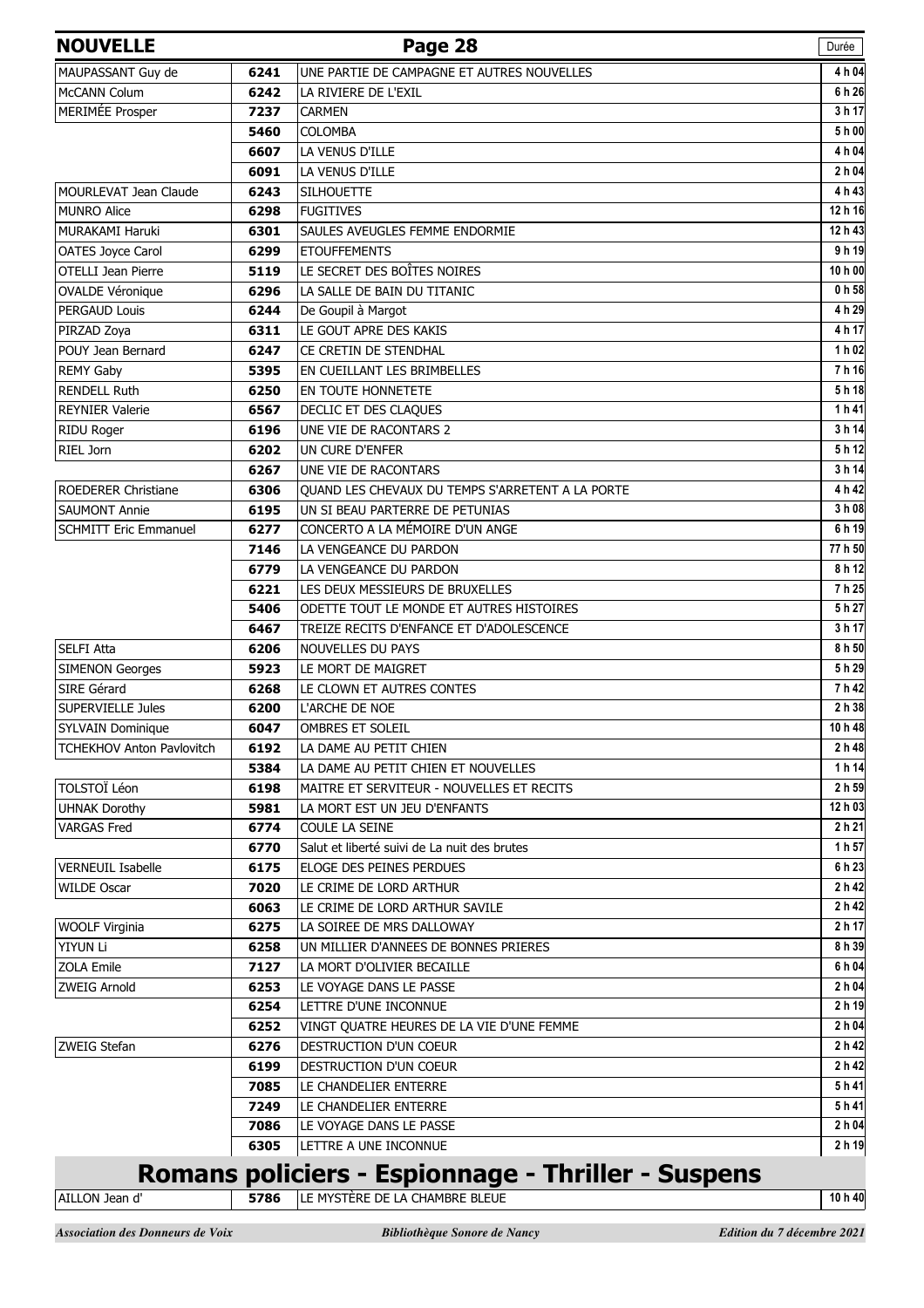| <b>ROM.POLI</b>                |      | Page 29                                                     | Durée   |
|--------------------------------|------|-------------------------------------------------------------|---------|
| <b>BARDE - CAPUCON Olivier</b> | 5921 | HUMEUR NOIRE À VENISE                                       | 9h30    |
| <b>BEATON Mc</b>               | 7233 | AGATHA RAISIN ENQUÊTE - Volume 24 - GARE AUX EMPOISONNEUSES | 6h18    |
|                                | 6564 | VACANCES TOUS RISQUES                                       | 6 h 04  |
| <b>BELL David</b>              | 6003 | UN LIEU SECRET                                              | 11 h 31 |
| <b>BELLEMARE Pierre</b>        | 5655 | LES DOSSIERS D'INTERPOL                                     | 9 h 50  |
| <b>BEN KEMOUN Hubert</b>       | 5911 | <b>MARATHON SUR L'ESTUAIRE</b>                              | 14 h 26 |
| <b>BENOIST Joseph</b>          | 6163 | <b>CAVALIER SEUL</b>                                        | 6 h 54  |
| <b>BIZIEN Jean-Luc</b>         | 7072 | LA CHAMBRE MORTUAIRE                                        | 10 h 24 |
| <b>BOILEAU &amp; NARCEJAC</b>  | 5272 | SANS-TOUT ET LE CHEVAL FANTÔME                              | 4 h 05  |
| BOISSÉ Dani                    | 7313 | LES SORCIERS D'OPOUL                                        | 3 h 34  |
| <b>BOISSÉ Danielle</b>         | 7315 | LE TRÉSOR DU TORERO                                         | 28 h 07 |
| BRISOU-PELLEN Evelyne          | 6831 | A L'HEURE DES CHIENS                                        | 3 h 12  |
| <b>BUSSI Michel</b>            | 6353 | <b>GRAVÉ DANS LE SABLE</b>                                  | 14 h 07 |
|                                | 6352 | LE TEMPS EST ASSASSIN                                       | 15h25   |
| CAILLOT Aïda                   | 5925 | LE KARMA SAUT'RA                                            | 4 h 26  |
| <b>CAMILLERI Andrea</b>        | 6830 | LA VOIX DU VIOLON                                           | 6h33    |
|                                | 6151 | LA VOIX DU VIOLON                                           | 6h33    |
|                                | 7157 | L'ÂGE DU DOUTE                                              | 7h05    |
|                                | 6943 | LES AILES DU SPHINX                                         | 6 h 29  |
| CAMPOY Ana                     | 6742 | L'AFFAIRE DES OISEAUX                                       | 4 h 52  |
| CAMUT Jérôme                   | 6558 | <b>ILYA KALININE</b>                                        | 4 h 37  |
| CARRERE D'ENCAUSSE Marina      | 7279 | LES ENFANTS DU SECRET                                       | 4 h 01  |
| <b>CARRESE Philippe</b>        | 5979 | UNE BELLE HISTOIRE D'AMOUR                                  | 10 h 08 |
| CHARYN Jérôme                  | 5730 | UN BON FLIC                                                 | 10 h 50 |
| <b>CHASE James HADLEY</b>      | 5013 | MISS SHUMWAY JETTE UN SORT                                  | 8h11    |
|                                | 5436 | QU'EST-CE QU'ON DÉGUSTE !                                   | 8 h 17  |
| <b>CHOLLET Claudine</b>        | 5920 | LE CRIME DE RIVER HOUSE                                     | 11 h 32 |
| CHRISTIE Agatha                | 6356 | ABC CONTRE POIROT                                           | 6 h 33  |
|                                | 6001 | DRAME EN TROIS ACTES                                        | 7 h 29  |
|                                | 6005 | LA DERNIÈRE ÉNIGME                                          | 11 h 58 |
|                                | 6362 | LA MAISON BISCORNUE                                         | 7 h 37  |
|                                | 6575 | LA MORT DANS LES NUAGES                                     | 5h21    |
|                                | 7409 | LA MORT DANS LES NUAGES                                     | 8 h 24  |
|                                | 6361 | LA PLUME EMPOISONNÉE                                        | 6 h 24  |
|                                | 5994 | LA TOILE D'ARAIGNÉE                                         | 5h 38   |
|                                | 6359 | LE CRIME D'HALLOWEEN                                        | 7h10    |
|                                | 5841 | LE CRIME DU GOLF                                            | 12 h 20 |
|                                | 6099 | LE CRIME EST NOTRE AFFAIRE                                  | 3 h 49  |
|                                | 6185 | LE FLAMBEAU                                                 | 5h 35   |
|                                | 6852 | LE MEURTRE DE ROGER ACKROYD                                 | 8h13    |
|                                | 6182 | LE MYSTÈRE DE LISTERDALE                                    | 5 h 30  |
|                                | 6358 | LE MYSTERIEUX MR QUINN                                      | 11 h 09 |
|                                | 5819 | LE TRAIN BLEU                                               | 8 h 00  |
|                                | 5980 | LE VISITEUR INATTENDU                                       | 4h16    |
|                                | 5826 | LES ENQUÊTES D'HERCULE POIROT                               | 5h06    |
|                                | 6357 | LES SEPT CADRANS                                            | 7h03    |
|                                | 6350 | MR PARKER PINE                                              | 4 h 45  |
| <b>CLARK Carol HIGGINS</b>     | 5704 | AU VOLEUR !                                                 | 7h08    |
| <b>CLARK Mary Higgins</b>      | 5253 | CE QUE VIVENT LES ROSES                                     | 6 h 26  |
|                                | 6408 | DANS LA RUE OÙ VIT CELLE QUE J'AIME                         | 10 h 30 |
|                                | 6052 | ET NOUS NOUS REVERRONS                                      | 11 h 43 |
|                                | 5400 | LA MAISON DU GUET                                           | 2 h 08  |
|                                | 5354 | LA NUIT DU RENARD                                           | 3 h 49  |
|                                | 6363 | LE FANTÔME DE LADY MARGARET                                 | 10 h 20 |
|                                | 6369 | LE PIÈGE DE LA BELLE AU BOIS DORMANT                        | 8 h 36  |
|                                | 6370 | LE TEMPS DES REGRETS                                        | 8 h 18  |
|                                | 6371 | NI VUE NI CONNUE                                            | 9 h 36  |
|                                | 6366 | NOUS N'IRONS PLUS AU BOIS                                   | 10 h 45 |
|                                |      |                                                             |         |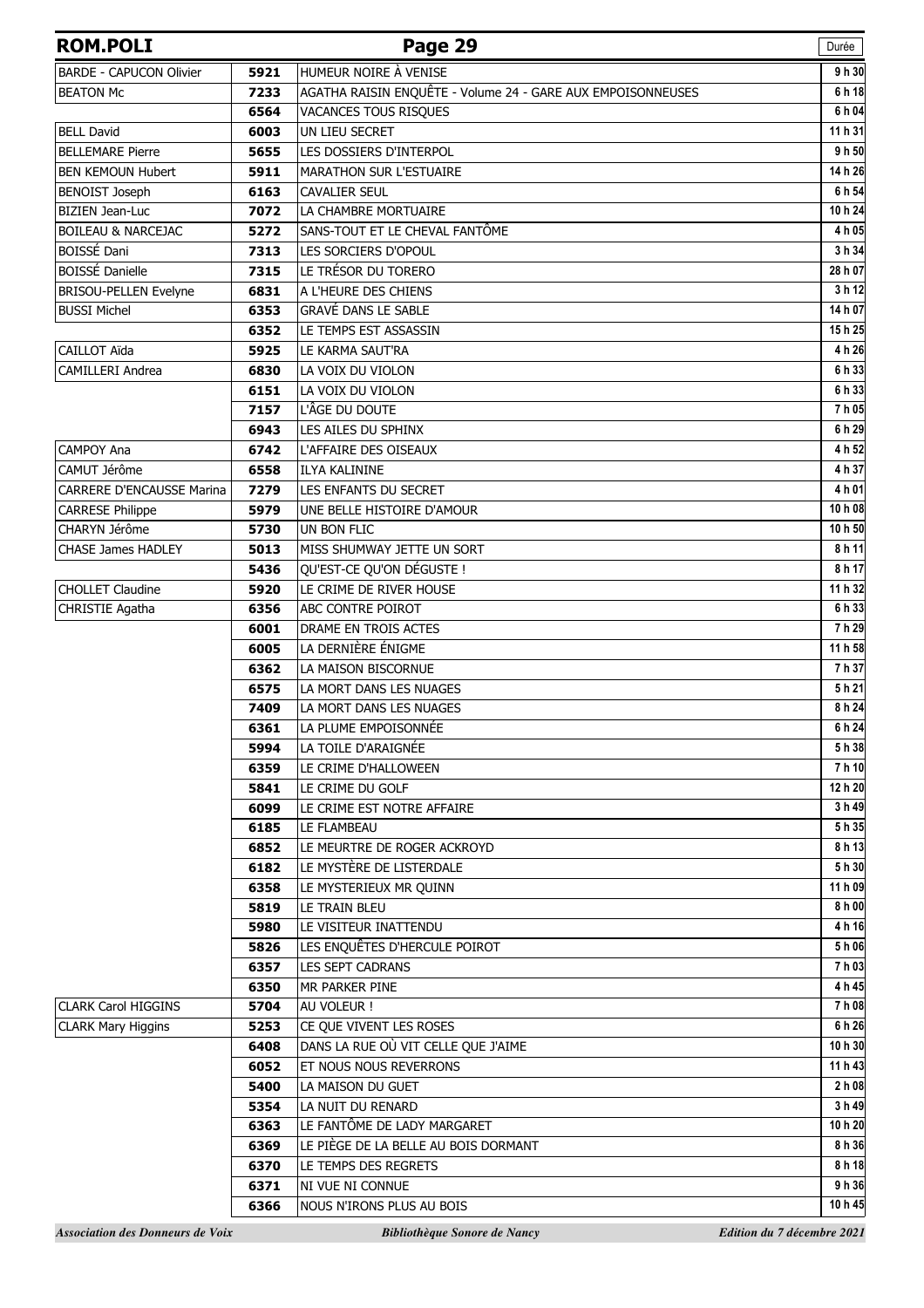| <b>ROM.POLI</b>                         |      | Page 30                             | Durée                      |
|-----------------------------------------|------|-------------------------------------|----------------------------|
| <b>CLARK Mary Higgins</b>               | 5126 | QUAND REVIENDRAS-TU ?               | 9 h 58                     |
|                                         | 6372 | RIEN NE VAUT LA DOUCEUR DU FOYER    | 12 h 23                    |
|                                         | 6365 | UN CRI DANS LA NUIT                 | 10 h 33                    |
|                                         | 6364 | UNE SECONDE CHANCE                  | 8 h 40                     |
| <b>COBEN Harlan</b>                     | 6348 | DOUBLE PIÈGE                        | 11 h 13                    |
|                                         | 6349 | DU SANG SUR LE GREEN                | 11 h 20                    |
|                                         | 5646 | DU SANG SUR LE GREEN                | 5 h 50                     |
|                                         | 7531 | <b>INNOCENT</b>                     | 11 h 16                    |
|                                         | 6346 | <b>SANS UN MOT</b>                  | 11 h 58                    |
|                                         | 6345 | <b>TEMPS MORT</b>                   | 11 h 09                    |
| <b>COHEN Harlan</b>                     | 6347 | INTIMIDATION                        | 9 h 19                     |
| CONTRUCCI Jean                          | 5691 | DOUBLE CRIME DANS LA RUE BLEUE      | 10 h 15                    |
|                                         | 5105 | L'ENIGME DE LA BLANCARDE            | 9 h 06                     |
| <b>COTTERILL Colin</b>                  | 6573 | LA DENT DU BOUDDHA                  | 6 h 42                     |
| <b>CROMBIE Deborah</b>                  | 6877 | CE MORT QUE NUL NE PLEURE           | 11 h 07                    |
| DE GIOVANNI Maurizio                    | 6848 | LES PÂQUES DU COMMISSAIRE RICCIARDI | 8 h 56                     |
| DICK Philip K.                          | 5966 | CE QUE DISENT LES MORTS             | 2 h 21                     |
| <b>DOLAN Eva</b>                        | 7437 | LES CHEMINS DE LA HAINE             | 12 h 50                    |
|                                         | 7053 | LES OUBLIÉS DE LONDRES              | 10 h 50                    |
| <b>DORSEY Tim</b>                       | 6048 | <b>TORPEDO JUICE</b>                | 11 h 41                    |
| DUCHON DORIS Jean Christop              | 5963 | LE CUISINIER DE TALLEYRAND          | 14 h 10                    |
| <b>EXBRAYAT Charles</b>                 | 5922 | BARTHÉLÉMY ET SA COLERE             | 5 h 06                     |
|                                         | 6384 | FÉLICITÉ DE LA CROIX ROUSSE         | 5h40                       |
|                                         | 5878 | LE PLUS BEAU DES BERSAGLIERS        | 6 h 04                     |
| <b>FAILLER Jean</b>                     | 5988 | SANS VERSER DE LARMES               | 7h05                       |
| FILIPPINI Anouk                         | 6621 | LE SQUELETTE DE L'HÔTEL ROUGE       | 3 h 18                     |
|                                         | 6649 | LE SQUELETTE DE L'HÔTEL ROUGE       | 2 h 38                     |
| FOLLETT Ken                             | 5352 | LE VOL DU FRELON                    | 6 h 49                     |
|                                         | 7304 | LE VOL DU FRELON                    | 17 h 10                    |
| <b>FRENCH Nicci</b>                     | 6055 | <b>CHARLIE N'EST PAS RENTRÉE</b>    | 8 h 31                     |
| <b>GANDY Alain</b>                      | 6049 | LES FRÈRES DELGAYROUX               | 7 h 00                     |
|                                         | 6057 | UNE FAMILLE ASSASSINÉE              | 5 h 58                     |
| <b>GARDNER Erle Stanley</b>             | 6162 | LA NUDISTE NAVRÉE                   | 6 h 36                     |
| <b>GEORGE Elizabeth</b>                 | 5792 | LE MEURTRE DE LA FALAISE            | 0 h 02                     |
| GILBERTI Ghislain                       | 7092 | LE BAL DES ARDENTES                 | 12 h 47                    |
| <b>GOETZ Adrien</b>                     | 5141 | INTRIGUE À VENISE                   | 8 h 52                     |
| <b>GONTHIER Nicole</b>                  | 6845 | UN CRIME TISSÉ DE SOIE              | 3 h 45                     |
| <b>GRAFTON Sue</b>                      | 6059 | " B" comme brûlée                   | 6 h 21                     |
| <b>GREENE Graham</b>                    | 6385 | LE TROISIÈME HOMME                  | 4 h 26                     |
|                                         | 5355 | LE TROISIÈME HOMME                  | 1 h 38                     |
| <b>GRINDLE Lucretia</b>                 | 5299 | COMME UN CRI DANS LA NUIT           | 11 h 52                    |
| <b>GRISHAM John</b>                     | 5290 | LA FIRME                            | 18 h 01                    |
|                                         | 6488 | LA TRANSACTION                      | 12 h 50                    |
|                                         | 5136 | LE CLANDESTIN                       | 12 h 07                    |
|                                         | 7302 | <b>LES PARTENAIRES</b>              | 13 h 50                    |
|                                         | 6339 | <b>L'INSOUMIS</b>                   | 11 h 43                    |
| GUÉNO Jean-Pierre                       | 6085 | PAROLES DE POILUS                   | 6 h 36                     |
| <b>HAYDER Mo</b>                        | 6578 | <b>BIRDMAN</b>                      | 12 h 23                    |
| <b>HIGHSMITH Patricia</b>               | 5434 | LES CADAVRES EXQUIS                 | 6 h 47                     |
|                                         | 5690 | LES DEUX VISAGES DE JANVIER         | 10 h 46                    |
| <b>HILL Susan</b>                       | 6050 | L'OMBRE AU TABLEAU                  | 3 h 04                     |
| <b>HILLERMAN Tony</b>                   | 5749 | <b>COYOTE ATTEND</b>                | 9 h 03                     |
|                                         | 5741 | LE VOLEUR DE TEMPS                  | 9 h 21                     |
| <b>HONAKER Michel</b>                   | 6875 | LE CACHOT DE L'ENFER                | 3 h 17                     |
| <b>HOROWITZ Anthony</b>                 | 5255 | L'ÎLE DU CRÂNE                      | 3 h 42                     |
| HOUOT Jean-Marie                        | 6129 | L'ÉTANG DU PRALTIA                  | 18 h 33                    |
| <b>HUGHES Yves</b>                      | 5890 | PIÈGE MINIATURE                     | 1 h 19                     |
| <b>INDRIDASON Arnaldur</b>              | 5976 | <b>HYPOTHERMIE</b>                  | 11 h 45                    |
| <b>Association des Donneurs de Voix</b> |      | Bibliothèque Sonore de Nancy        | Edition du 7 décembre 2021 |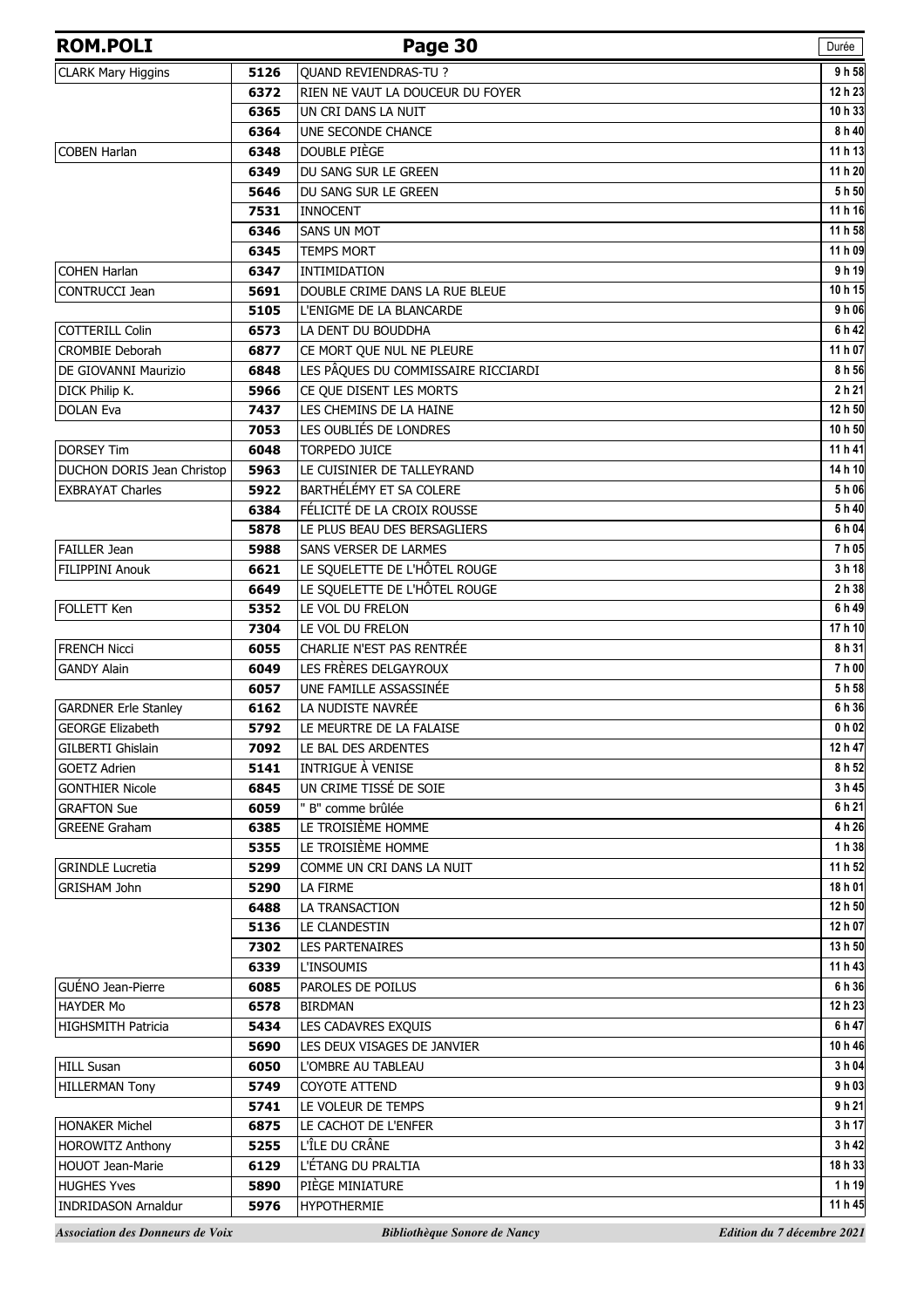| <b>ROM.POLI</b>                         |              | Page 31                                                                           | Durée              |
|-----------------------------------------|--------------|-----------------------------------------------------------------------------------|--------------------|
| <b>IRISH William</b>                    | 5435         | LA MARIÉE ÉTAIT EN NOIR                                                           | 6 h 49             |
|                                         | 5698         | UNE INCROYABLE HISTOIRE                                                           | 1 h 36             |
| <b>IZNER Claude</b>                     | 6021         | LA DISPARUE DU PÈRE-LACHAISE                                                      | 9 h 10             |
|                                         | 6013         | MYSTÈRE RUE DES SAINTS-PÈRES                                                      | 8 h 18             |
| IZZO Jean Claude                        | 7048         | TRIOLOGIE MARSEILLAISE - Volume 1 - TOTAL KHÉOPS                                  | 7h18               |
| <b>JABLONKA Yvan</b>                    | 7401         | LAËTITIA OU LA FIN DES HOMMES                                                     | 12 h 03            |
| JACQ Christian                          | 7111         | L'AIGUILLE DE CLEOPATRE                                                           | 10 h 29            |
|                                         | 7110         | <b>SPHINX</b>                                                                     | 10 h 29            |
| JAPRISOT Sébastien                      | 5128         | PIÈGE POUR CENDRILLON                                                             | 5 h 22             |
| JONQUET Thierry                         | 6819         | LAPOIGNE ET L'OGRE DU MÉTRO                                                       | 2 h 28             |
| <b>KASSAK Fred</b>                      | 6170         | <b>CARAMBOLAGES</b>                                                               | 6 h 10             |
| <b>KELLER Richard</b>                   | 6130         | CHAT PERCHÉ                                                                       | 8 h 19             |
| <b>KERR Philip</b>                      | 6190         | LA MORT, ENTRE AUTRES                                                             | 15h09              |
|                                         | 6878         | LES OMBRES DE KATYN                                                               | 16 h 59            |
|                                         | 6972         | SCOTT MANSON - Volume 2 - LA MAIN DE DIEU                                         | 12 h 55            |
|                                         | 6646         | UNE AVENTURE DE BERNIE GUNTHER - Volume 12 - BLEU DE PRUSSE                       | 19h 11             |
|                                         | 6992         | UNE ENQUÊTE DE SCOTT MANSON - Volume 3 - LA FEINTE DE L'ATTAQUANT                 | 11h23              |
| <b>LARSSON Stieg</b>                    | 5360         | MILLENIUM - Volume 1 - LES HOMMES QUI N'AIMAIENT PAS LES FEMMES                   | 17 h 17            |
|                                         | 5361         | MILLENIUM - Volume 2 - LA FILLE QUI RÊVAIT D'UN BIDON D'ESSENCE ET D'UNE ALLUMETT | 10 h 44            |
|                                         | 5300         | MILLENIUM - Volume 3 - LA REINE DANS LE PALAIS DES COURANTS D'AIR                 | 11 h 49            |
| LE CARRÉ John                           | 6956         | <b>LA TAUPE</b>                                                                   | 14 h 35            |
|                                         | 7305         | LA TRILOGIE KARLA - Volume 3 - LES GENS DE SMILEY                                 | 15 h 55            |
|                                         | 6970         | TRILOGIE DE KARLA - Volume 2 - COMME UN COLLÉGIEN                                 | 24 h 55            |
| LE MER Françoise                        | 6044         | AMOURS SUR BÉLON                                                                  | 8 h 13             |
| LE TELLIER Herve                        | 7411         | LE POULPE - Volume 89 - LA DISPARITION DE PEREK                                   | 3 h 27             |
| <b>LEBIGRE Arlette</b>                  | 6046         | MEURTRES À LA COUR DU ROI SOLEIL                                                  | 4 h 09             |
| <b>LEBLANC Manuel</b>                   | 6413         | LE BOUCHON DE CRISTAL                                                             | 9 h 08             |
| <b>LEDUN Marin</b>                      | 7182         | AUCUNE BÊTE                                                                       | 1h46               |
| <b>LEGARDINIER Gilles</b>               | 6335<br>7113 | <b>NOUS ETIONS LES HOMMES</b>                                                     | 10 h 23<br>16 h 57 |
|                                         |              | POUR UN INSTANT D'ETERNITE<br>POUR UN INSTANT D'ETERNITÉ                          | 15h 26             |
| <b>LEHANE Dennis</b>                    | 7108         | SHUTTER ISLAND                                                                    | 9h41               |
| <b>LEMAITRE Pierre</b>                  | 5709<br>7432 | <b>SACRIFICES</b>                                                                 | 9 h 08             |
| <b>LENAIN Thierry</b>                   | 6998         | LES ENFANTS ASSASSINS                                                             | 0 h 32             |
| <b>LEON Dona</b>                        | 7214         | LE GARCON QUI NE PARLAIT PAS                                                      | 8 h 34             |
| <b>LEON Donna</b>                       | 6056         | BRUNETTI ENTRE LES LIGNES                                                         | 8 h 16             |
|                                         | 7129         | LA TENTATION DU PARDON                                                            | 10 h 17            |
|                                         | 5632         | MORT À LA FENICE                                                                  | 10 h 00            |
|                                         | 5453         | <b>MORTES EAUX</b>                                                                | 9 h 30             |
| <b>LEVY Marc</b>                        | 5697         | UN SENTIMENT PLUS FORT QUE LA PEUR                                                | 8 h 00             |
| <b>LINK Charlotte</b>                   | 5724         | LA DERNIÈRE TRACE                                                                 | 15h40              |
|                                         | 5325         | LES ROSES DE GUERNESEY                                                            | 24 h 34            |
|                                         | 5358         | L'INVITÉ DE LA DERNIÈRE HEURE                                                     | 16 h 23            |
| LONCKE Aurélien                         | 6500         | <b>GABBIN</b>                                                                     | 3 h 19             |
| <b>LOUBRY</b>                           | 7107         | LE DOUZIEME CHAPITRE                                                              | 7h 33              |
| MAC CALL SMITH Alexander                | 5442         | MMA RAMOTSWE DETECTIVE                                                            | 7h11               |
| <b>MAC MILLAN Gilly</b>                 | 7299         | NE PARS PAS SANS MOI                                                              | 12 h 45            |
| MAGEAU Pierre Alain                     | 5824         | MORTEL VENIN À LA ROCHELLE                                                        | 3 h 03             |
| <b>MAGNAN Pierre</b>                    | 5939         | LES SECRETS DE LAVIOLETTE                                                         | 4 h 00             |
| <b>MAGNON Jean Louis</b>                | 5403         | L'INCONNUE AUX CHEVEUX ROUGES                                                     | 8 h 38             |
| <b>MAISONS Dominique</b>                | 7194         | <b>AVANT LES DIAMANTS</b>                                                         | 16 h 02            |
| <b>MALAVALLON Armèle</b>                | 6054         | LE SOLEIL NOIR                                                                    | 6 h 49             |
| MALET Léo                               | 5423         | NESTOR BURMA EN DIRECT                                                            | 6 h 40             |
| <b>MANZOR Rene</b>                      | 6600         | CELUI DONT LE NOM N'EST PLUS                                                      | 11 h 42            |
| <b>MARKARIS Petros</b>                  | 6051         | LE JUSTICIER D'ATHENES                                                            | 8 h 27             |
|                                         | 6549         | LIQUIDATIONS À LA GRECQUE                                                         | 8 h 44             |
| <b>MARSH Willa</b>                      | 5784         | MEURTRES AU MANOIR                                                                | 6 h 00             |
| <b>MATHIEU Nicolas</b>                  | 6598         | PARIS - COLMAR                                                                    | 1 h 01             |
| <b>Association des Donneurs de Voix</b> |              | Edition du 7 décembre 2021<br>Bibliothèque Sonore de Nancy                        |                    |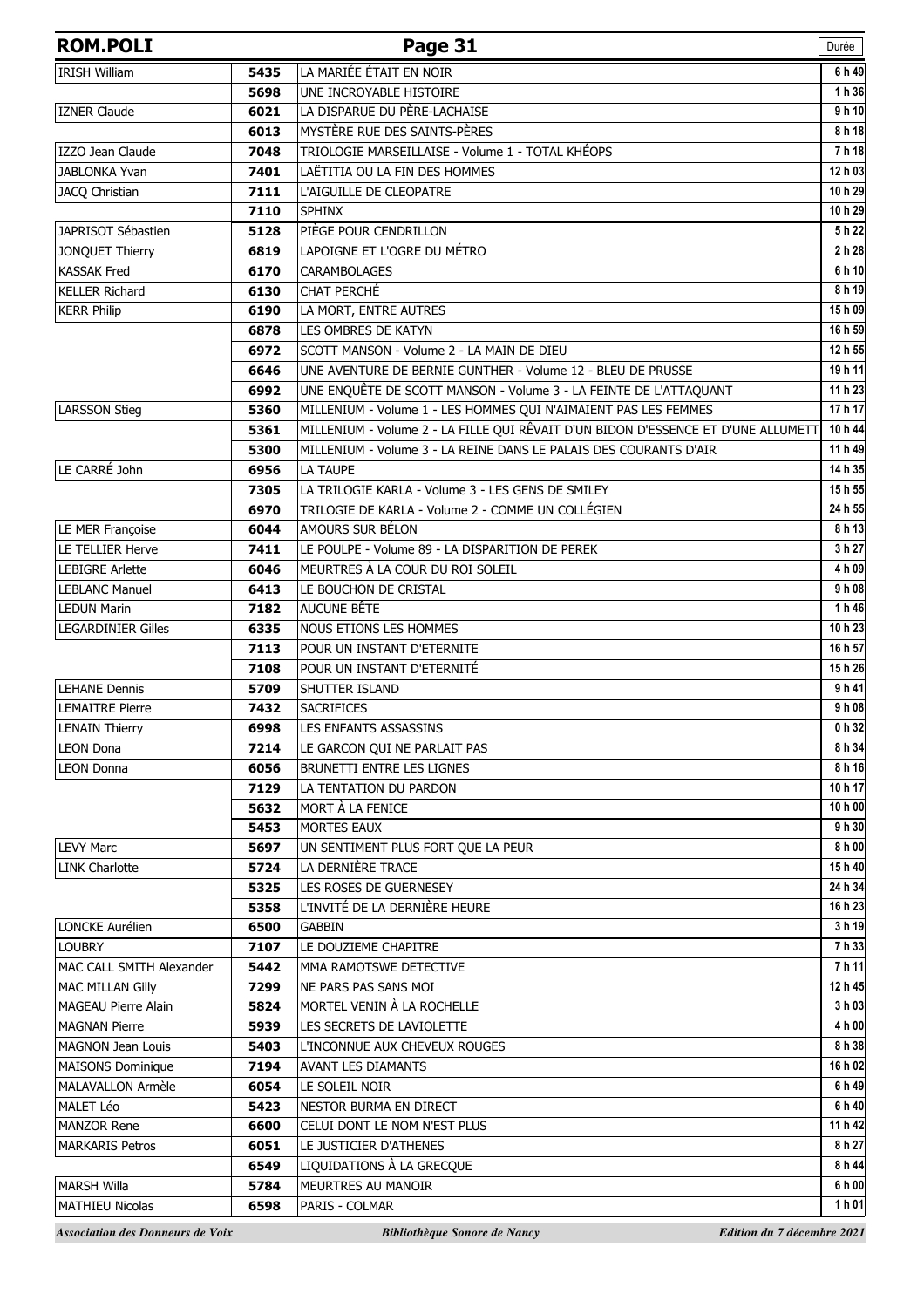| <b>ROM.POLI</b>                         |              | Page 32                                                  | Durée                      |
|-----------------------------------------|--------------|----------------------------------------------------------|----------------------------|
| <b>MATHIEU Nicolas</b>                  | 6759         | PARIS - COLMAR                                           | 1h01                       |
| <b>MAY Peter</b>                        | 7132         | JE TE PROTEGERAI                                         | 11 h 32                    |
|                                         | 6058         | LES DISPARUS DE SHANGHAI                                 | 10 h 35                    |
| MCCALL SMITH Alexander                  | 6045         | MMA RAMOTSWE DÉTECTIVE                                   | 7h42                       |
| <b>MERAULT Paul</b>                     | 7363         | LE CERCLE DES IMPUNIS                                    | 8 h 16                     |
| <b>MINIER Bernard</b>                   | 5975         | UNE PUTAIN D'HISTOIRE                                    | 15h07                      |
| MOLAY Frédérique                        | 5699         | LA 7ÈME FEMME                                            | 8 h 13                     |
| <b>MURAIL Marie Aude</b>                | 5744         | L'ASSASSIN EST AU COLLÈGE                                | 3 h 06                     |
| NESBO Jo                                | 5974         | <b>CHASSEUR DE TETES</b>                                 | 9 h 28                     |
| OPPEL Jean-Hugues                       | 6789         | TROIS FELES ET UN PENDU                                  | 0 <sub>h</sub> 24          |
| PAROT Jean François                     | 6411         | LE CRIME DE L'HOTEL SAINT FLORENTIN                      | 11 h 56                    |
|                                         | 5648         | L'ÉNIGME DES BLANCS MANTEAUX                             | 13 h 00                    |
|                                         | 6004         | L'INCONNU DU PONT NOTRE DAME                             | 12 h 31                    |
| PELECANOS George P.                     | 5676         | UN NOMMÉ PETER KARRAS                                    | 13 h 12                    |
| PEREZ REVERTE Arturo                    | 6764         | LE TABLEAU DU MAÎTRE FLAMAND                             | 13 h 18                    |
| <b>PERRIER Pascal</b>                   | 6951         | VOL 508, À LA VIE À LA MORT                              | 2 h 55                     |
| <b>PERRY Anne</b>                       | 6333         | <b>BRUNSWICK GARDENS</b>                                 | 14 h 08                    |
| PIERSANTI Gilda                         | 6368         | <b>BLEU CATACOMBES</b>                                   | 6 h 26                     |
|                                         | 6416         | LES SAISONS MEURTRIÈRES - Volume 4 - JAUNE CARAVAGE      | 6 h 36                     |
|                                         | 5938         | <b>ROUGE ABATTOIR</b>                                    | 7 h 47                     |
|                                         | 6138         | <b>VERT PALATINO</b>                                     | 7 h 59                     |
| POUCHKINE Aleksandr Sergueï             | 6246         | LA DAME DE PIQUE                                         | 4 h 14                     |
| POUY Jean Bernard                       | 7255         | L'HOMME À L'OREILLE CROQUÉE                              | 3 h 48                     |
| PREVOST Guillaume                       | 6737         | L'ASSASSIN ET LE PROPHÈTE                                | 8 h 16                     |
|                                         | 7134         | LES SEPT CRIMES DE ROME                                  | 8 h 32                     |
| PRONZINI Bill                           | 5926         | MADEMOISELLE SOLITUDE                                    | 8 h 25                     |
| RASH Ron                                | 5965         | <b>SERENA</b>                                            | 14 h 05                    |
| <b>RENDELL Ruth</b>                     | 5276         | <b>L'ARBOUSIER</b>                                       | 3 h 16                     |
| ROY Just Jean Etienne                   | 5990         | DE SI PARFAITES EPOUSES                                  | 10 h 09                    |
| RUFIN Jean-Christophe                   | 7084         | LE TOUR DU MONDE DU ROI ZIBELINE                         | 10 h 18                    |
| <b>RYCK Francis</b>                     | 5964         | L'ENFANT DU LAC                                          | 4 h 36                     |
| SAPIENZA Goliarda                       | 6566         | RENDEZ-VOUS À POSITANO                                   | 6 h 55                     |
| SARTORI Giacomo                         | 5637         | <b>INSUPPORTABLE</b>                                     | 5 h 00                     |
| <b>SCALESE Laurent</b>                  | 7494         | LA VOIE DES ÂMES                                         | 17 h 27                    |
| <b>SEBHAN Gilles</b>                    | 7463         | <b>CIRQUE MORT</b>                                       | 4 h 56                     |
| <b>SENECAL Patrick</b>                  | 6980         | LE VIDE Tome 1                                           | 10 h 56                    |
|                                         | 6981         | LE VIDE Tome 2                                           | 10 h 41                    |
| <b>SIMARD Eric</b>                      | 6080         | ON A VOLE MON VELO                                       | 0 <sub>h</sub> 21          |
| <b>SIMENON Denyse</b>                   | 5991         | L'AMIE DE MADAME MAIGRET                                 | 4 h 50                     |
| <b>SIMENON Georges</b>                  | 5930         | LA DANSEUSE DU GAI MOULIN                                | 5 h 50                     |
|                                         | 5796         | LA PATIENCE DE MAIGRET                                   | 3 h 55                     |
|                                         | 6295         | LE CHIEN JAUNE                                           | 3 h 58                     |
|                                         | 5256         | LE HAUT MAL                                              | 4 h 56                     |
|                                         | 5659         | LES INCONNUS DANS LA MAISON                              | 6 h 05                     |
|                                         | 5924         | LES VACANCES DE MAIGRET                                  | 5 h 03                     |
|                                         | 5960         | MAIGRET A NEW YORK                                       | 4 h 00                     |
|                                         | 5995         | MAIGRET A VICHY                                          | 4 h 01<br>4 h 03           |
|                                         | 6053         | <b>MAIGRET HESITE</b>                                    | 5 h 54                     |
|                                         | 5747         | <b>TANTE JEANNE</b>                                      | 4 h 01                     |
| SIMONIN Albert                          | 6000<br>6179 | UNE CONFIDENCE DE MAIGRET<br>LE CAVE SE REBIFFE          | 9 h 02                     |
|                                         |              |                                                          | 10 h 59                    |
| <b>STEN Viveca</b>                      | 6409         | LA REINE DE LA BALTIQUE                                  | 5h41                       |
| SYLVAIN Dominique<br>THEVENY Sébastien  | 5725         | <b>BAKA</b><br>LE VOISIN D'EN FACE                       | 0 <sub>h</sub> 10          |
| <b>THIES Paul</b>                       | 7102<br>6420 |                                                          | 1 h 36                     |
| <b>THILLIEZ Franck</b>                  | 6096         | UN PRINTEMPS VERT PANIQUE<br>LA MÉMOIRE FANTÔME          | 12 h 10                    |
| <b>TRISTANTE Jeronimo</b>               | 6043         | L'AFFAIRE DE LA VEUVE NOIRE                              | 12 h 00                    |
| <b>TYLER</b>                            | 5961         | ETRANGE SUICIDE DANS UNE FIAT ROUGE À FAIBLE KILOMETRAGE | 5 h 20                     |
|                                         |              |                                                          |                            |
| <b>Association des Donneurs de Voix</b> |              | Bibliothèque Sonore de Nancy                             | Edition du 7 décembre 2021 |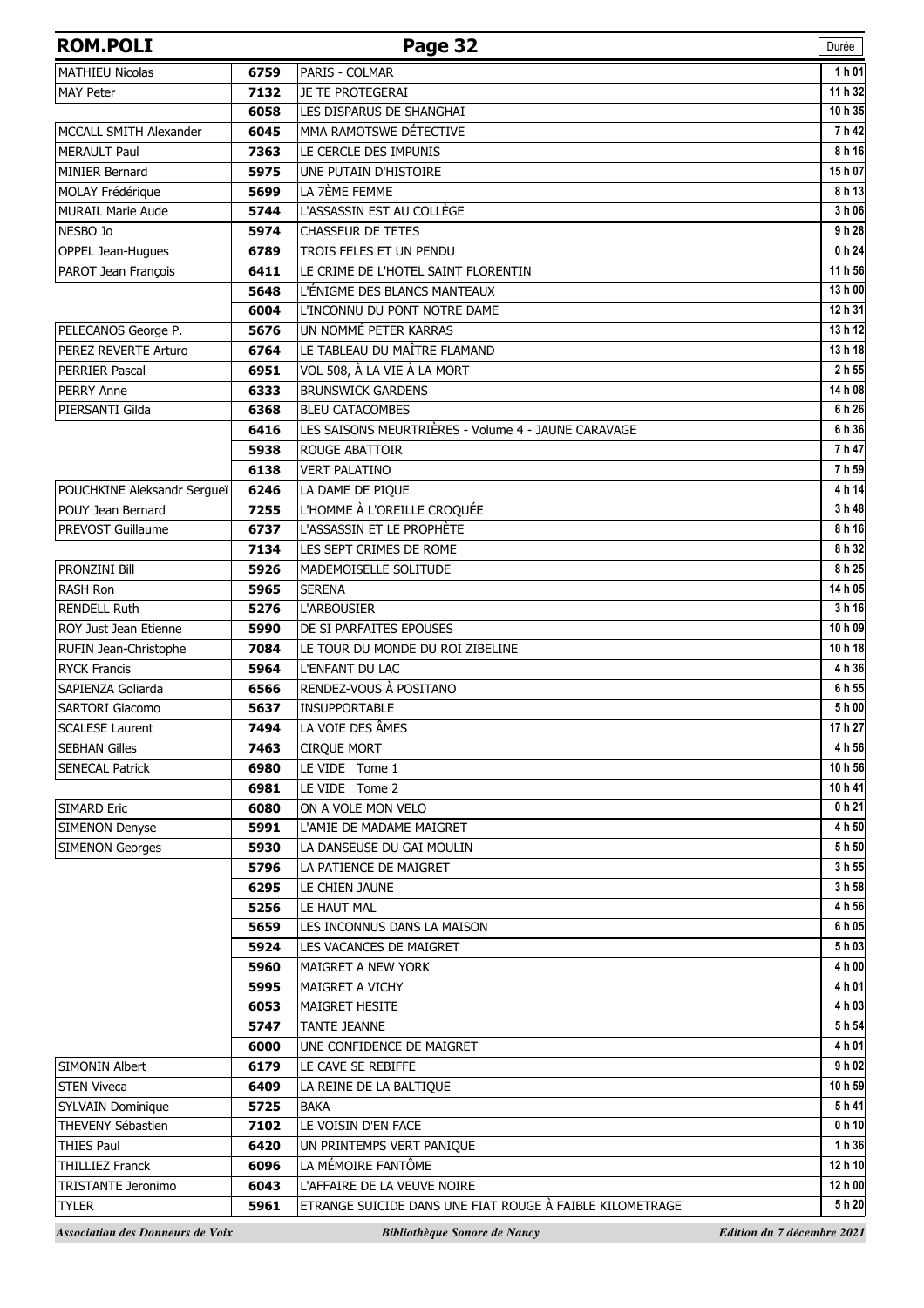| <b>ROM.POLI</b>                |              | Page 33                                                                                   | Durée             |
|--------------------------------|--------------|-------------------------------------------------------------------------------------------|-------------------|
| VAN GULIK Robert               | 6141         | LE SINGE ET LE TIGRE                                                                      | 5 h 05            |
|                                | 5936         | LE SQUELETTE SOUS CLOCHE                                                                  | 10 h 06           |
| <b>VARGAS Fred</b>             | 6775         | CEUX QUI VONT MOURIR TE SALUENT                                                           | 5h40              |
|                                | 5411         | DEBOUT LES MORTS                                                                          | 1 h 27            |
|                                | 6773         | LES JEUX DE L'AMOUR ET DE LA MORT                                                         | 5h24              |
|                                | 5305         | L'HOMME A L'ENVERS                                                                        | 80 h 00           |
|                                | 5318         | L'HOMME AUX CERCLES BLEUS                                                                 | 8 h 11            |
|                                | 5333         | PARS VITE ET REVIENS TARD                                                                 | 9 h 06            |
|                                | 6534         | PARS VITE ET REVIENS TARD                                                                 | 9 h 59<br>14 h 12 |
|                                | 6771<br>6769 | QUAND SORT LA RECLUSE<br>SANS FEU NI LIEU                                                 | 8 h 44            |
|                                | 5082         | UN LIEU INCERTAIN                                                                         | 10 h 25           |
|                                | 5417         | UN PEU PLUS LOIN SUR LA DROITE                                                            | 8 h 08            |
| <b>VARGAS LLOSA Mario</b>      | 6767         | QUI A TUE PALOMINO MOLERO                                                                 | 5h21              |
| <b>WILLIAMS Charles</b>        | 7038         | HOT SPOT                                                                                  | 7h22              |
|                                |              | <b>Science fiction - Fantastique</b>                                                      |                   |
| <b>ASIMOV Isaac</b>            | 7254         | LE CYCLE DE FONDATION - Volume 1 - PRÉLUDE À "FONDATION"                                  | 16 h 24           |
|                                | 7126         | LE ROBOT QUI RÊVAIT                                                                       | 13 h 37           |
|                                | 7294         | <b>LES ROBOTS</b>                                                                         | 1 h 40            |
|                                | 7322         | <b>LES ROBOTS</b>                                                                         | 1 h 22            |
| <b>BACO-BAESA Marie-Claire</b> | 5968         | <b>CHEMINS DE TRAVERSE</b>                                                                | 4 h 39            |
| <b>BAUM Vicki</b>              | 6743         | LE MAGICIEN D'OZ                                                                          | 4 h 14            |
| <b>BELLOT Mariannick</b>       | 7500         | <b>LES ENFANTS PARFAITS</b>                                                               | 0 h 21            |
| <b>BEN KEMOUN Hubert</b>       | 6631         | L'HEUREUX GAGNANT                                                                         | 3 h 01            |
| <b>BOULLE Pierre</b>           | 7204         | LA PLANÈTE DES SINGES                                                                     | 6 h 46            |
| <b>BRADBURY Ray</b>            | 6835         | FAHRENHEIT 451                                                                            | 6 h 36            |
| <b>BREWER Gene</b>             | 7188         | K-PAX: L'HOMME QUI VIENT DE LOIN                                                          | 6 h 37            |
| <b>BROWN Dan</b>               | 6006         | DECEPTION POINT                                                                           | 15 h 24           |
| <b>BROWN Fredric</b>           | 5970         | UNE ÉTOILE M'A DIT                                                                        | 7h15              |
| <b>CARD Orson Scott</b>        | 7056         | LE CYCLE D'ENDER - Volume 1 - LA STRATEGIE ENDER : ENDER SAGA                             | 11 h 47           |
| <b>CHATTAM Maxime</b>          | 6752         | <b>AMBRE</b>                                                                              | 3 h 13            |
| <b>CLARKE Arthur Charles</b>   | 6999         | LES FONTAINES DU PARADIS                                                                  | 10 h 04           |
| <b>CLEMENT Yves Marie</b>      | 6440         | UN VAMPIRE A L'ÉCOLE                                                                      | 0 h 58            |
| <b>COLLECTIF D'AUTEURS</b>     | 6595         | D'ÉTRANGES VISITEURS - HISTOIRES DE SCIENCE-FICTION                                       | 4 h 20            |
| <b>COLLINS Suzanne</b>         | 6623         | <b>HUNGER GAMES</b>                                                                       | 11 h 52           |
|                                | 6529         | Hunger Games v.1                                                                          | 12 h 32           |
| <b>DAHL Roald</b>              | 6853         | CHARLIE ET LA CHOCOLATERIE                                                                | 2 h 28            |
|                                | 7243         | SACRÉES SORCIÈRES                                                                         | 3 h 33            |
| DICK Philip K.                 | 6662         | BLADE RUNNER LES ANDROÏDES RÊVENT-ILS DE MOUTONS ÉLECTRIQUES<br>LE MAÎTRE DU HAUT CHÂTEAU | 7 h 47<br>11 h 27 |
| <b>DIXEN Victor</b>            | 7407<br>6641 | ANIMALE - Volume 1 - LA MALÉDICTION DE BOUCLE D'OR                                        | 12 h 55           |
| FOMBELLE Timothée de           | 7017         | CÉLESTE MA PLANÈTE                                                                        | 1 h 22            |
| GAUDÉ Laurent                  | 6811         | <b>VOYAGES EN TERRES INCONNUES</b>                                                        | 3 h 16            |
| <b>GRENIER Christian</b>       | 7236         | VIRUS L.I.V.3 OU LA MORT DES LIVRES                                                       | 4 h 25            |
| <b>GROUSSET Alain</b>          | 6825         | LA GUERRE DES LIVRES                                                                      | 3 h 26            |
| <b>GUDULE</b>                  | 6640         | DESTINATION CAUCHEMAR                                                                     | 1h18              |
|                                | 6963         | GARE À LA POUPÉE ZARBIE                                                                   | 1 h 12            |
|                                | 6308         | LA BIBLIOTHÉCAIRE                                                                         | 0 h 58            |
| HELIOT Johan, MAUMÉJEAN X      | 7144         | LE BOUCLIER DU TEMPS - Volume 1 - LE MESSAGER DE L'OLYMPE                                 | 2 h 30            |
| <b>HERBERT Frank</b>           | 6239         | LE CYCLE DE DUNE - Volume 1 - DUNE TOME 1                                                 | 11 h 04           |
|                                | 6279         | LE CYCLE DE DUNE - Volume 2 - DUNE TOME 2                                                 | 14 h 13           |
|                                | 6417         | LE CYCLE DE DUNE - Volume 3 - LE MESSIE DE DUNE                                           | 11 h 06           |
|                                | 6503         | LE CYCLE DE DUNE - Volume 4 - LES ENFANTS DE DUNE                                         | 18 h 57           |
| <b>HOBB Robin</b>              | 6594         | L'ASSASSIN ROYAL - Volume 1 - L'APPRENTI ASSASSIN                                         | 18 h 08           |
|                                | 6942         | L'ASSASSIN ROYAL - Volume 2 - L'ASSASSIN DU ROI                                           | 13 h 52           |
|                                | 5658         | LES CITÉS DES ANCIENS - Volume 1 - DRAGONS ET SERPENTS                                    | 9 h 00            |
|                                | 5661         | LES CITÉS DES ANCIENS - Volume 2 - LES EAUX ACIDES                                        | 9 h 34            |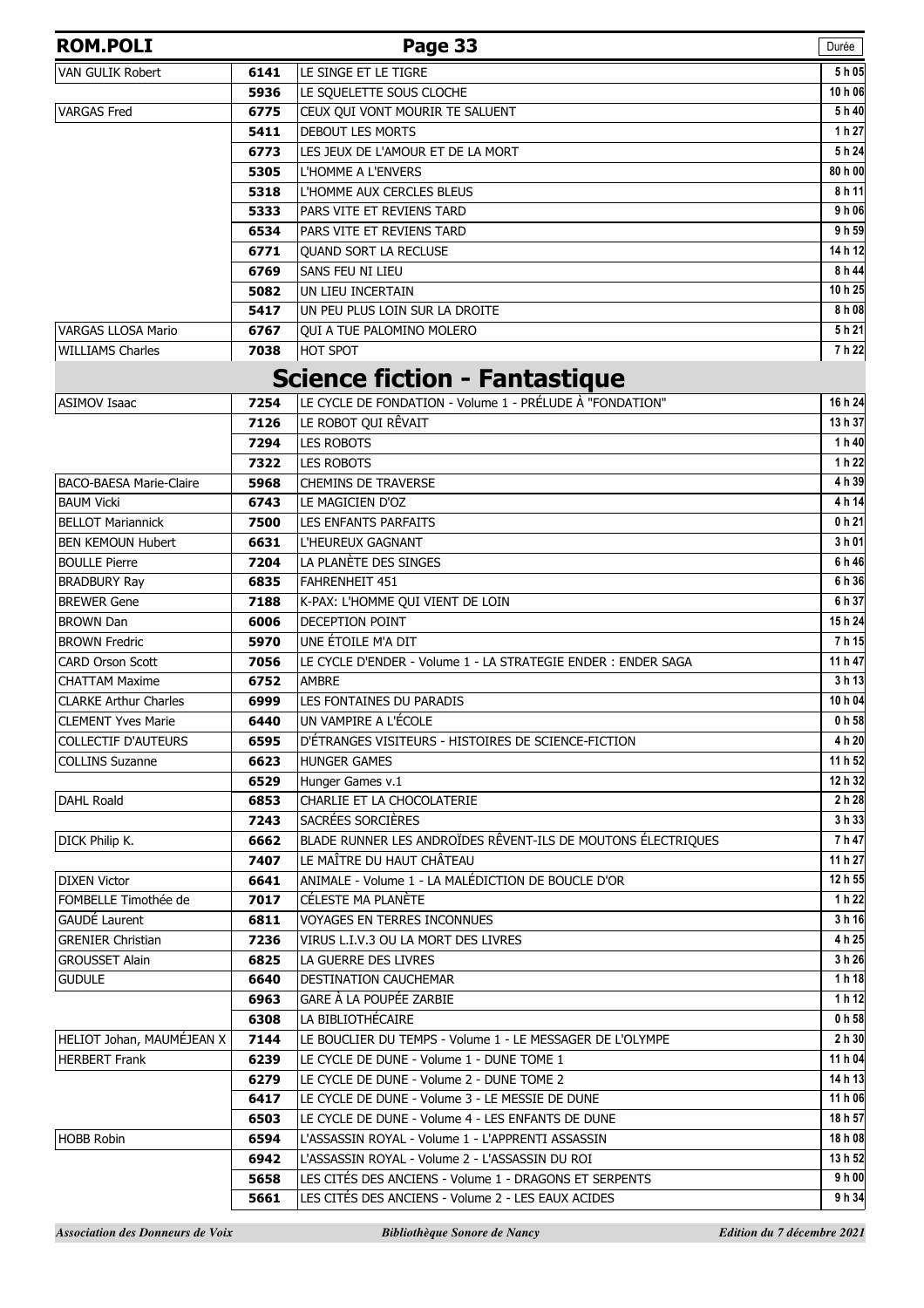| <b>SC.FICTI</b>                  |      | Page 34                                                                          | Durée   |
|----------------------------------|------|----------------------------------------------------------------------------------|---------|
| <b>HOBB Robin</b>                | 5662 | LES CITÉS DES ANCIENS - Volume 3 - LA FUREUR DU FLEUVE                           | 9h33    |
|                                  | 5667 | LES CITÉS DES ANCIENS - Volume 4 - LA DÉCRUE                                     | 9 h 20  |
|                                  | 5671 | LES CITÉS DES ANCIENS - Volume 5 - LES GARDIENS DES SOUVENIRS                    | 7 h 07  |
|                                  | 5624 | LES CITÉS DES ANCIENS - Volume 6 - LES PILLARDS                                  | 7h 20   |
|                                  | 5685 | LES CITÉS DES ANCIENS - Volume 7 - LE VOL DES DRAGONS                            | 9 h 23  |
|                                  | 5751 | LES CITÉS DES ANCIENS - Volume 8 - LE PUITS D'ARGENT                             | 9 h 15  |
| HOUSSIN Joël                     | 6713 | LE TEMPS DU TWIST                                                                | 9 h 56  |
| JAY Françoise                    | 6960 | <b>LES ENFANTS-RATS</b>                                                          | 5h41    |
| JERSILD Per Christian            | 5967 | MON ÂME DANS UN BOCAL                                                            | 6h23    |
| <b>KOTZWINKLE William</b>        | 6174 | E.T. L'EXTRA-TERRESTRE                                                           | 10 h 34 |
| <b>LAVACHERY Thomas</b>          | 6817 | <b>BJORN LE MORPHIR</b>                                                          | 4 h 46  |
| LE TELLIER Herve                 | 7534 | <b>L'ANOMALIE</b>                                                                | 9 h 45  |
|                                  | 7346 | L'ANOMALIE                                                                       | 9 h 45  |
| <b>LITTELL Robert</b>            | 6429 | MAGIE A CROQUER                                                                  | 6 h 28  |
| <b>LOWRY Loïs</b>                | 6455 | <b>LE PASSEUR</b>                                                                | 4 h 58  |
| <b>LURET William</b>             | 5292 | LES TROIS VIES D'HERCULE FLORENCE                                                | 10 h 08 |
| MARTINIGOL Danielle              | 6880 | LES OUBLIES DE VULCAIN                                                           | 3 h 01  |
| MERIMÉE Prosper                  | 7011 | LA VENUS D'ILLE                                                                  | 1 h 34  |
| <b>MURAIL Elvire</b>             | 6861 | <b>JOKE</b>                                                                      | 3 h 37  |
|                                  | 6608 | <b>MAGIC BERBER</b>                                                              | 5 h 06  |
|                                  | 6531 | MAGIC BERBER Tome 1                                                              | 5h06    |
| <b>OPPEL Kenneth</b>             | 5294 | <b>SILVERWING</b>                                                                | 7 h 47  |
| PLACE François                   | 5971 | LA DOUANE VOLANTE                                                                | 7 h 44  |
| PRIEST Christopher               | 6667 | CONSÉQUENCES D'UNE DISPARITION                                                   | 11 h 18 |
|                                  | 5750 | <b>FUTUR INTÉRIEUR</b>                                                           | 5 h 50  |
|                                  | 5758 | LA FONTAINE PÉTRIFIANTE                                                          | 10h 35  |
|                                  | 6802 | LA MACHINE À EXPLORER L'ESPACE                                                   | 11 h 04 |
|                                  | 5686 | LA SÉPARATION                                                                    | 14 h 44 |
|                                  | 5879 | LE GLAMOUR                                                                       | 10h36   |
|                                  | 5675 | LE MONDE INVERTI                                                                 | 8 h 46  |
|                                  | 5651 | LE PRESTIGE                                                                      | 7h 30   |
|                                  | 5881 | <b>LES EXTREMES</b>                                                              | 13 h 58 |
|                                  | 6495 | <b>L'INCLINAISON</b>                                                             | 12 h 47 |
|                                  | 6027 | UNE FEMME SANS HISTOIRES                                                         | 9 h 37  |
| <b>PUCCIANO Pauline</b>          | 6516 | TITANIA 3,0                                                                      | 7h 53   |
| <b>PULLMAN Philip</b>            | 5242 | A LA CROISÉE DES MONDES - Volume 1 - LES ROYAUMES DU NORD                        | 16 h 02 |
|                                  | 5254 | A LA CROISÉE DES MONDES - Volume 2 - LA TOUR DES ANGES                           | 10h45   |
|                                  | 5298 | A LA CROISÉE DES MONDES - Volume 3 - LE MIROIR D'AMBRE                           | 21 h 50 |
| RASPE Rudolph Erich              | 5913 | AVENTURES DU BARON DE MÜNCHHAUSEN                                                | 3 h 24  |
| ROWLING Joanne Kathleen          | 6139 | HARRY POTER A L'ECOLE DES SORCIERS                                               | 15h 30  |
|                                  | 5282 | HARRY POTTER ET LA COUPE DE FEU                                                  | 25h40   |
|                                  | 6137 | LES CONTES DE BEEDLE LE BARDE                                                    | 3 h 01  |
| <b>SHELLEY Mary</b>              | 6545 | FRANKENSTEIN                                                                     | 5h01    |
| <b>SIMARD Eric</b>               | 6635 | <b>L'ENFAON</b>                                                                  | 0 h 36  |
|                                  | 6610 | <b>L'ENFAON</b>                                                                  | 0 h 36  |
| STURGEON Théodore                | 6017 | CRISTAL QUI SONGE                                                                | 7h 21   |
| <b>TOLKIEN John Ronald Reuel</b> | 7006 | <b>BILBO LE HOBBIT</b>                                                           | 10 h 16 |
| <b>VERNE Jules</b>               | 6168 | DE LA TERRE A LA LUNE                                                            | 8 h 54  |
| <b>WALBECQ Herve</b>             | 6634 | HISTOIRES DU CHIEN QUI AVAIT UNE OMBRE D'ENFANT                                  | 1 h 34  |
| <b>WELLS Herbert George</b>      | 6149 | LA MACHINE À EXPLORER LE TEMPS                                                   | 5 h 20  |
|                                  | 6290 | L'HOMME INVISIBLE                                                                | 6 h 32  |
| <b>WERBER Bernard</b>            | 5969 | Les fourmis                                                                      | 10 h 26 |
| <b>WILSON Robert Charles</b>     | 7477 | <b>SPIN</b>                                                                      | 18 h 35 |
|                                  |      |                                                                                  |         |
| <b>BIHLMANN Milan</b>            | 6101 | Voyages - Tourisme - Géographie<br>LE TOUR DU MONDE EN 80 JOURS: SANS UN CENTIME | 5 h 54  |
|                                  |      |                                                                                  | 13 h 07 |
| <b>BRYSON Bill</b>               | 6100 | NOS VOISINS DU DESSOUS, CHRONIQUES AUSTRALIENNES                                 |         |
| <b>DAUDET Lionel</b>             | 6105 | LE TOUR DE LA FRANCE, EXACTEMENT                                                 | 9h19    |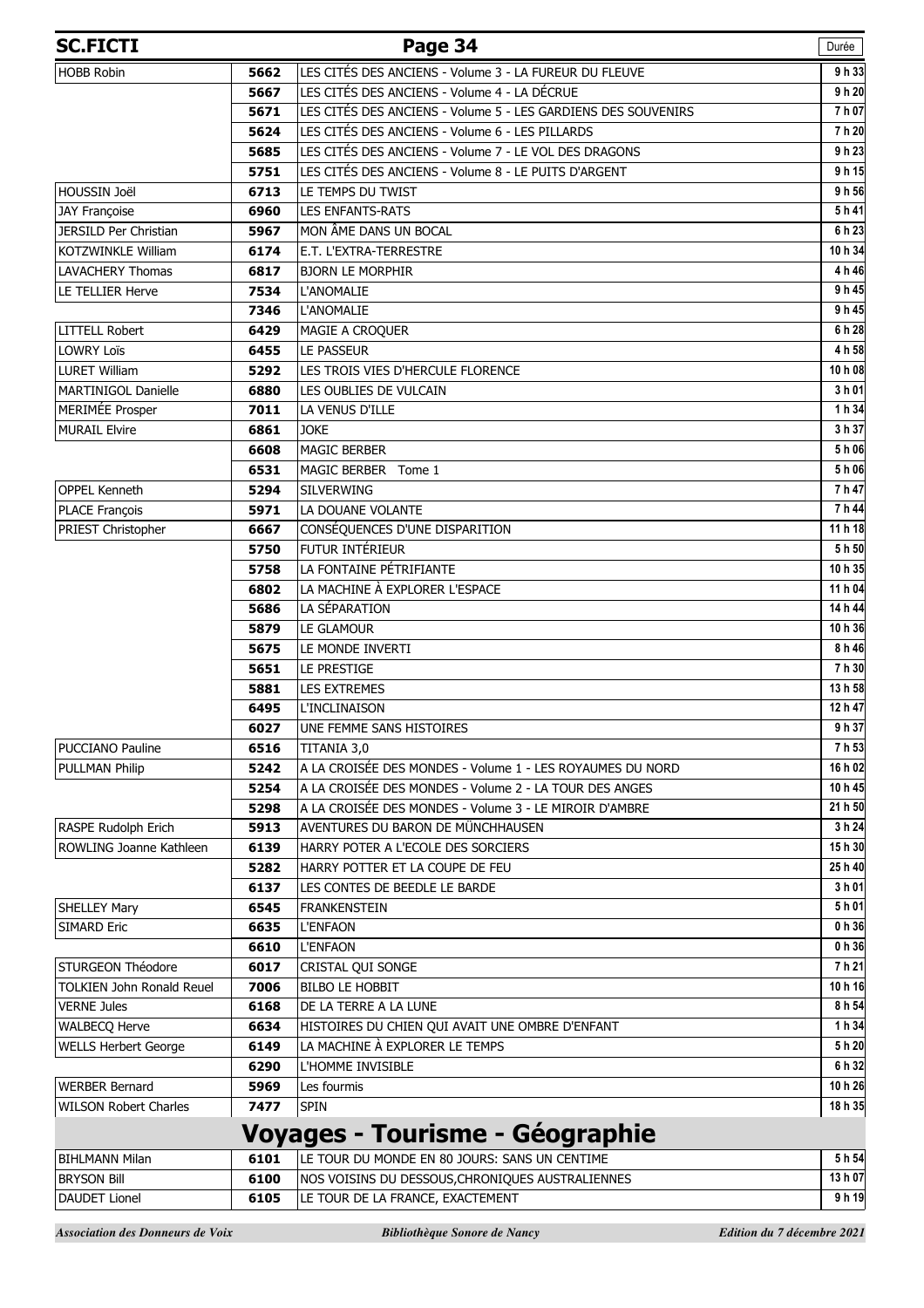| <b>VOYAGES</b>              |      | Page 35                                                   | Durée   |
|-----------------------------|------|-----------------------------------------------------------|---------|
| <b>GARDNER Leonard</b>      | 6102 | <b>FAT CITY</b>                                           | 6 h 26  |
| <b>KRETZ Pierre</b>         | 5696 | LE GARDIEN DES ÂMES                                       | 4 h 43  |
| MARQUIS Sarah               | 6104 | SAUVAGE PAR NATURE                                        | 8 h 33  |
| <b>MERIL Macha</b>          | 6491 | UN JOUR, JE SUIS MORTE                                    | 1 h 33  |
| NEEL Alexandra DAVID        | 5356 | VOYAGE D'UNE PARISIENNE À LHASSA                          | 3 h 27  |
| <b>ORSENNA Erik</b>         | 6106 | VOYAGE AUX PAYS DU COTON                                  | 5h41    |
| POMPIDOU Alain              | 6568 | Claude : c'était ma mère                                  | 10h11   |
| <b>TILLAGE Leon Walter</b>  | 7412 | LÉON                                                      | 1 h 19  |
| <b>WENDLANDT Astrid</b>     | 6103 | L'OURAL EN PLEIN COEUR                                    | 5h42    |
|                             |      | <b>Biographie - Mémoires</b>                              |         |
| <b>AGNIEL Dominique</b>     | 6841 | ALEXANDRA DAVID NÉEL EXPLORATRICE ET FÉMINISTE            | 6h38    |
| <b>APPELFELD Aharon</b>     | 7414 | <b>ADAM ET THOMAS</b>                                     | 2 h 14  |
| <b>BIGEARD Marcel</b>       | 5715 | CRIER MA VÉRITÉ                                           | 8 h 10  |
| CALI CALICIUTI Bruno        | 6703 | SEULS LES ENFANTS SAVENT AIMER                            | 3 h 52  |
| <b>CHARLES ROUX Edmonde</b> | 7528 | <b>L'IRREGULIERE</b>                                      | 17 h 00 |
| <b>CHAZAL Claire</b>        | 6702 | PUISOUE TOUT PASSE                                        | 3 h 57  |
| <b>COJEAN Annick</b>        | 6701 | JE NE SERAIS PAS ARRIVÉE LÀ SI                            | 7h 11   |
| <b>DAHL Roald</b>           | 6064 | <b>ESCADRILLE 80</b>                                      | 6 h 26  |
| DARGENT Françoise           | 6976 | LE CHOIX DE RUDI                                          | 9h10    |
| <b>DAVIDSON Margaret</b>    | 6323 | LOUIS BRAILLE L'ENFANT DE LA NUIT                         | 1 h 29  |
| DELVAL Marie Hélène         | 5900 | VICTOR, L'ENFANT SAUVAGE                                  | 0 h 25  |
| <b>DODELLER Sylvie</b>      | 6622 | LEONARD DE VINCI ARTISTE ? VOUS RIGOLEZ                   | 3 h 41  |
| DUVIOLS Jean Paul           | 6524 | SUR LES TRACES DE CHRISTOPHE COLOMB                       | 2 h 02  |
|                             | 6716 | SUR LES TRACES DE CHRISTOPHE COLOMB                       | 2 h 02  |
| <b>ERNAUX Annie</b>         | 6869 | LA PLACE                                                  | 2 h 24  |
|                             | 6870 | <b>LES ANNÉES</b>                                         | 6 h 34  |
|                             | 6871 | MÉMOIRE DE FILLE                                          | 4 h 06  |
| FARANDJIS Stélio            | 6700 | "Mémoires d'un papou" - suivis d'anecdotes et cocasseries | 8 h 38  |
| <b>FIRHOLZ Rosalie</b>      | 7142 | ROSALIE, UNE ENFANCE À LA FERME                           | 4 h 28  |
| FLEM Lydia                  | 7371 | LETTRES D'AMOUR EN HÉRITAGE                               | 4h18    |
| <b>FOURNIER Jean Louis</b>  | 6026 | Ma mère du Nord                                           | 1 h 44  |
| <b>FRANK Anne</b>           | 6749 | JOURNAL D'ANNE FRANK                                      | 11 h 25 |
| <b>GALLO Max</b>            | 5734 | L'OUBLI EST LA RUSE DU DIABLE                             | 8 h 27  |
|                             | 7037 | MOI, J'ÉCRIS POUR AGIR : VIE DE VOLTAIRE                  | 15h05   |
| <b>GARNIER Marie</b>        | 6699 | LE NID DES PAPILLONS                                      | 1h 15   |
| <b>GAUTIER Théophile</b>    | 6715 | LA CAFETIÈRE : ET AUTRES CONTES FANTASTIQUES              | 4 h 44  |
| <b>GIBAULT Claire</b>       | 5263 | LA MUSIQUE À MAINS NUES                                   | 4 h 08  |
| GIDE André                  | 6499 | Journal des "Faux-monnayeurs"                             | 2 h 06  |
| <b>GUYOTAT Pierre</b>       | 7373 | <b>IDIOTIE</b>                                            | 8 h 00  |
| <b>KESSEL Joseph</b>        | 5433 | MÉMOIRES D'UN COMMISSAIRE DU PEUPLE                       | 6 h 45  |
| KLEIN Gérard                | 6696 | ÇA VA, VIEUX ?                                            | 2 h 54  |
| LAMBERTERIE Olivia de       | 6901 | AVEC TOUTES MES SYMPATHIES                                | 5h 55   |
| <b>LANÇON Philippe</b>      | 7376 | LE LAMBEAU                                                | 17 h 08 |
| <b>LEVY Deborah</b>         | 7348 | CE QUE JE NE VEUX PAS SAVOIR                              | 3 h 03  |
| <b>MAUREL Micheline</b>     | 6697 | UN CAMP TRÈS ORDINAIRE                                    | 5 h 10  |
| <b>MODIANO Patrick</b>      | 6695 | SOUVENIRS DORMANTS                                        | 2 h 11  |
| MOUCHARD Christel           | 6563 | <b>GERTRUDE BELL</b>                                      | 9 h 24  |
| MURATORI PHILIP Anne        | 5649 | MARIE LESZCZYNSKA : épouse de Louis XV                    | 11 h 20 |
| <b>NIMIER Marie</b>         | 6694 | LA REINE DU SILENCE                                       | 4 h 21  |
| NOTHOMB Amélie              | 5707 | LA NOSTALGIE HEUREUSE                                     | 2 h 22  |
| <b>OLLIVIER</b>             | 6492 | CELUI QUI N'AIMAIT PAS LIRE                               | 1 h 00  |
| ORMESSON Jean d'            | 6721 | C'ÉTAIT BIEN                                              | 5 h 09  |
|                             | 6758 | JE DIRAI MALGRÉ TOUT QUE CETTE VIE FUT BELLE              | 12 h 21 |
| <b>ORSENNA Erik</b>         | 6727 | La Fontaine : Une école buissonnière                      | 4 h 08  |
| PETITFILS Jean Christian    | 5670 | LOUIS XVI 1ÈRE PARTIE                                     | 54 h 36 |
| PHILIPPE Edouard            | 6468 | DES HOMMES QUI LISENT                                     | 5h43    |
| POIRIER Jean Pierre         | 5736 | LA VÉRITABLE JACQUELINE AURIOL                            | 5h05    |
|                             |      |                                                           |         |